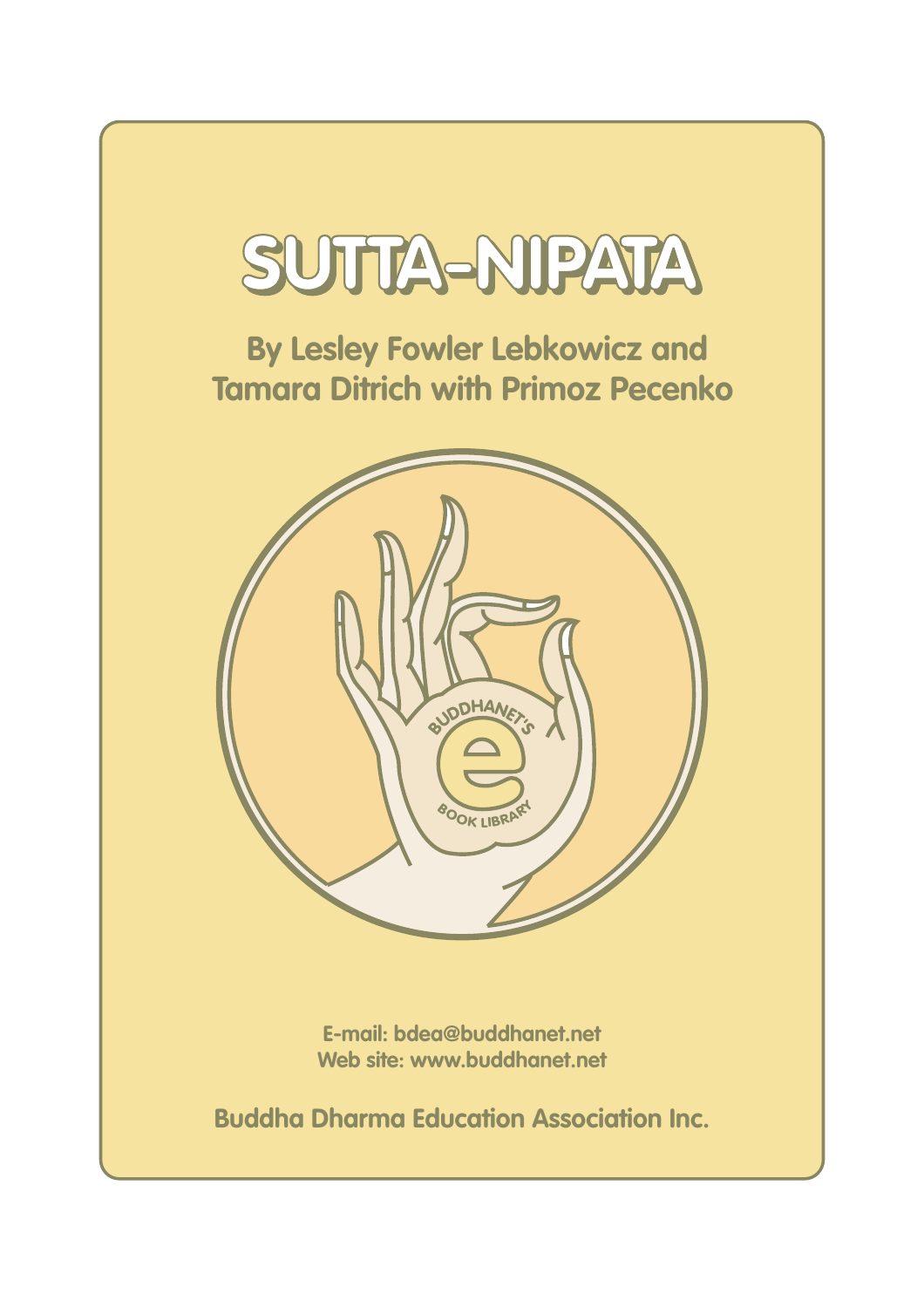# THE WAY THINGS REALLY ARE

# A translation of Book IV of the Sutta-nipata

By Lesley Fowler Lebkowicz and Tamara Ditrich with Primoz Pecenko

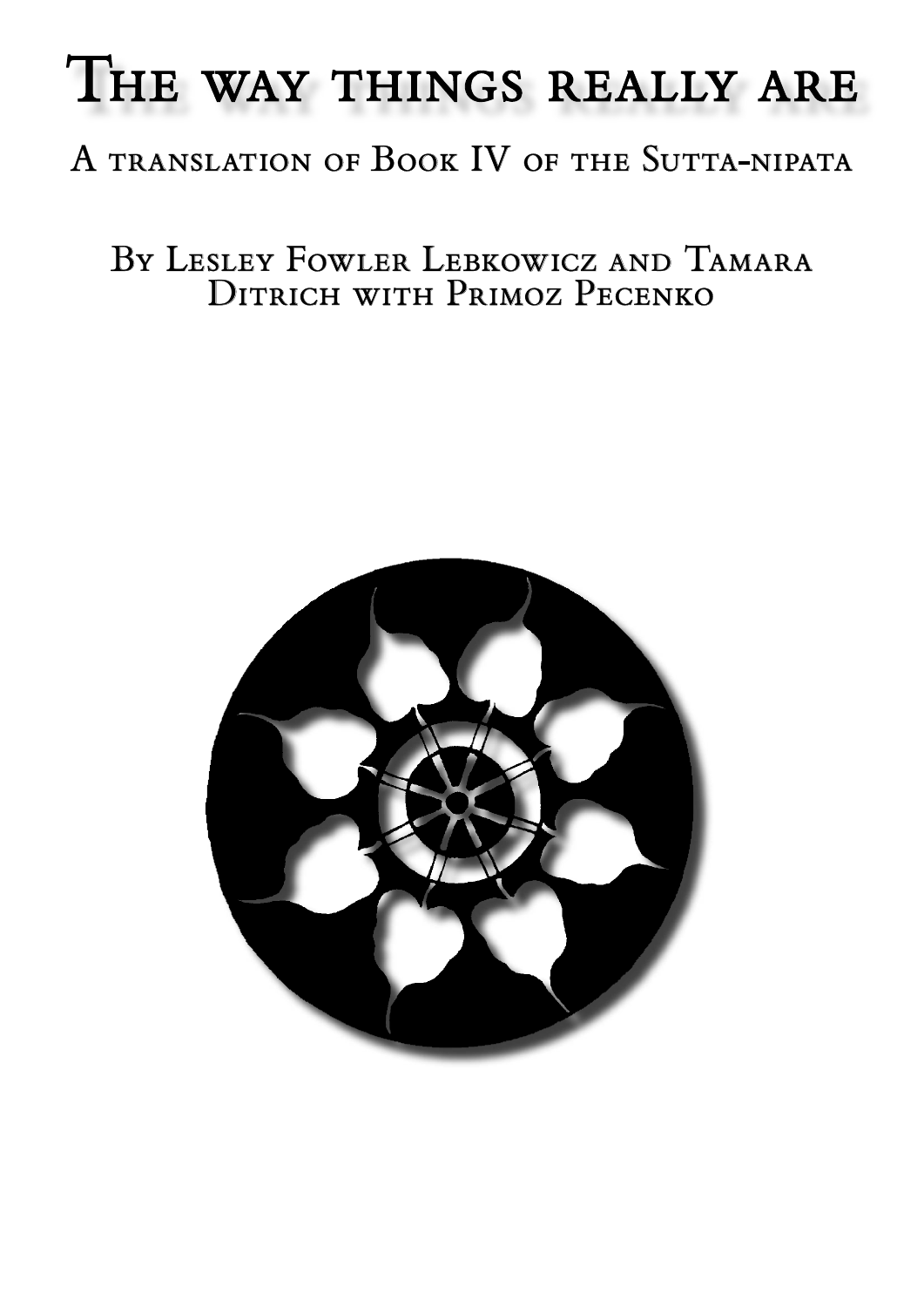## **CONTENTS**

| How OPINION & THOUGHT CONTAMINATE THE MIND  4 |
|-----------------------------------------------|
|                                               |
|                                               |
|                                               |
|                                               |
|                                               |
|                                               |
|                                               |
|                                               |
|                                               |
|                                               |
|                                               |
|                                               |
|                                               |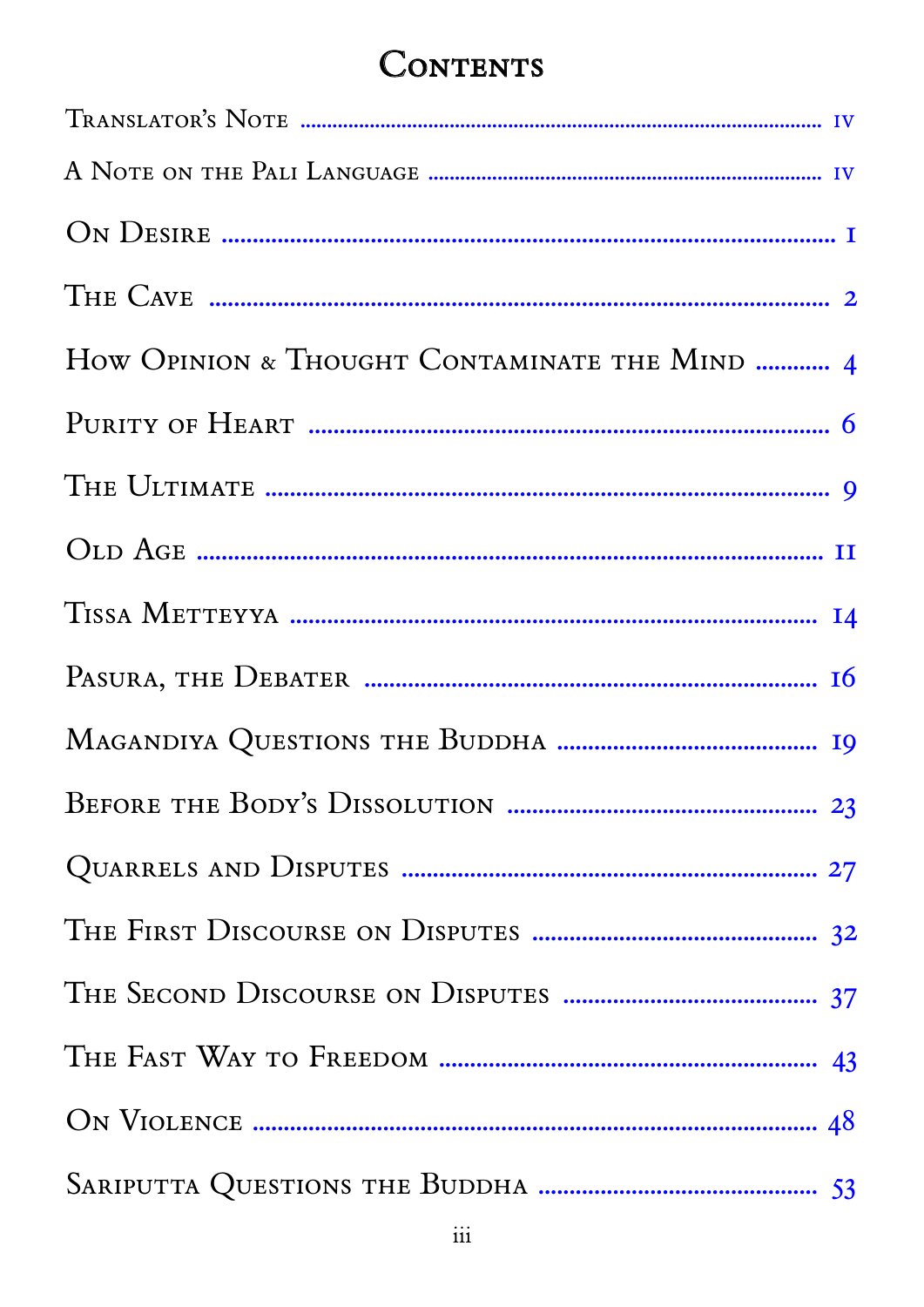## <span id="page-3-0"></span>Translator's Note

The Sutta-nipata is one of the earliest texts of the Pali cannon, coming from the same period as the Dhammapada, before the monastic tradition was strong. It was created by people as they practised and refers to "the wise one", rather than to monks or nuns. In the present translation, "the wise one" is referred to as female and as male on a roughly equal number of occasions.

The translators, Tamara Ditrich (with assistance from Primoz Pecenko) and Lesley Fowler Lebkowicz are all experienced meditators who brought their understanding of meditation to bear on the text.

Tamara Ditrichand Primoz Pecenko are Pali scholars who translated the Pali into literal English; Lesley Fowler Lebkowicz has published poetry and prose and devised the present form.

This translation aims to combine textual precision and a colloquial style. Natural Australian speech rhythms and some idiomatic expressions (*skite*, for example, is an Australian colloquial word for *brag* or *boast*) were chosen to reflect both the popular origins of the text and the audience to whom this translation is directed.

LESLEY FOWLER LEBKOWICZ

## A Note on the Pali Language

The language of the Theravada (Theravaada) Buddhist Canon is called Pali (Paali). The earliest recorded Buddhist scriptures, preserved by the Theravada Buddhist tradition, are often called the Pali Canon. Originally the word Pali seems to have been an abbreviation for the compounded word *pali-bhasa* (*paali-bhaasaa*), meaning "the language (*bhasa*) of the texts (*pali*)". In this compound the word Pali does not refer to a language but to canonical Buddhist texts. The first western Pali scholars misinterpreted the meaning of the word Pali and translated it as the language of the early Buddhist Canon. In the traditional Theravada commentarial literature it is stated that the language of the scriptures, which was also spoken by the Buddha, was Magadhi (Maagadhii), a language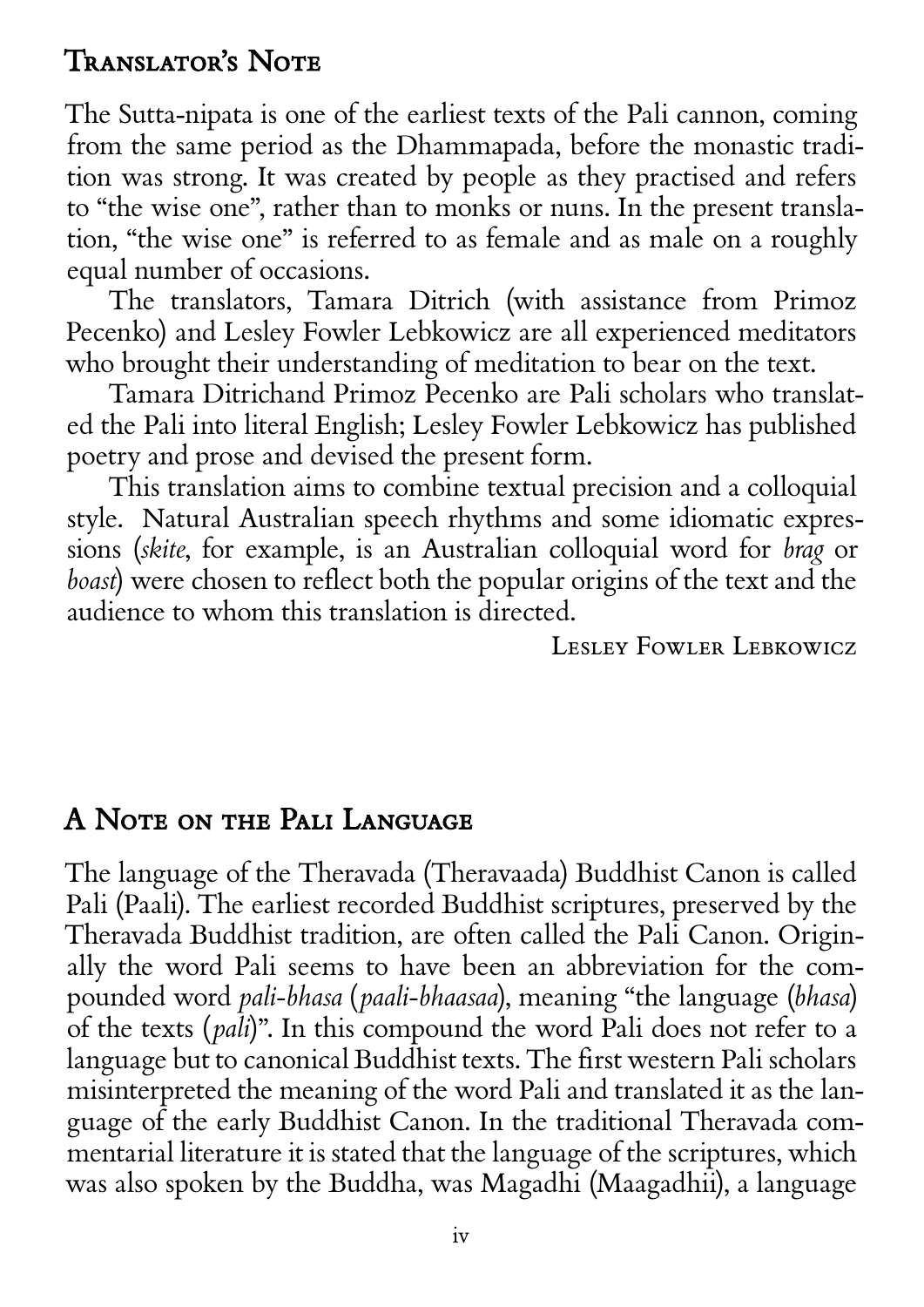spoken in the north-east India of that time (one of the so-called Prakrit languages), related to Sanskrit and, historically, of Indo-European origin. However, modern scholars believe that the language of the Theravada Buddhist Canon is not Magadhi but a dialect, closely related to Magadhi, which was used in Northern India for the oral transmission of Buddhist teaching after the death of the Buddha, especially when Buddhism started to spread widely throughout India and beyond.

For several centuries after the death of the Buddha the Canon was transmitted orally, probably in several dialects, throughout the Indian subcontinent. According to the traditional sources, the entire Canon was for the first time written down in the first century BCE in Sri Lanka. Although the entire Canon has been written down several times since its first recordings the oral tradition has continued till the present day. There is no single script developed for the language of the Pali Buddhist Canon, every country used for writing Pali the script which was used for its native languages. The language which is today, due to the misunderstanding, called Pali was not used only for canonical texts but also for commentarial literature and for communication among learned Buddhist scholars in Theravada countries.

The texts of the Pali Canon are divided into three collections, traditionally called the "three baskets" (*Tipitaka*): the monastic rules (*Vinaya*), the Buddha's discourses (*Suttas*) and the higher teachings (*Abhidhamma*). The Buddhist tradition believes that all the three groups represent "the word of the Buddha"; however, modern scholarship shows that many texts belonging to the Canon are of later origin. The *Sutta-nipata* (*Suttanipaata*) is one of the oldest canonical texts, belonging to the *Suttapitaka,* the collection of Buddha's discourses.

#### TAMARA DITRICH

In Pali the vowels 'a', 'i' and 'u' can be short or long. The long vowels are usually transliterated as 'aa', 'ii' and 'uu', or marked by a diacritic mark "-" placed above the vowel letter; e.g. in the word Theravada the second vowel 'a' is pronounced long: Theravaada; in the word Pali the vowel 'a' is pronounced long: Paali.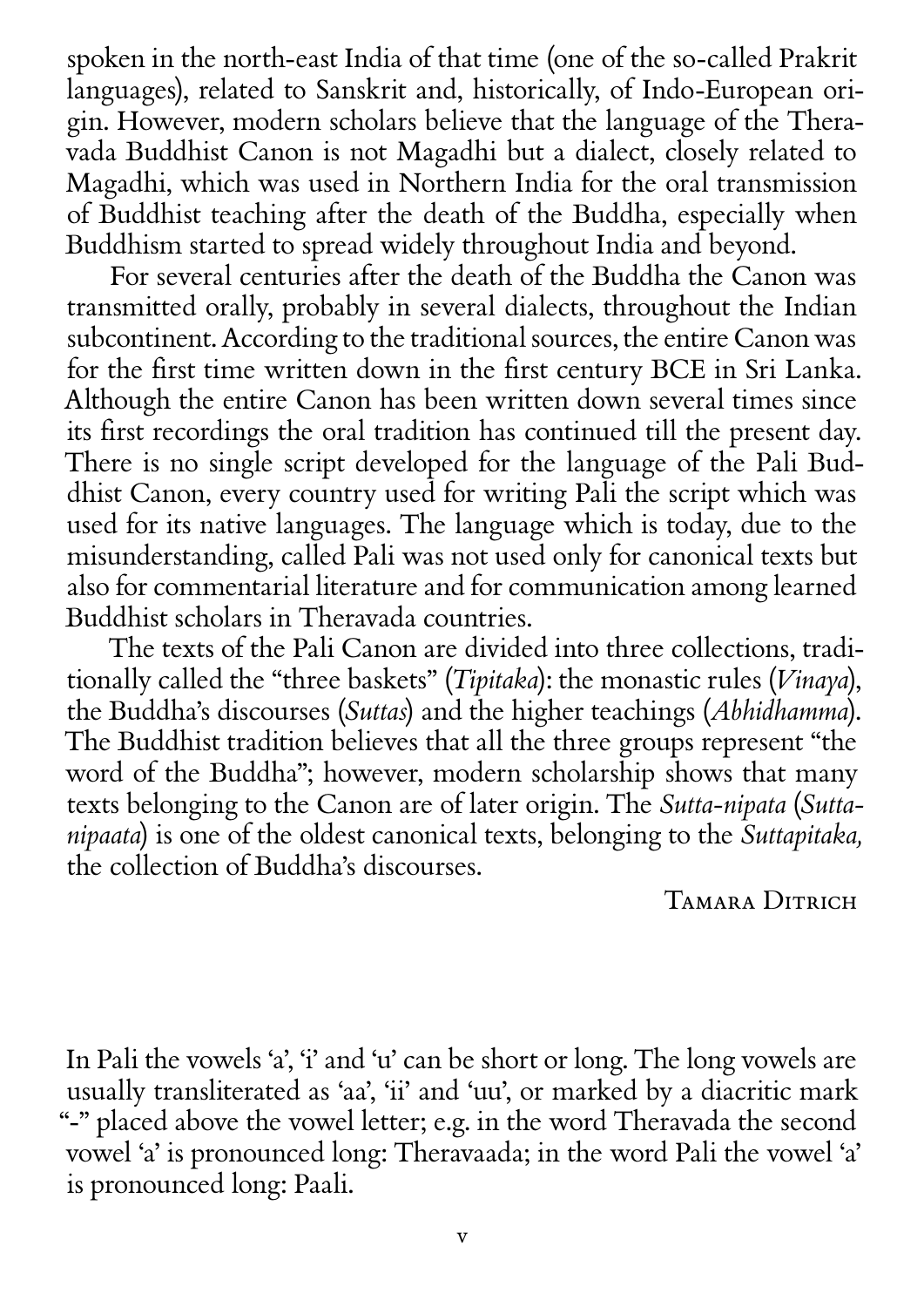#### ON DESIRE

<span id="page-5-0"></span>You're overjoyed if you get what you want.

If you don't, you writhe, a hunter pierced by your own arrow, born of desire, engendering desire, desire driven.

No matter what you long for: a house, land, livestock, gold, serfs, servants, slaves, men, women, family, (innocent things of themselves) the longing overwhelms you till troubles bear down and suffering follows like water rushing into a leaky boat.

But if you're mindful you evade desire as easily as sidestepping a snake. You're free of the world's sticky traps.

Be mindful. Abandon desire. Bale out the boat & reach the further shore.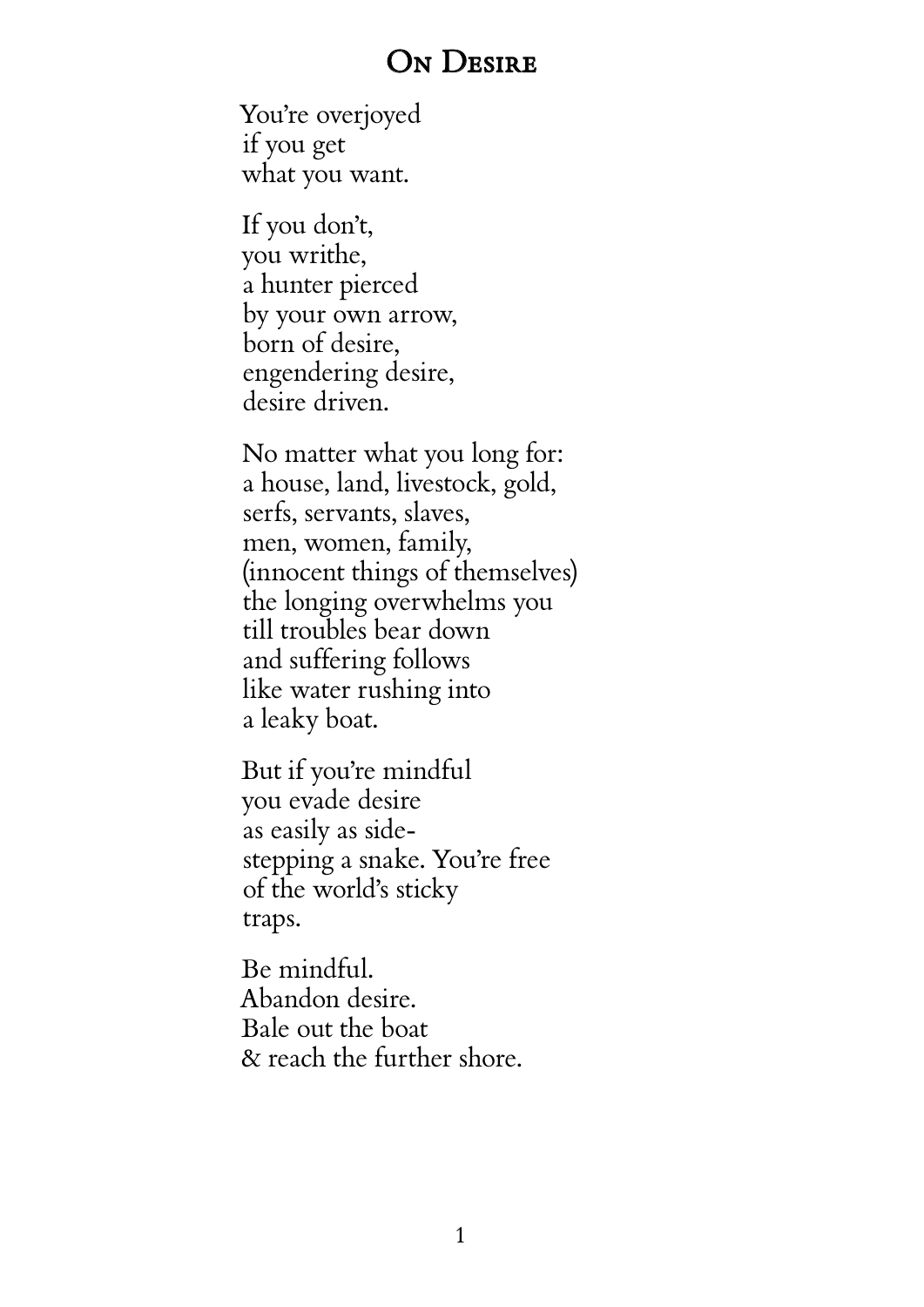## The Cave

<span id="page-6-0"></span>Worldly desire's so hard to give up. Look at you: stuck in a cave surrounded by every kind of form sunk in murkiness far from freedom.

Your longings tie you up in knots. Sense pleasures snare you. You yearn now as you did in the past and will in the future. No one else can release you.

You're greedy, intent on desire, infatuated by desire, mean. You're on the wrong track heading for a bad time. You wail, "What'll happen to me when I die?"

I see you trembling with desire for a different state of mind, a sad wretch muttering in the mouth of death.

Look! You're self obsessed, flapping about like a fish in a drying creek.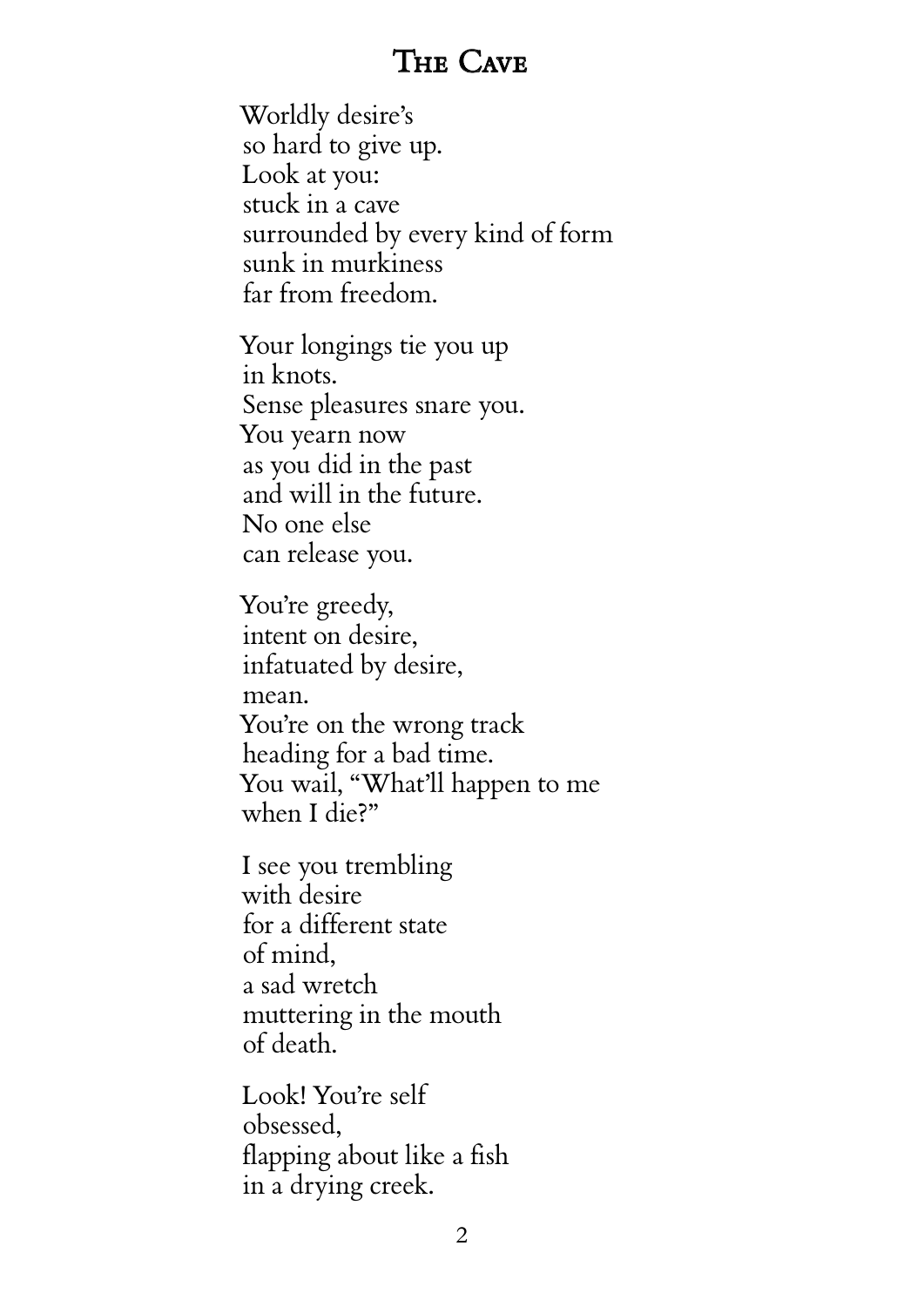You see this so be aware, be selfless, don't cling to any state of mind.

Be here in this moment. Keep clear of what you know's no good. Life's much too short.

You've found a middle way, completely understood how sense impressions link us to the world, given up greed and act now only with a blameless heart. In short you're wise, unsullied by things you see and hear, free of opinion, tradition or belief.

You've seen there's no significance in forms. You're free, untrammelled by possessions, impeccably mindful, the barb of existence extracted, longing neither for this world nor the next.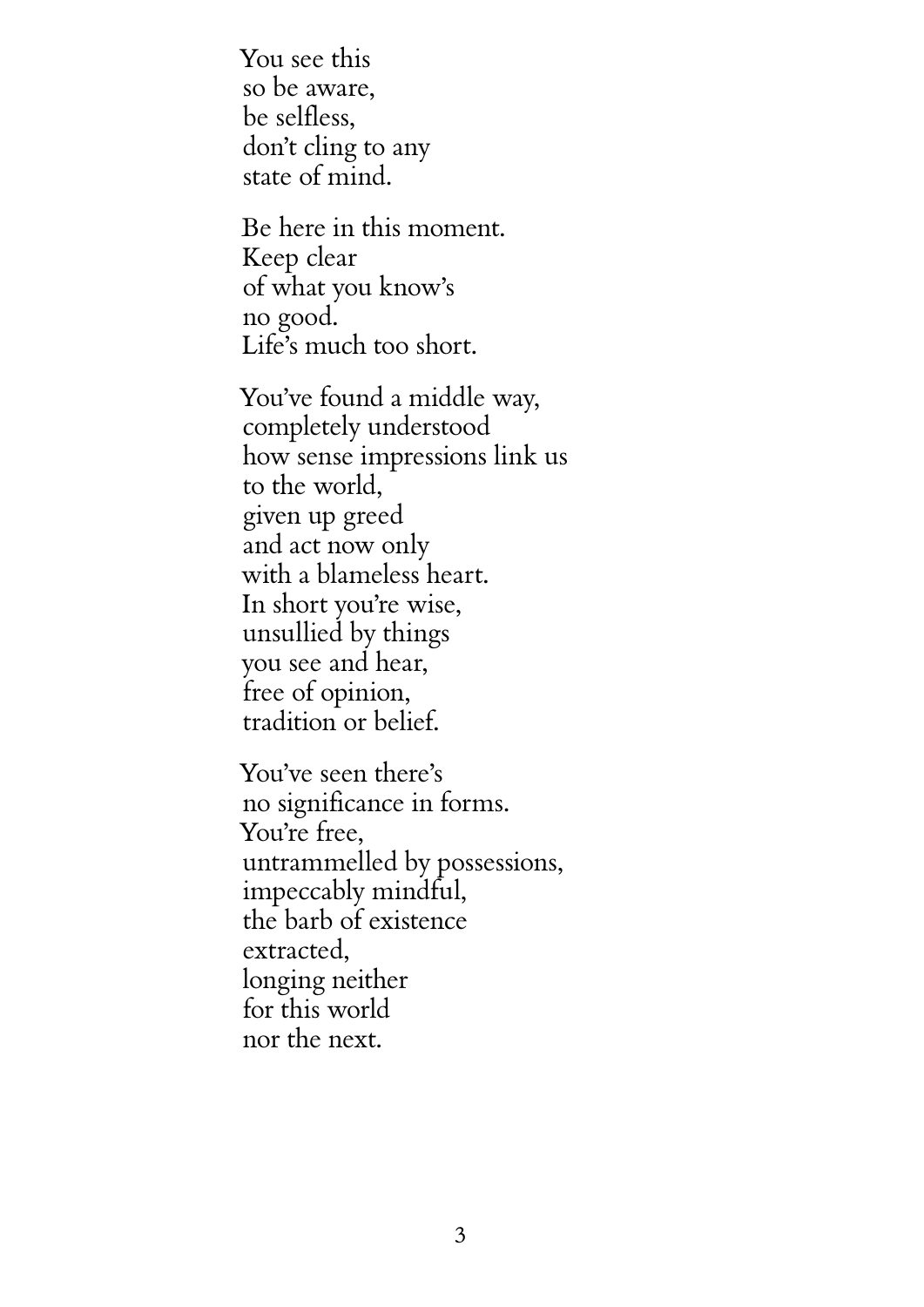## <span id="page-8-0"></span>How Opinion & Thought Contaminate the Mind

Some people debate maliciously. Others honestly. But the wise are silent, stand back from arguments, keep the mind open.

How can you ever free the mind of its opinions if you let desire lead you and do exactly as you like? You're bound by your own habits, can speak only what you know.

If you credit anything based on rational thought or fantasy you're not clear. They're part of the conditioned world. The benefit they give is shaky, built on sand.

To overcome habitual points of view is hard. You investigate them all, abandon some and choose a special one.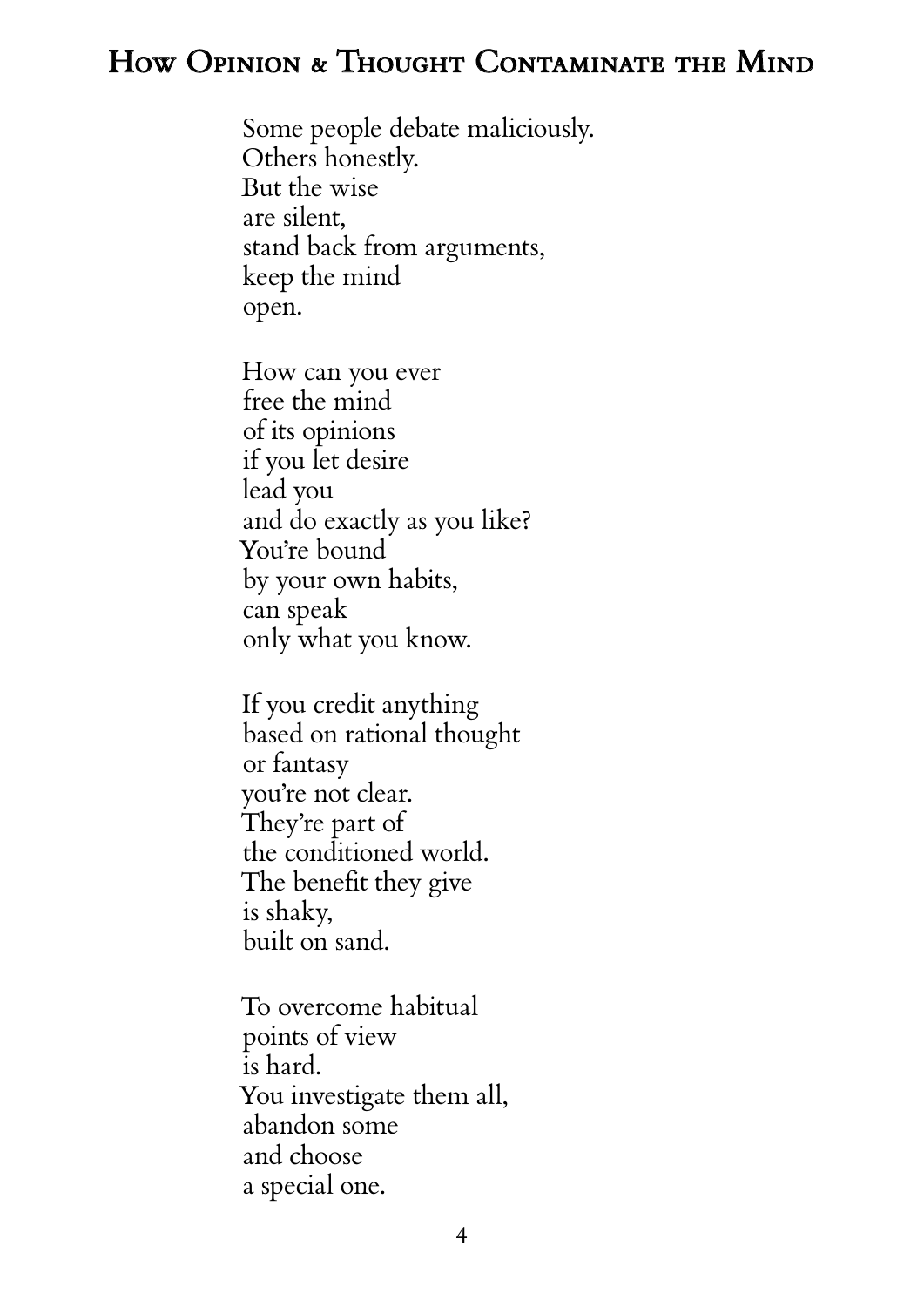You argue to defend a point of view but if you're free of set beliefs no need! You've nothing to deny or to assert, quite purified right now of worldly views.

The wise have no such view about what is or what is not. They know both thought and pride are meaningless. Nothing defines them.

The wise see your failings if you blow your own trumpet, skite about your virtue and awareness

but they acknowledge your virtue if you're calm, don't brag, are selfless and unworldly.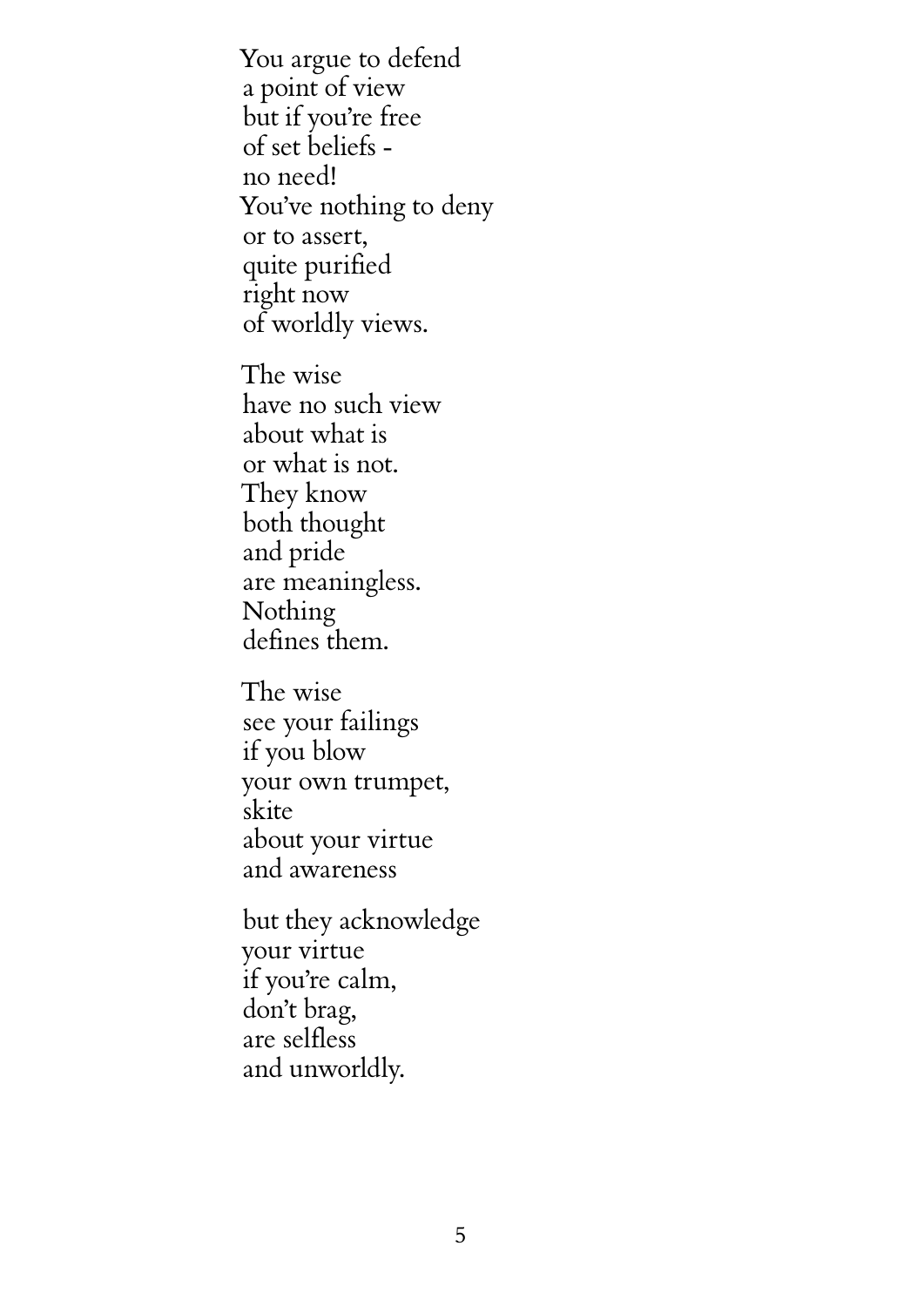### PURITY OF HEART

<span id="page-10-0"></span>Someone who wants purity and thinks to find it by gazing at the pure might say, "I see something pure excellent free of decay. Seeing it purifies me."

If seeing or some intellectual process could rid you of pain the purifying agent would be outside you and you'd be left still eager to grasp. This view describes a grasping person not any path to purity.

Anyone who's free denies there's liberation by another or by what she sees and hears, by rules of morality, rites and rituals or through what she thinks. Neither good nor evil affect her. She's given up the grasping self.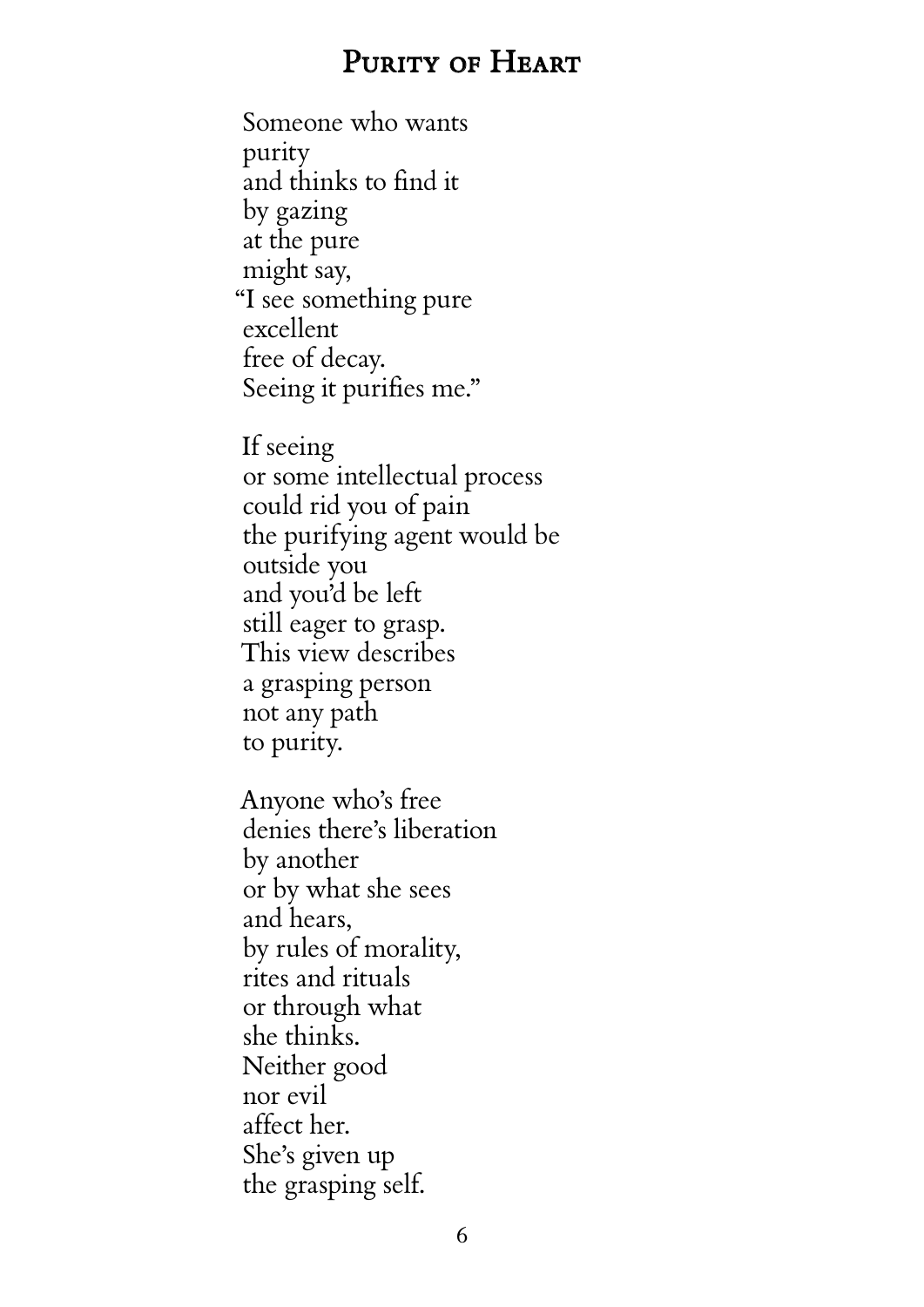Her action now is neither good nor bad.

If you abandon one thing just to cling to another you'll never free yourself. You're like a monkey letting go of one branch, grasping another.

You immerse yourself in religious practices, favour certain ways of seeing things and go up and down. The wise one sees the way things are through insight, no longer swings from high to low.

You need not defend yourself against anything you see, hear, touch, taste, smell or think Who can define you? You live so openly.

You take no theoretical position, claiming it as the ultimate. All things are equal.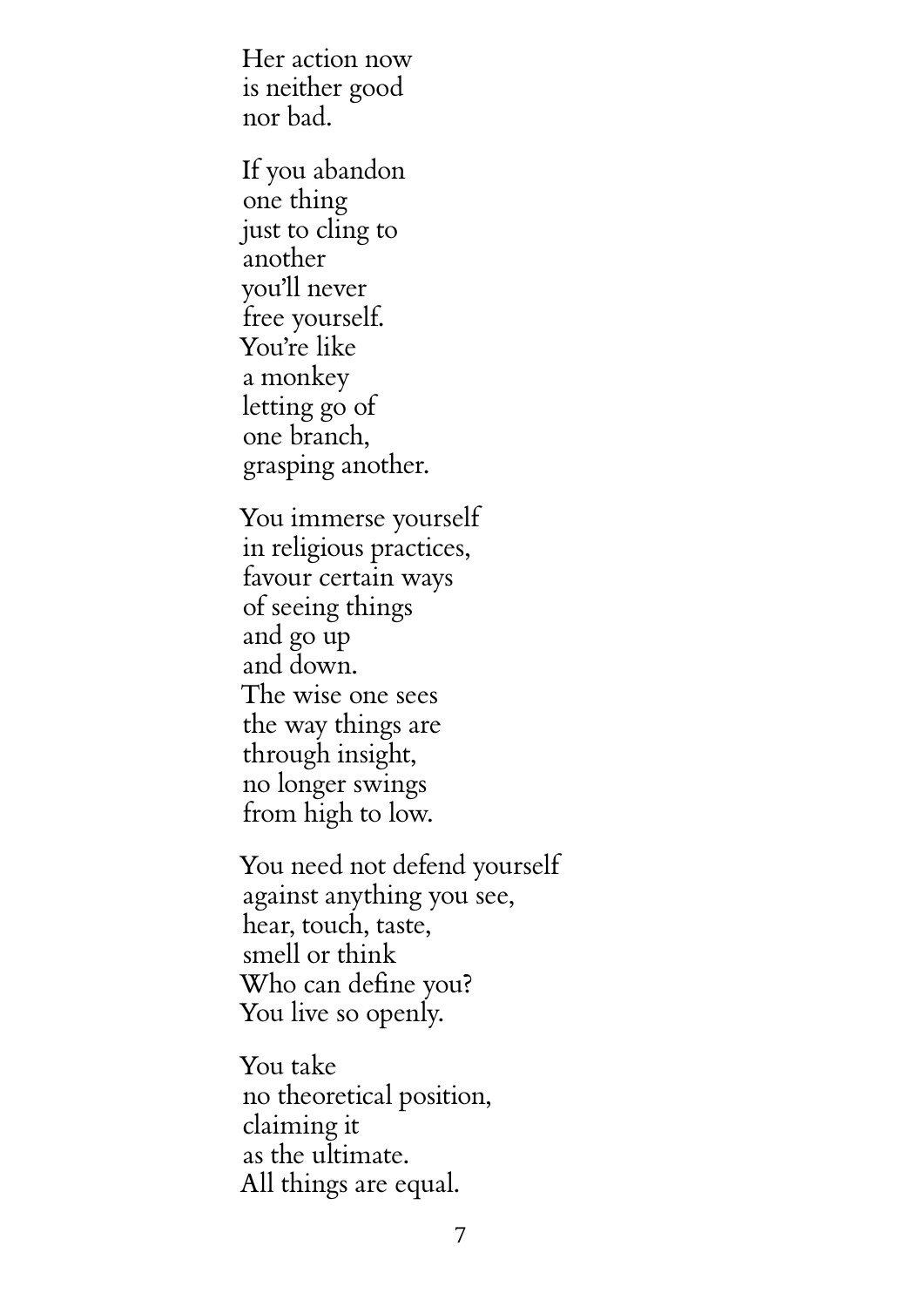You've disentangled the knot that used to bind you. No longing now for anything in the world.

You're free. You've understood the way things are. There's nothing you would grasp. You've gone beyond all limitations, have no taste for desire or its absence. There's nothing left to do.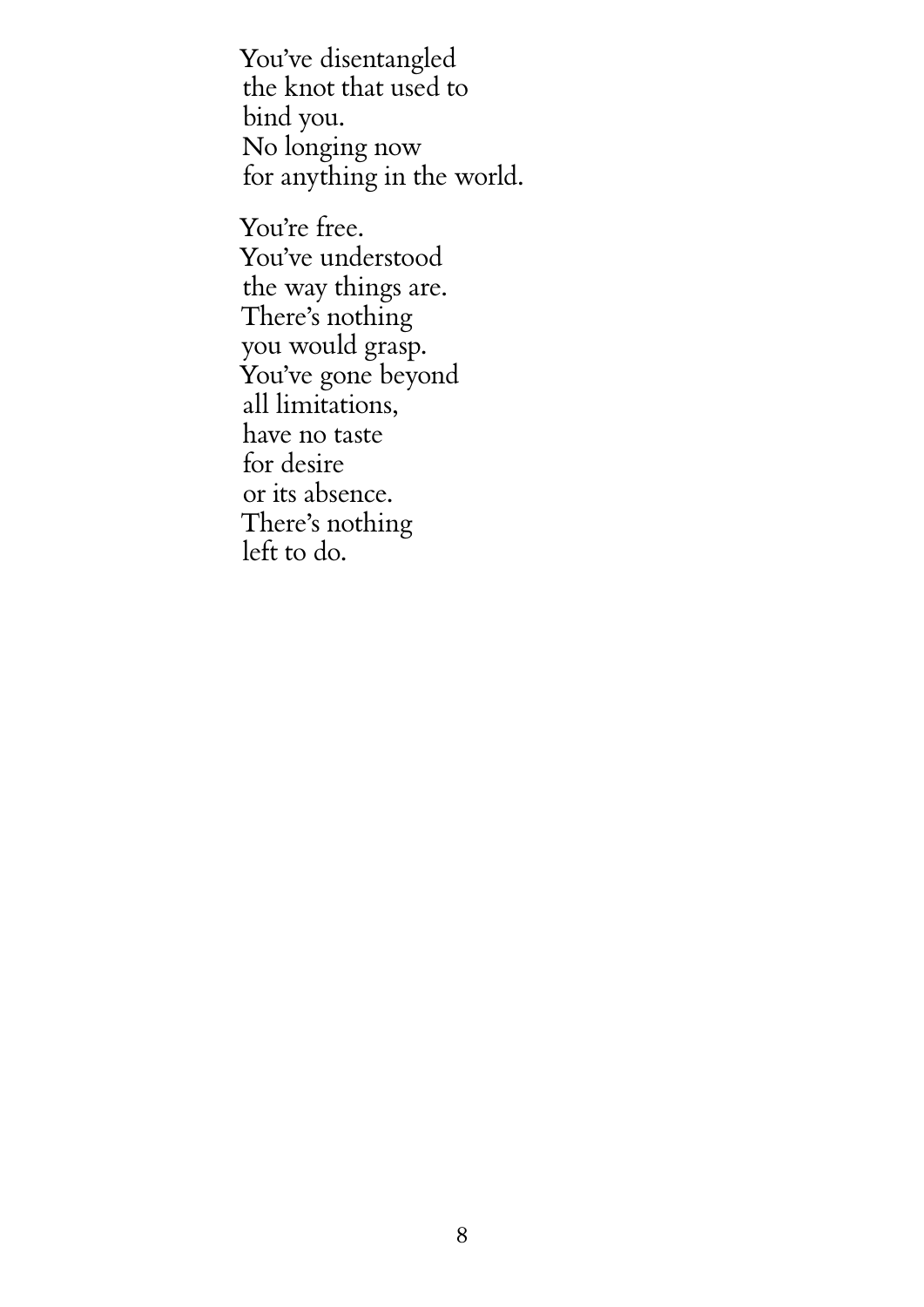## THE ULTIMATE

<span id="page-13-0"></span>If you have a set view of the best spiritual path in the world and go round saying, "This is the best and everything else is inferior," you're stuck in discrimination.

If you see some gain for yourself through the senses or the ideas you use in rites and rituals and grasp hold of it right there and then you'll jeer at every other way.

The wise point out that you're bound if you see your way as best and the rest as inferior. Anyone who wants to understand the way things are doesn't rely on his senses or ideas or ritual practices.

Use neither knowledge nor rite and ceremony to invent some view. Don't consider yourself as anybody's equal or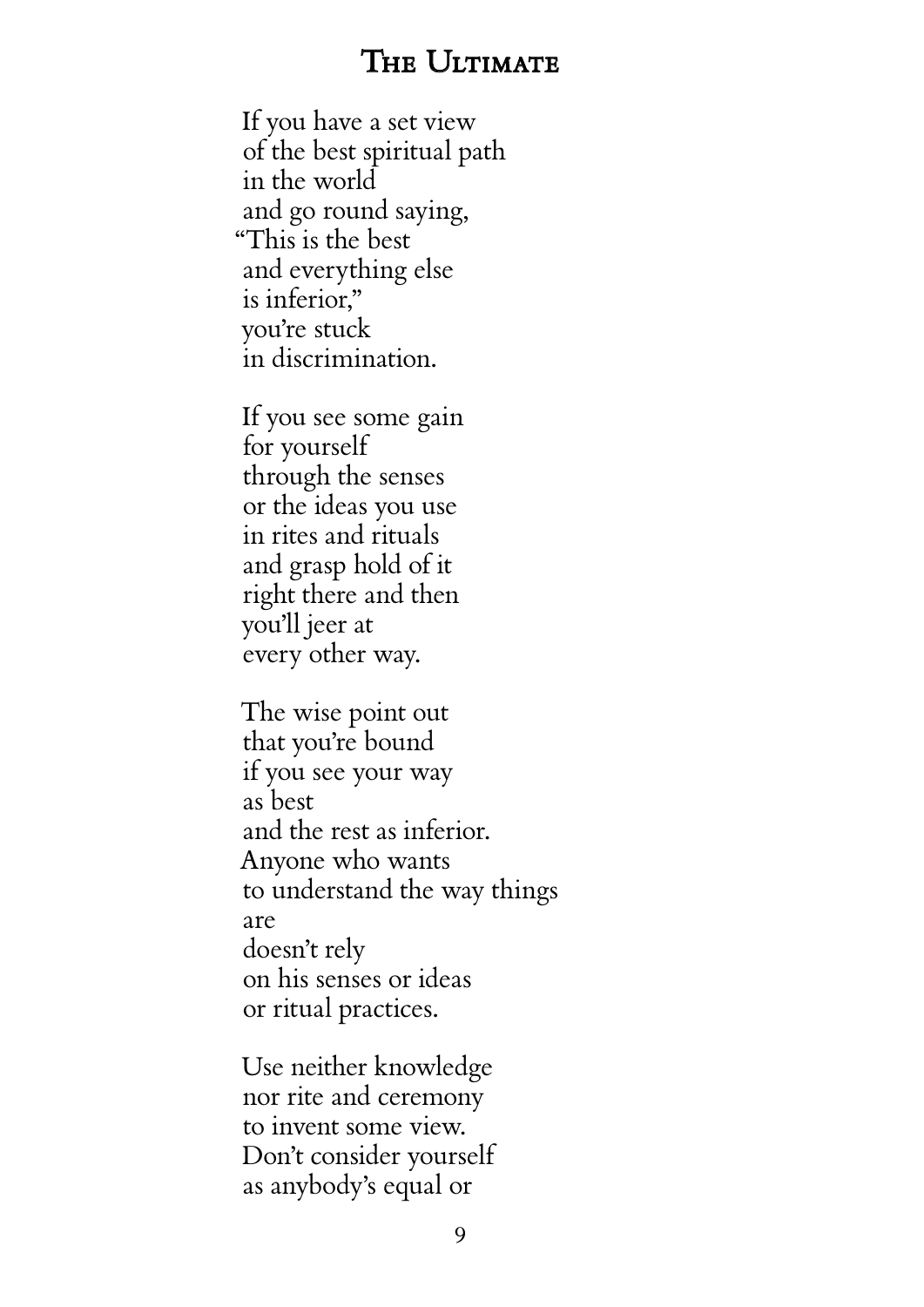their better or inferior. No comparison at all.

You've abandoned the self! Are free of grasping! Depend not even on knowledge and follow no learned group. You hold no view at all!

You yearn for no extreme: being or non-being in this world or the next. You've investigated everything you've clung to and need not cling to anything again.

You formulate no theories about the experience of your senses. No one can define you, wise one, free of ideas and opinions.

The wise have no set views, no opinions or preferences, form no theories about truth, can't be led by ceremonial. They have truly gone beyond, need not come back from the free and further shore.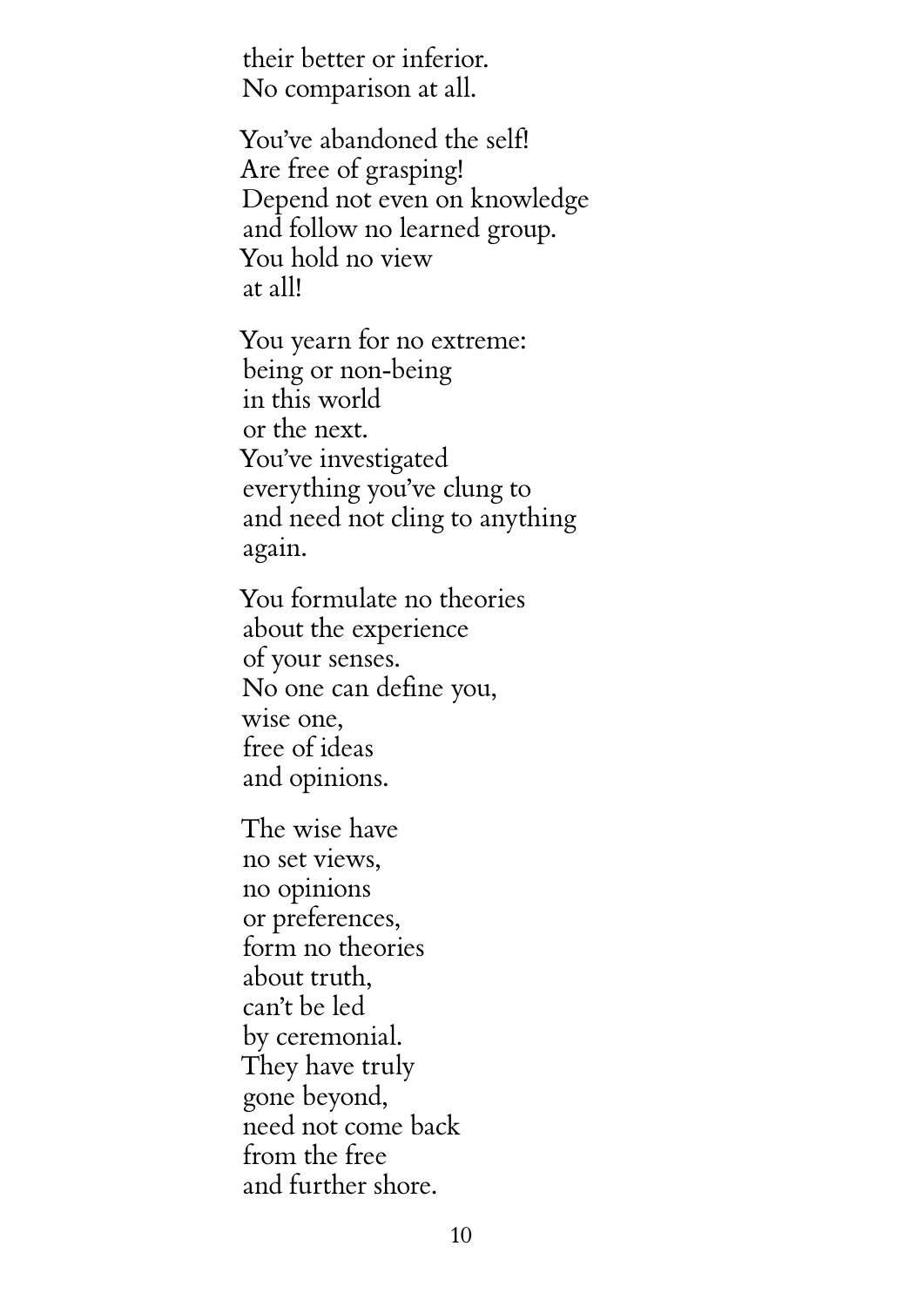## OLD AGE

<span id="page-15-0"></span>Life's so short you'll die before you turn a hundred. (Even if you don't old age'll get you in the end).

When what you cherish fades away, you grieve but nothing's permanent. You know owning things is meaningless so don't get stuck in your comfortable house.

Everything you think is yours stays here when you die. Be wise: devote yourself to truth forget about owning things.

You dream and meet someone and when you wake they've gone. When someone you love dies it's just the same: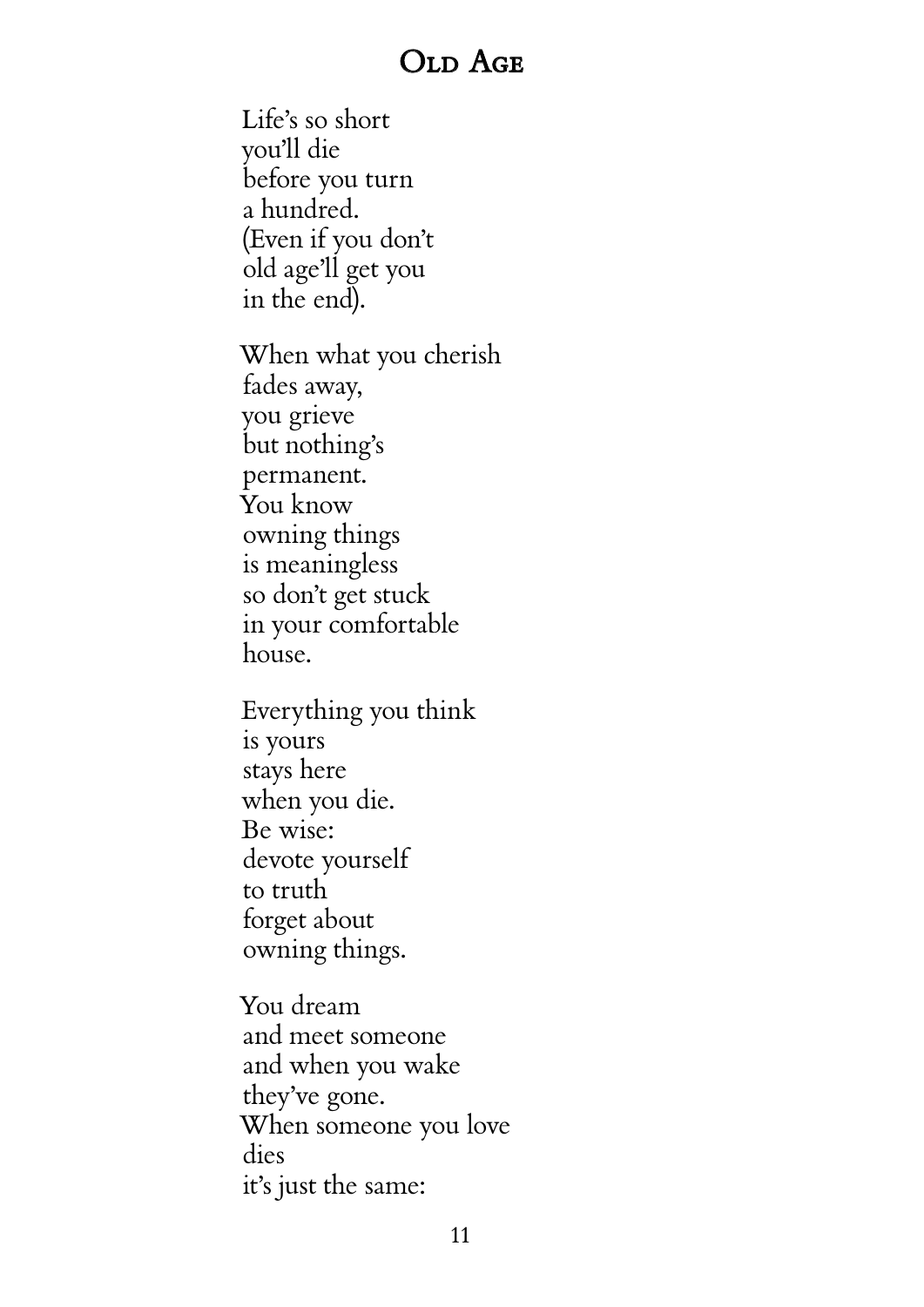*I see you hear you call your name. You die and now there's just the name.*

Greedy people get stuck with sorrow, lamentation, meanness. The wise forget about owning things, wander about in peace.

If you want to understand the way things are don't put yourself forward. Live quietly. That's all you need.

The wise depend on nothing, have no likes or dislikes. Lamentation and meanness run off them like water from a lotus leaf.

Just as a drop of water slides off a red lotus flower,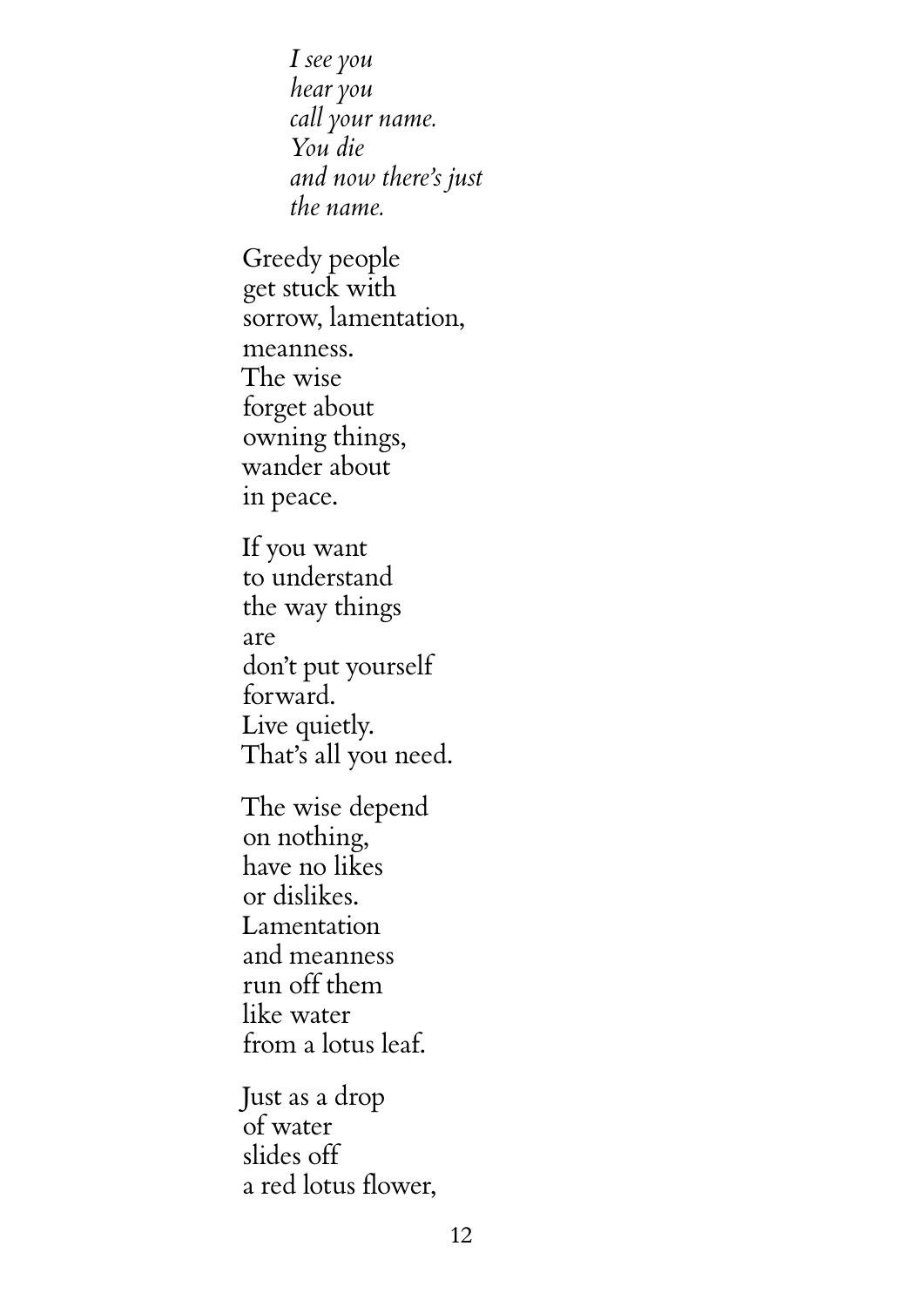so a wise person is unblemished by anything she sees, hears or thinks.

When you're free you don't cling to sights, sounds or thoughts. You neither like nor dislike anything, you want no other way.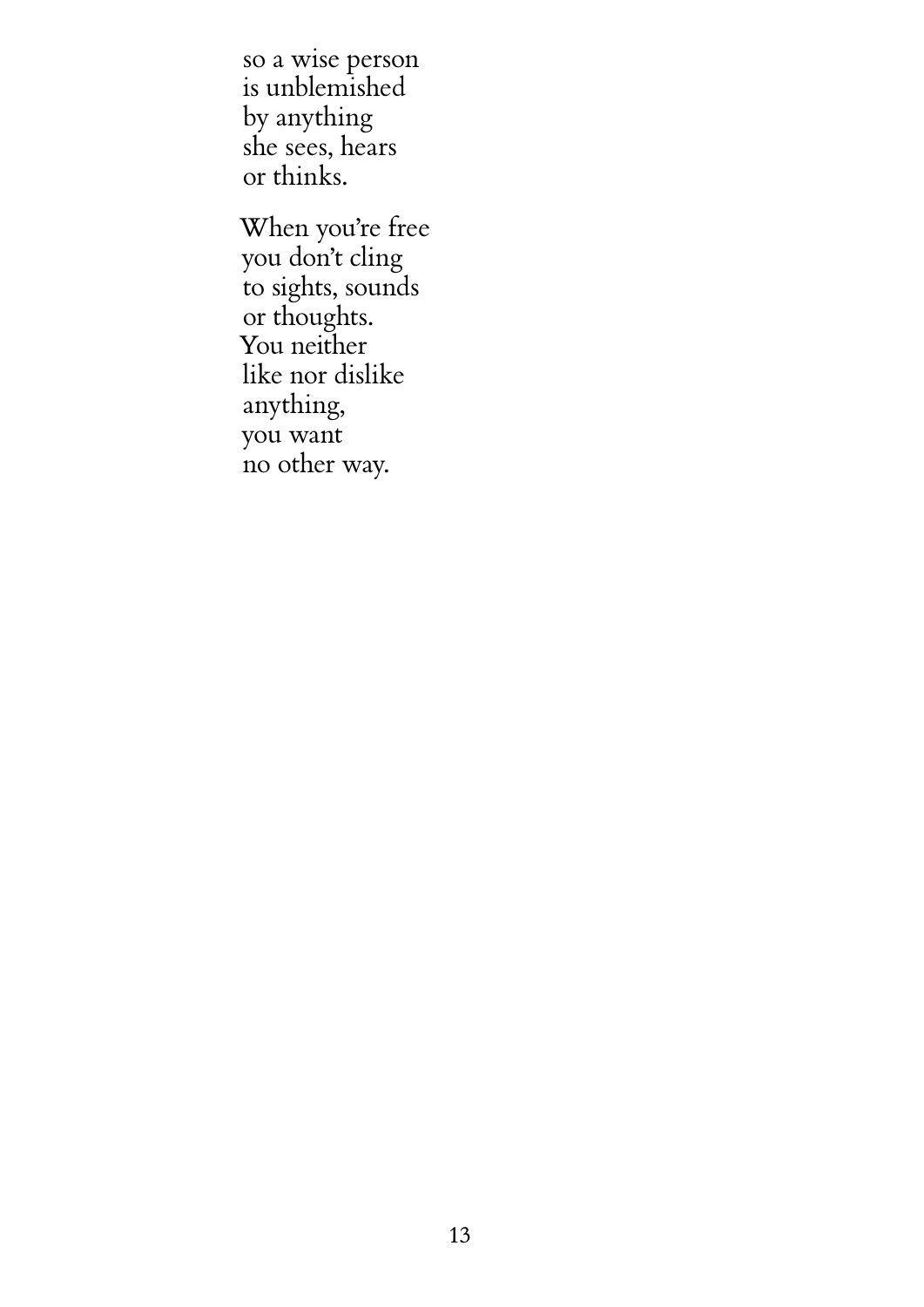## TISSA METTEYYA

<span id="page-18-0"></span>Tissa Metteyya asked, "What, sir, is wrong with sex? If you explain we'll train ourselves to give it up." "Metteyya," said the Buddha. "If you're intent on sex, you forget about the teaching. You begin to make mistakes. That's what's wrong. "If you've lived alone and then take up sex you sink down like a carriage that can't hold the road. "You're sure to lose what good name you had. Aim to give it up. "You hear reproaches, are troubled. Your thoughts overwhelm you.

You brood, wretched.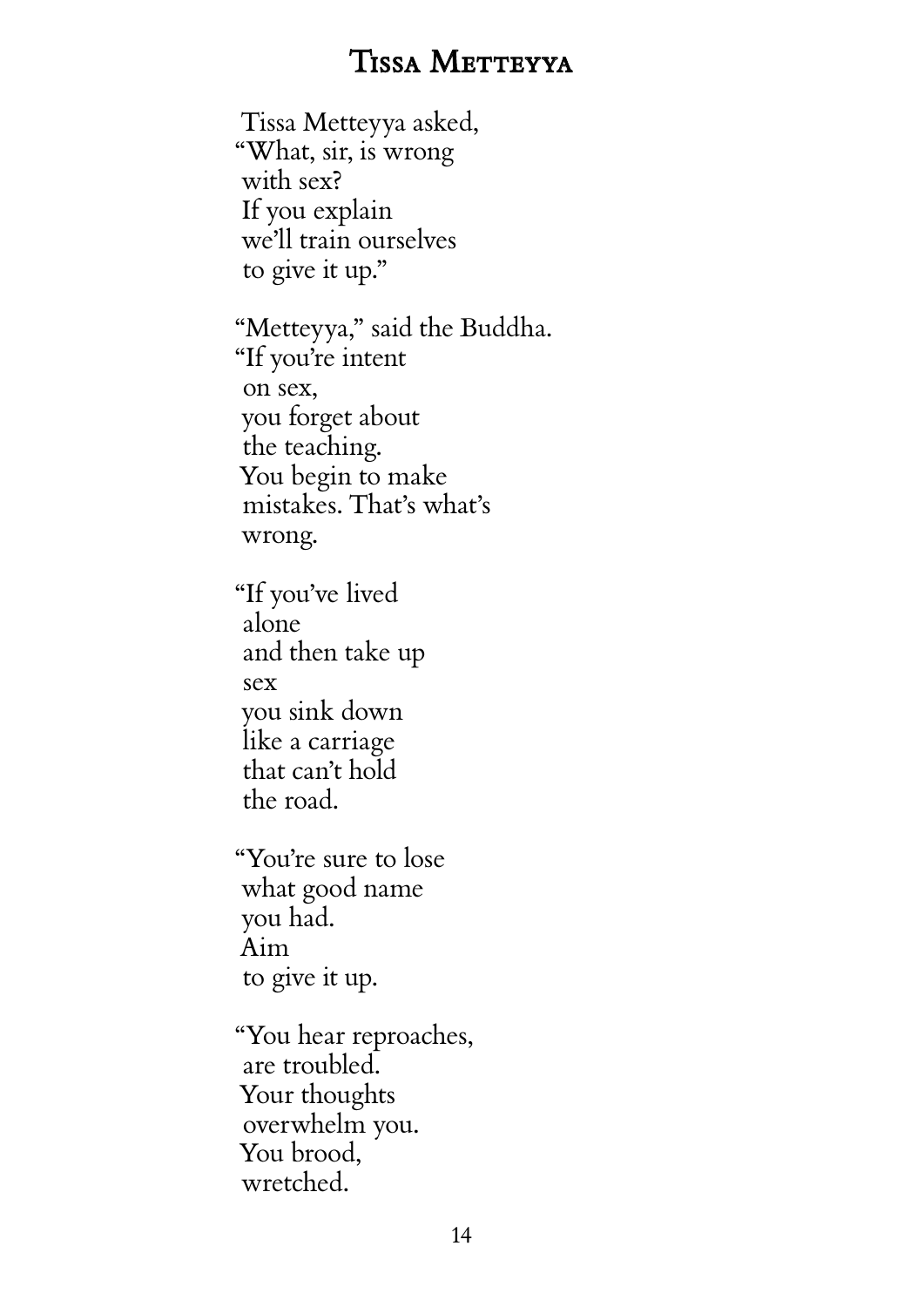Spurred on by what they say you hurt yourself. This is desire driving you from the truth!

"We said you were wise living quietly and then you turned to sex. You're in trouble! A fool!

"The wise know this danger and always keep firmly to their quiet life and avoid sex.

"Train yourself to solitude, that's the best you can do, the most noble thing. But don't think of yourself as the best now you're close to freedom."

Worldly people bound by desire envy the wise wandering free, indifferent to pleasure, gone beyond to the further shore.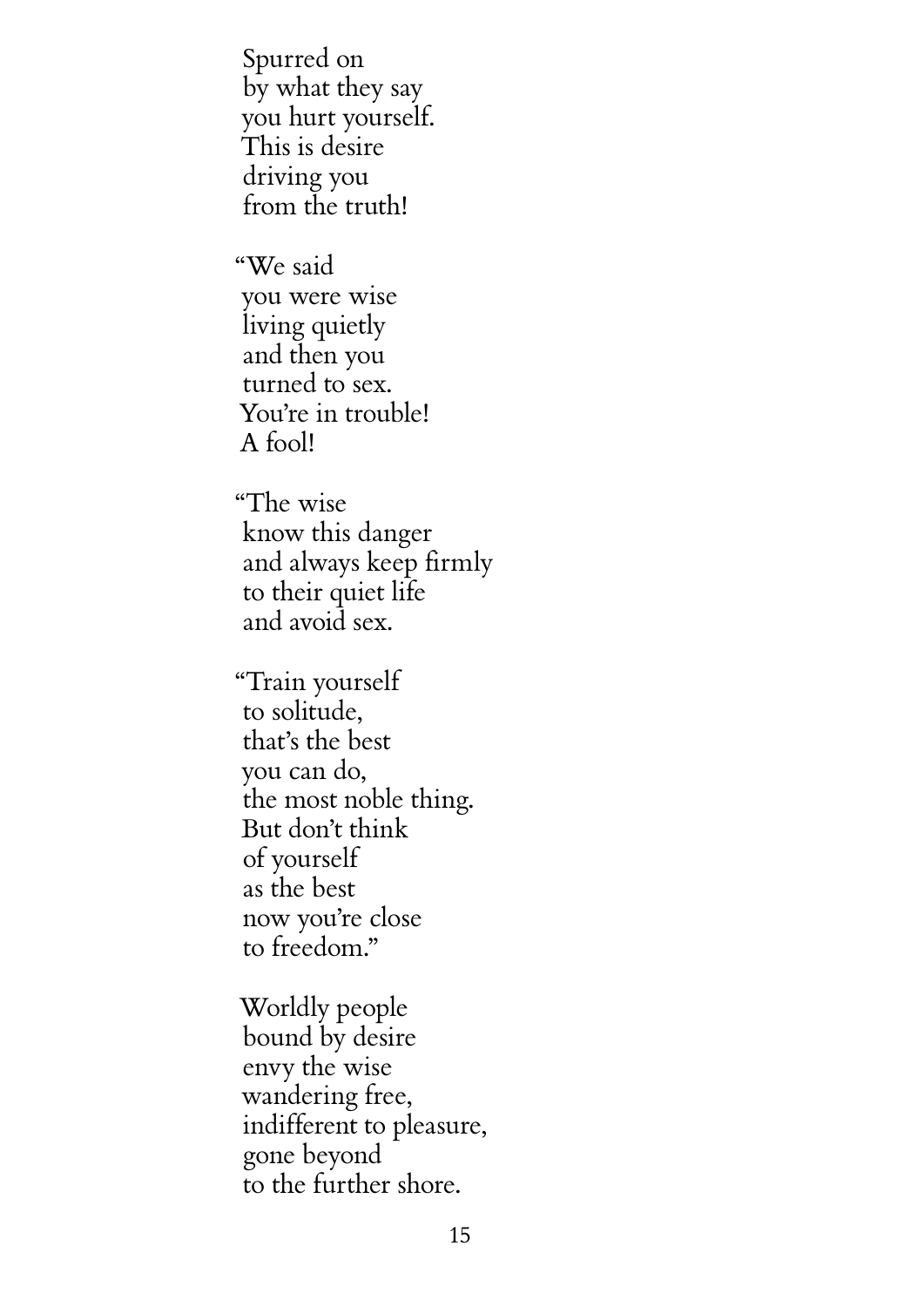#### PASURA, THE DEBATER

<span id="page-20-0"></span>Different people settle for different versions of the truth. You say your way's best. You claim: this is the way to purity and only this.

You all gather to discuss the truth, each one believing the other's got it wrong. You base your claims on what others tell you. You quarrel, wanting praise, saying that you know best.

You're arguing at a gathering, hoping for praise, fearing the failure which leaves you downcast, furious at their jibes. How can you get them?

When your opponents find flaws in your argument and refute it, you lament and grieve wailing, "They've defeated me!"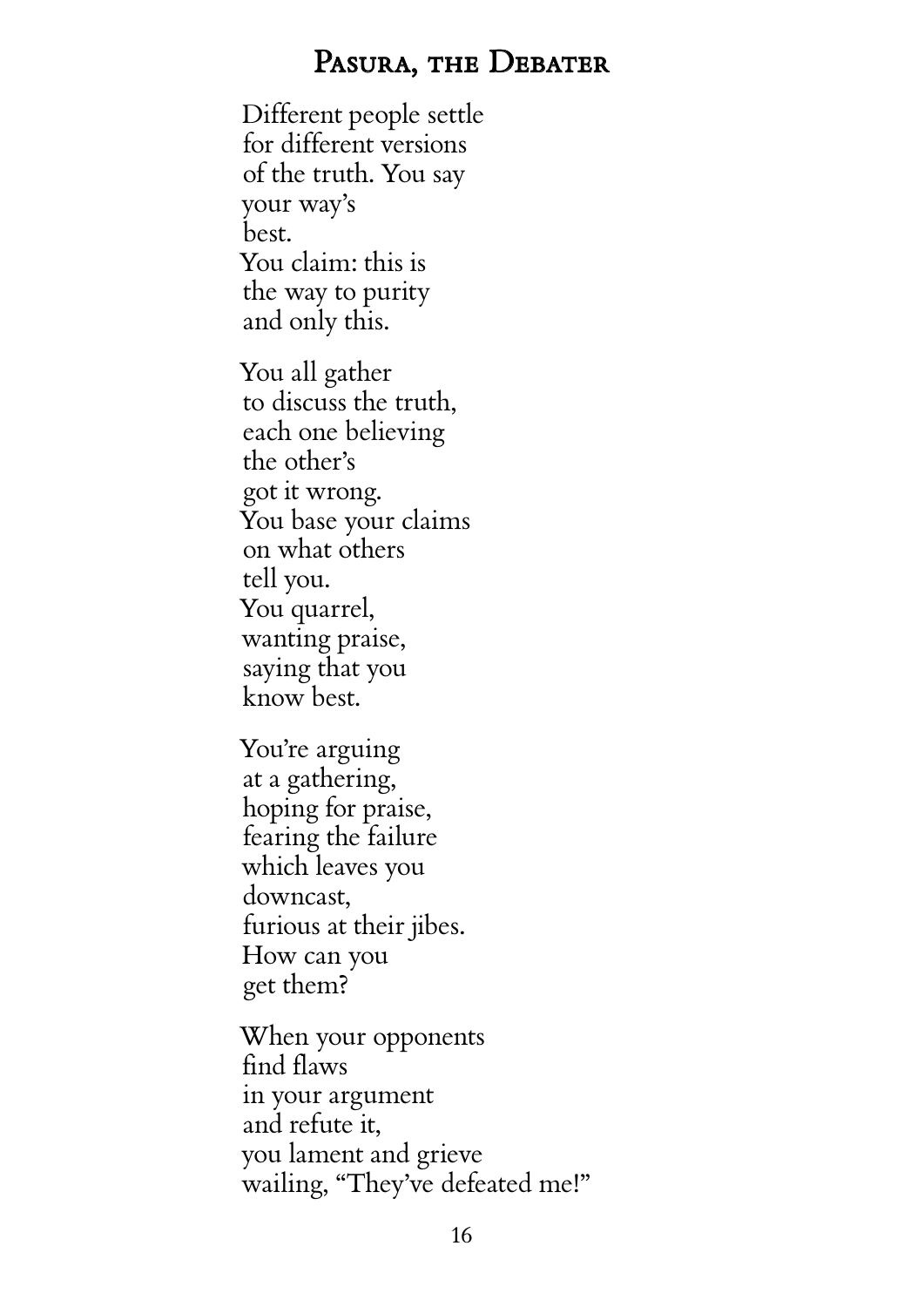Ascetics quarrel like this. They have ups and downs as they win and lose. You see what they're like, give up debate. Ascetics only do it for praise. If you make your point and win, the group praises your ideas. You laugh, swell up with pride. That pride will bring you down but you're still arrogant, swollen with conceit. Don't you see there's no point to dispute? The wise tell us that quarrelling and purity don't mix.

Like a hero fed at the king's table who roars at his rival,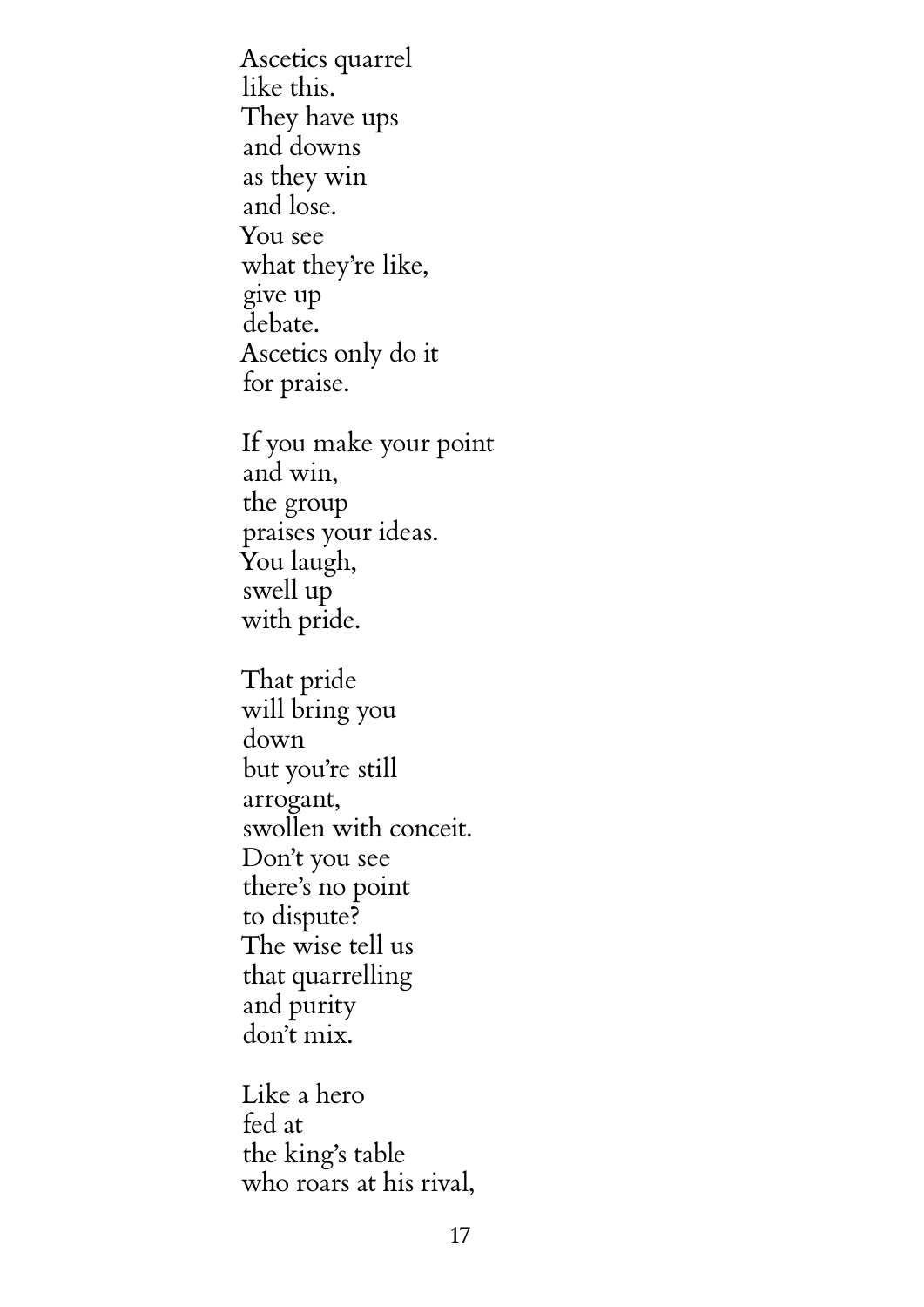"Run away!" you've no reason to fight.

When people argue, defending a set view and saying, "This is the only way!" just tell them you don't want to argue.

There are people who live free from argument, who don't set one view against another who have nothing more to attain. They have no self you can argue with, Pasura.

Thinking about different ideas just confused you. Now you've met a purified being you can't escape the truth.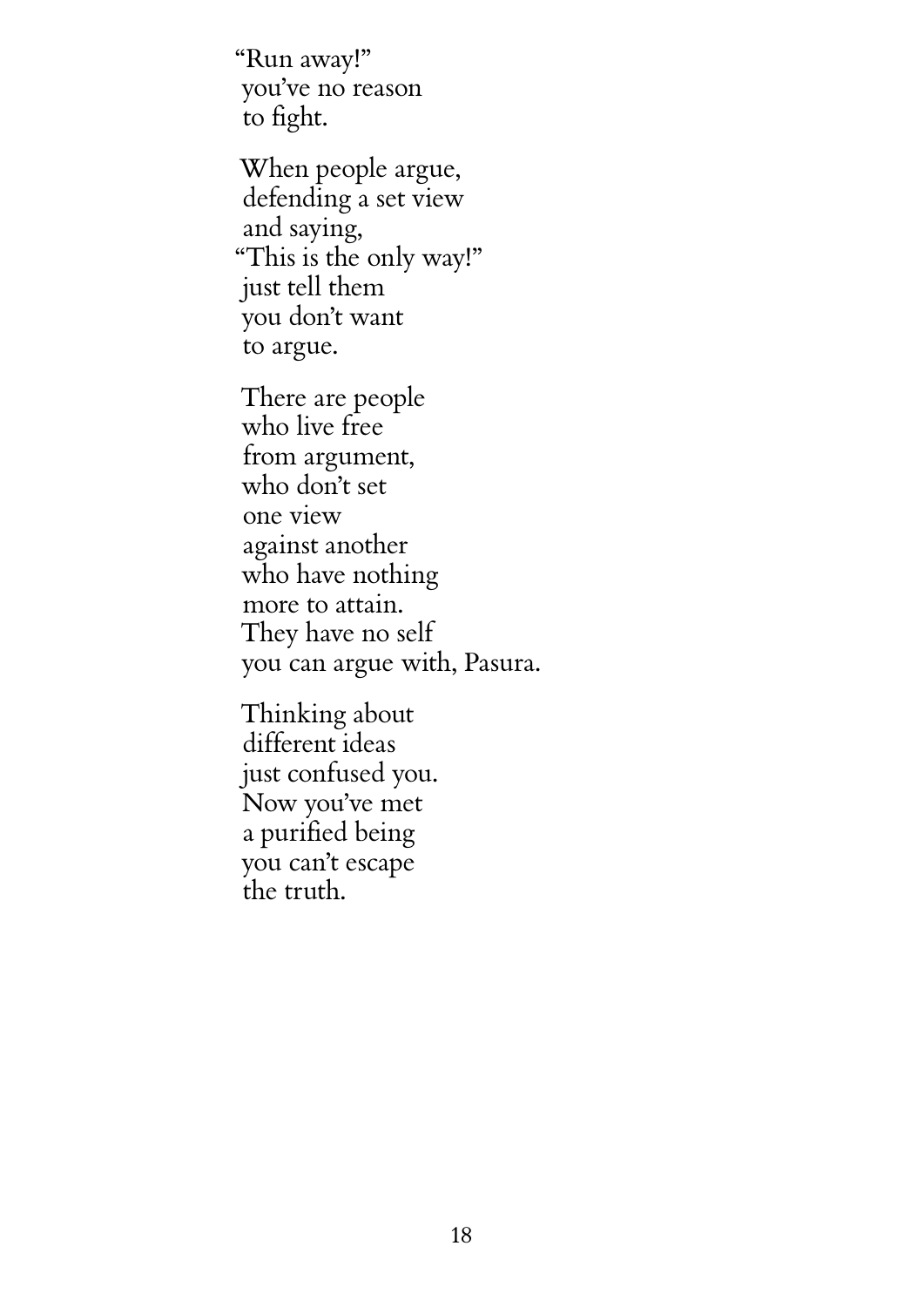## <span id="page-23-0"></span>MAGANDIYA QUESTIONS THE BUDDHA

The Buddha said, "I've watched desire, discontent and passion and felt no need for sex. What is this thing? A bag of piss and shit! I wouldn't even touch it with my foot."

Magandiya replied, "You don't want this woman whom kings have sighed for? This perfect jewel! What do you believe in? What virtuous kind of life? What notions of a life to come?"

"Magandiya," the Buddha said. "I investigated different theories but didn't claim one for myself. I didn't ever say, this one is it. But I searched and found true inner peace."

Magandiya asked, "How do you investigate without settling for one point of view? How do you wise ones teach this inner peace?"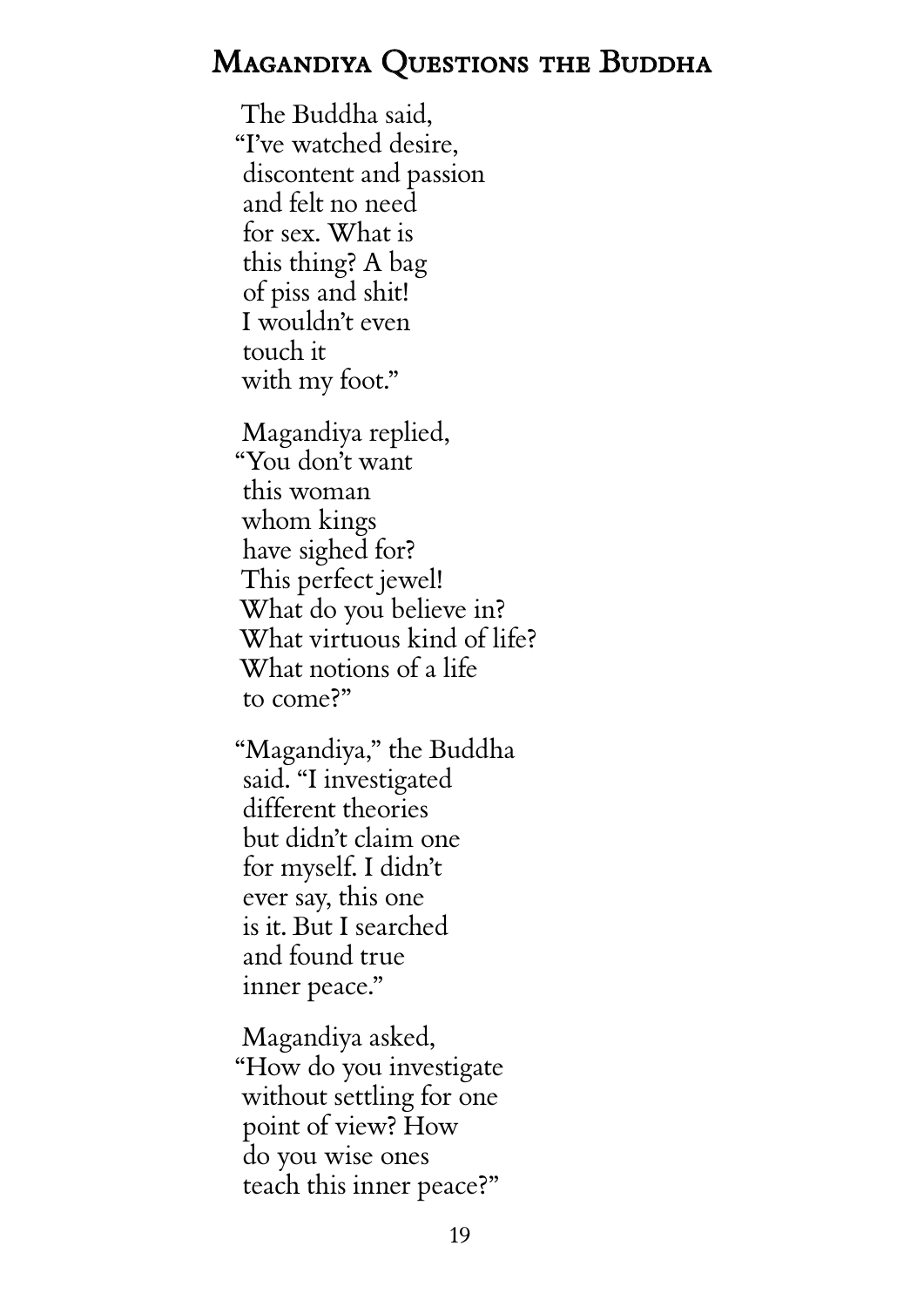"Not by belief, oral transmission or knowledge, Magandiya," said the Buddha, "and not by rites and rituals nor by the absence of any one of these. By none of them at all. The thing to do is give them up, stay calm and independant. You'll stop longing for any state of mind."

"If you say that purity doesn't come from belief, oral transmission, knowledge or rites and rituals," said Magandiya, "nor from the absence of these things, I think your teaching's stupid. There are people who say belief'll make you pure."

"Magandiya, because your search has relied on these beliefs you've been besotted by the theories you've adopted.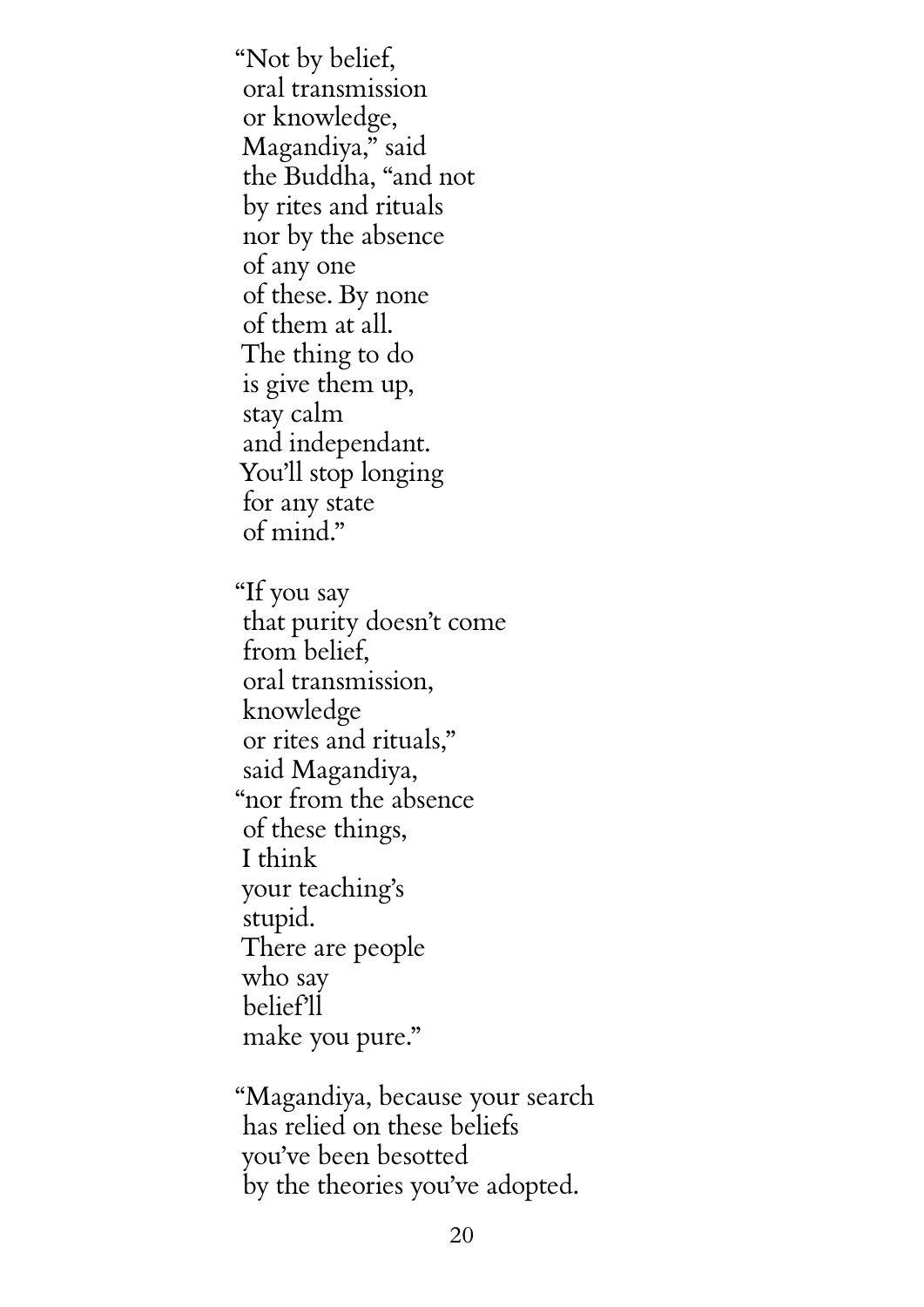You don't understand a thing. That's why you think it's stupid.

"Think of yourself as better equal or worse than another and you'll find yourself quarrelling. Rest firm and undoubting. Comparisons disappear.

"Why would someone who's found freedom argue, saying, "This is true and that's wrong." If you don't make comparisons you won't argue about them.

"You're wise, you've left your home, wander in solitude not chatting in villages, free of lust, bound by no preferences. You never argue with people.

"You're wise, you're free, not stuck in dispute. You promote peace, live without desire,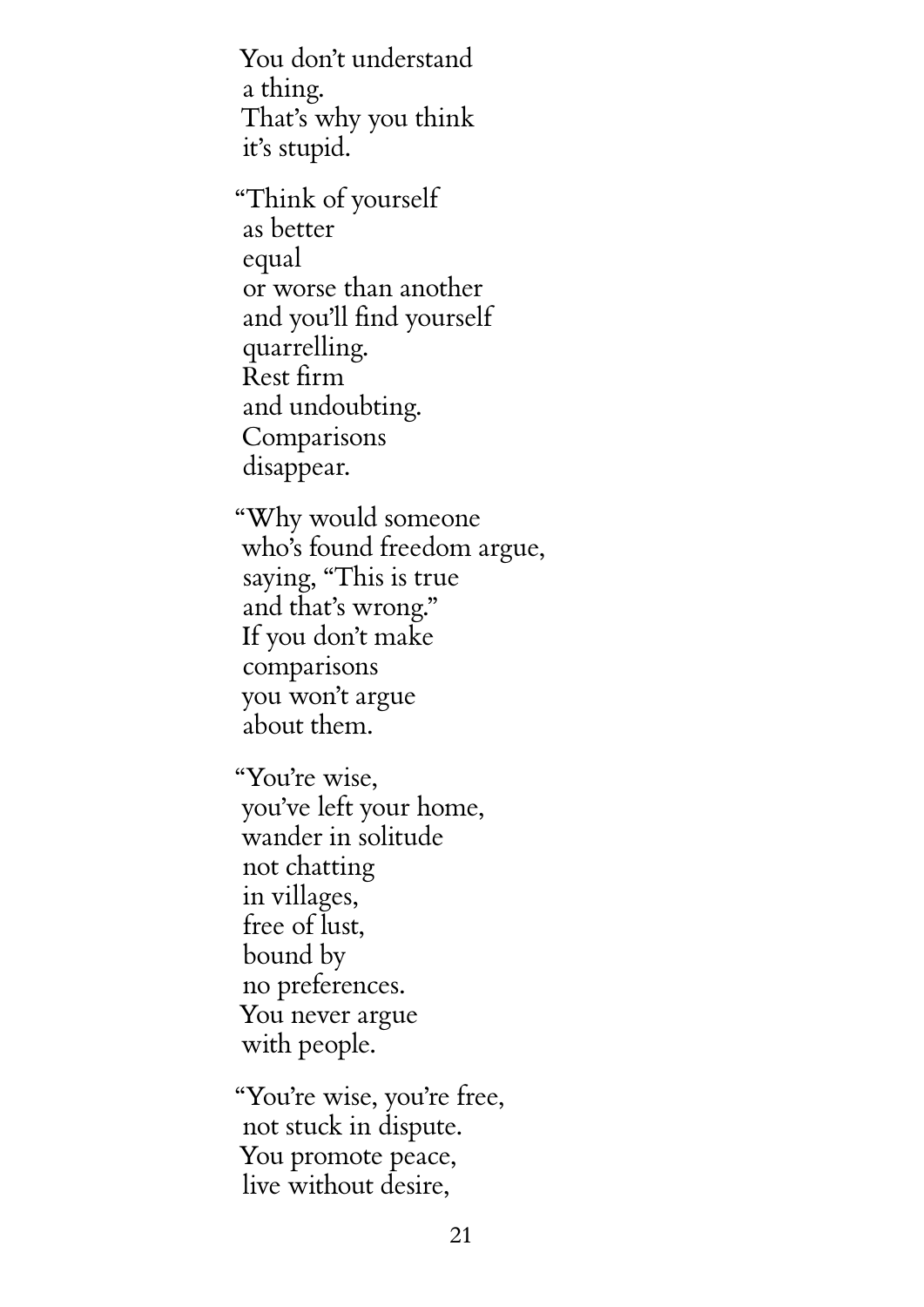grow in the world like a lotus rising unsullied from mud and water.

"You've experienced profound insight, have no pride in your beliefs or understanding. You're just not like that.

"If you can see and hear without clinging, nothing ties you down. If you're wise, Ignorance can't bind you but if you get stuck in the senses or beliefs you roam around the world causing trouble."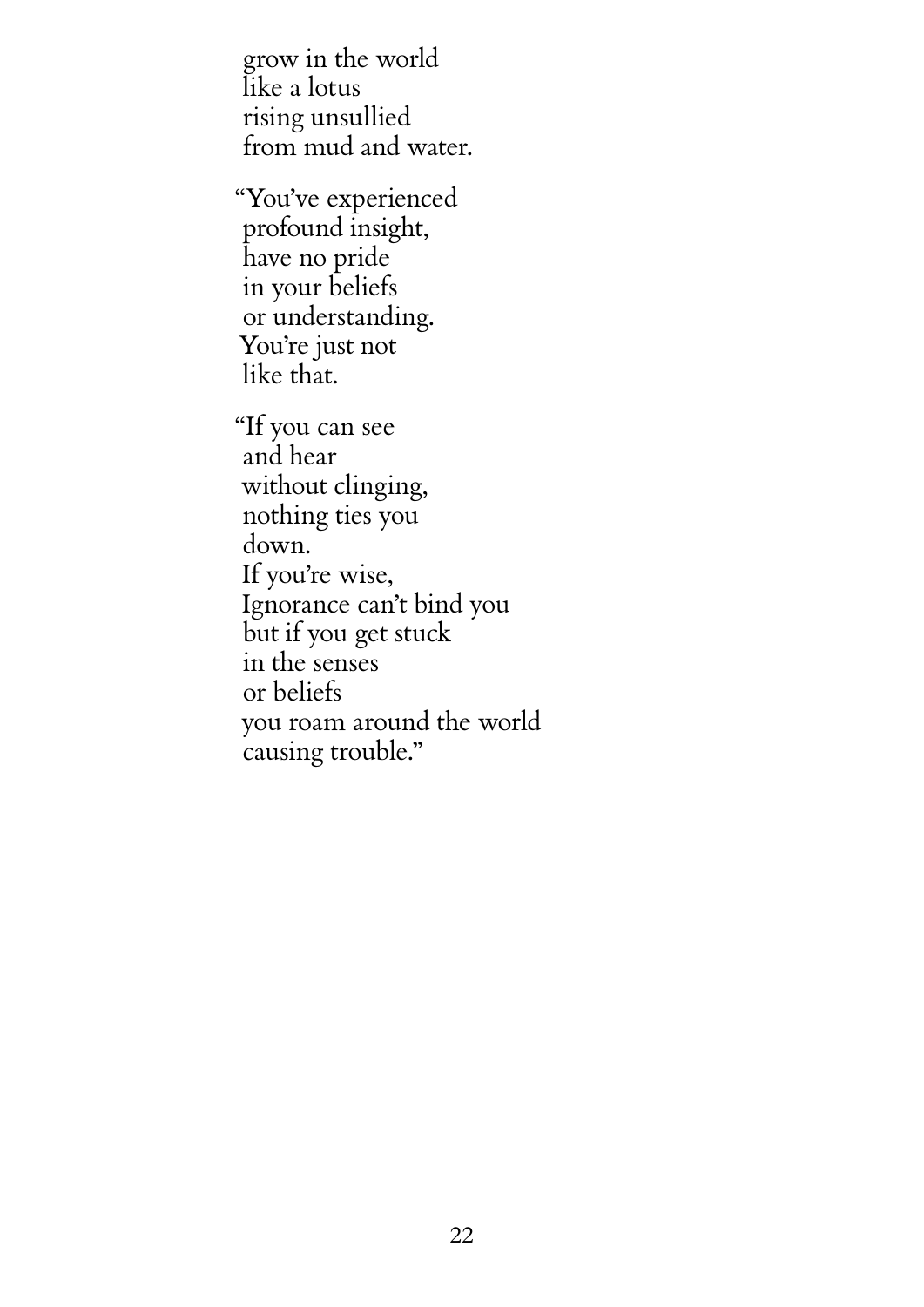## <span id="page-27-0"></span>BEFORE THE BODY'S DISSOLUTION

"Gotama the Buddha, what do you say when you're asked about a freed being? How does someone who's at peace see things? How does she live?"

The Buddha said, "Even before the body's dissolution, if you're free you're untroubled about anything that's past or still to come or happening right now. You have no preferences.

"You're free of anger, fear and pride, have no remorse, speak wisely with restraint, a truly peaceful person.

"You don't long for what's to come or miss what's gone. You're not stuck in the world of the senses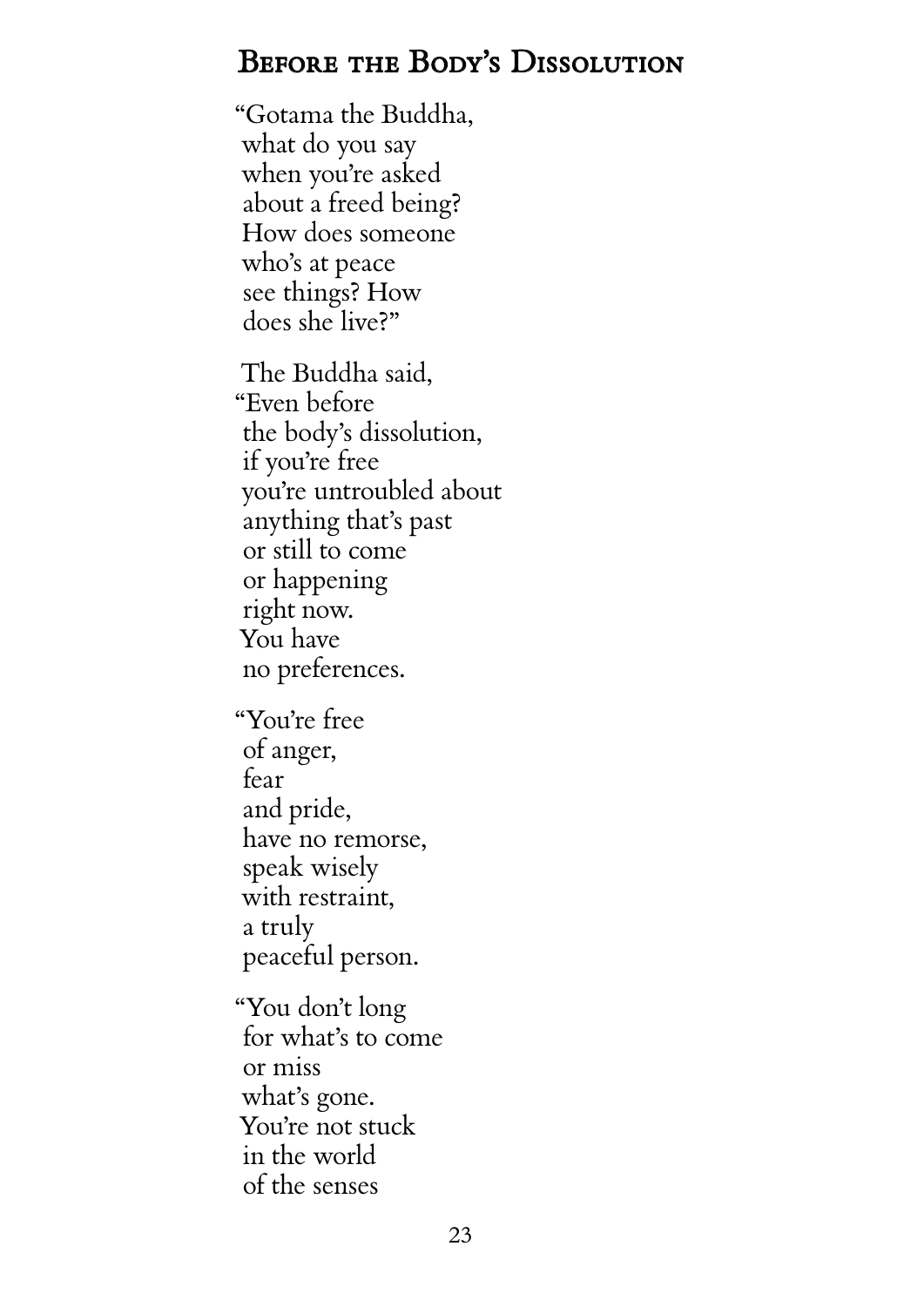or influenced by mere belief.

"You live modestly and honestly, aren't covetous or greedy. You live quietly not scorned by others, don't speak in ways that sour the love that flows between them.

"You're not dazzled by pleasure or pride, you're gentle and astute, a person of faith with no strong likes or dislikes.

"You don't live the way of truth in order to get something and aren't upset when you don't. You're free of desire, have no greed for pleasure.

"You swim oceans of equanimity are always mindful never assess yourself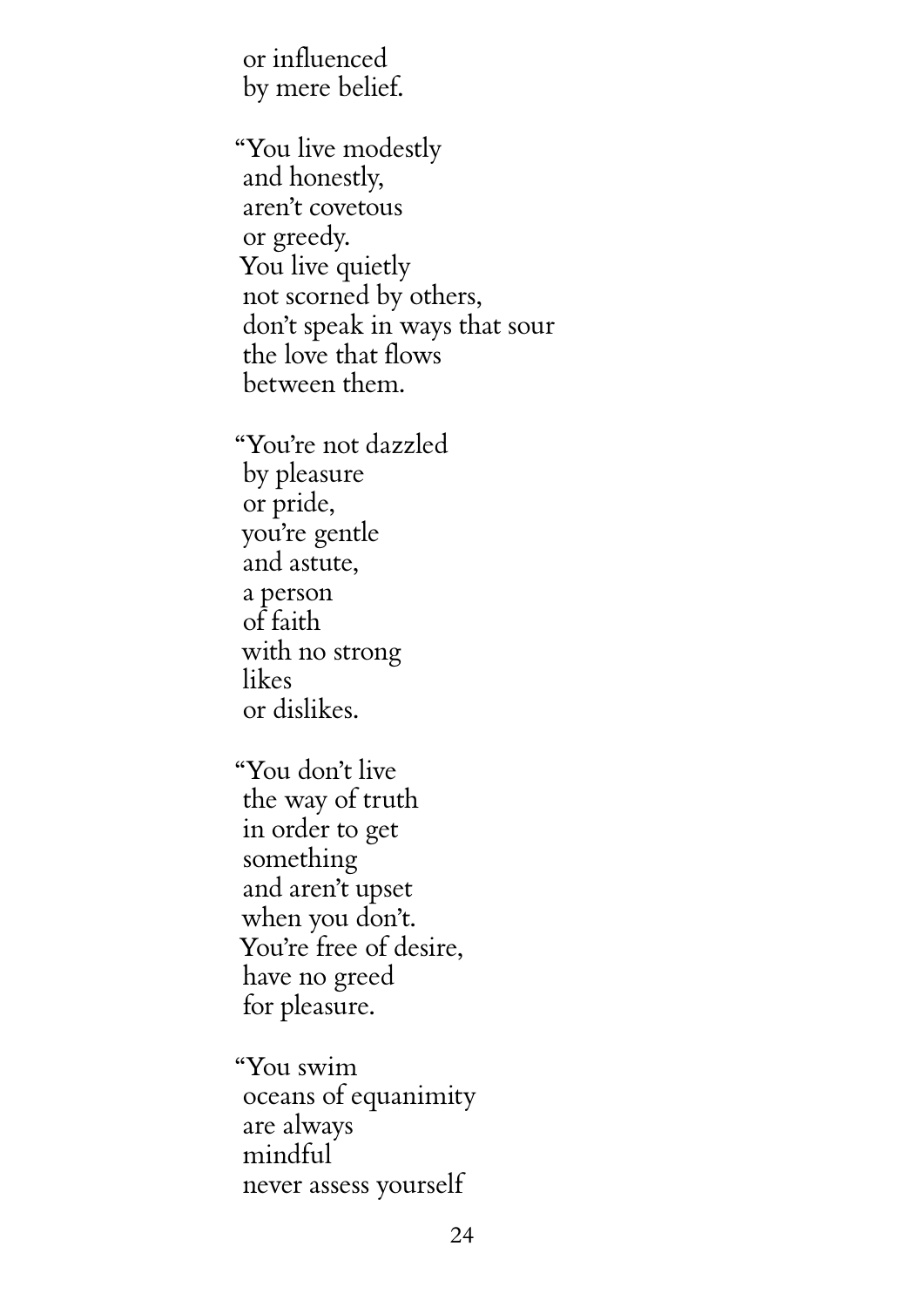as superior equal or inferior. You have no haughtiness at all.

"You're free, rely on nothing, understand the way things are, desire neither existence nor non-existence.

"You don't care about the pleasures of the senses, have gone beyond the ties and bonds of clinging.

"You have no children, cattle, land or property. You don't reach for things or throw them away.

"You don't choose the ways that ordinary people, recluses or ascetics would condemn: so they make no accusations to disturb you.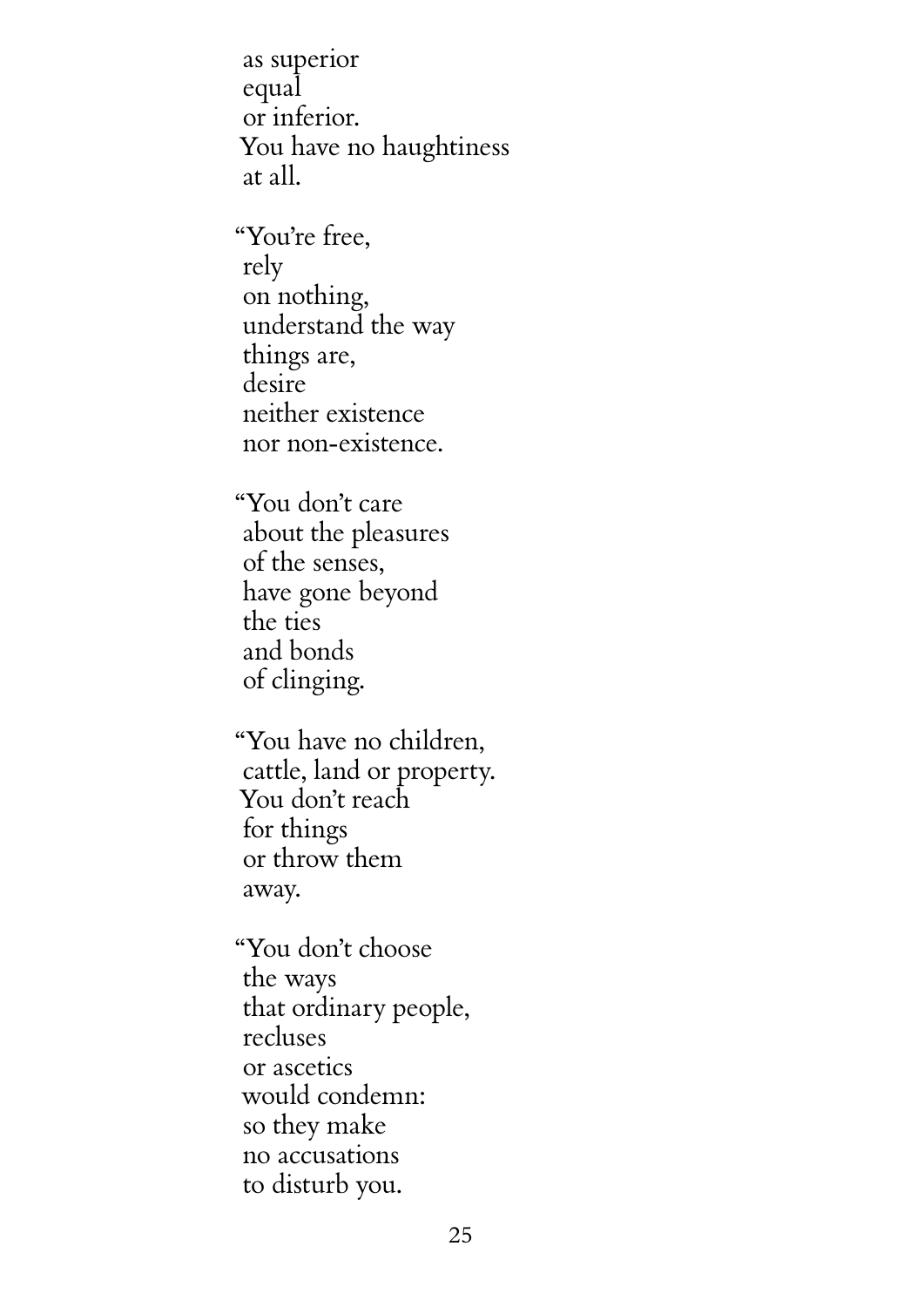"Free of greed and selfishness, wise one, you don't describe yourself as superior equal or inferior. You're free of ideas, free of any views. "There's nothing in the world you call your own. You don't pine for something that's not there. Everyone knows you're calm,

untroubled by ideas about the truth.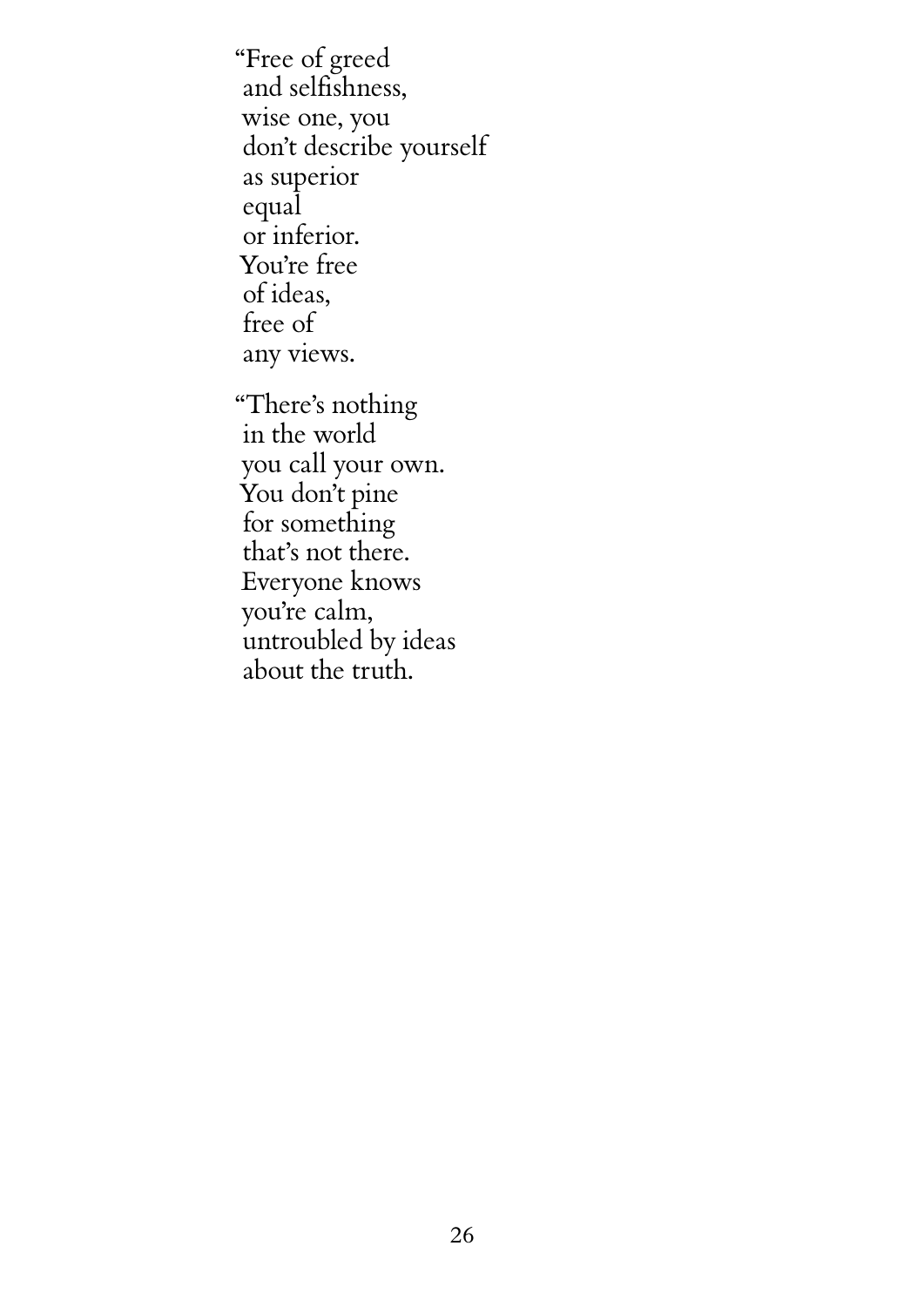## Quarrels and Disputes

<span id="page-31-0"></span>Where do disputes & quarrels come from? And wailing, grief & envy? Rudeness, insults, lies? Why do they happen?

Disputes & quarrels, wailing, grief & envy, pride, conceit, rudeness, insults, lies all happen because we like & want things pleasant. Disputes & quarrels grow out of envy & when we argue we speak spitefully.

Why do some things please us? Why do we feel such greed? Why do we hope & shape our lives to gratify those hopes?

Things please us because we want them. Greed's part of worldly life. it's just the same for hope & its fulfillment.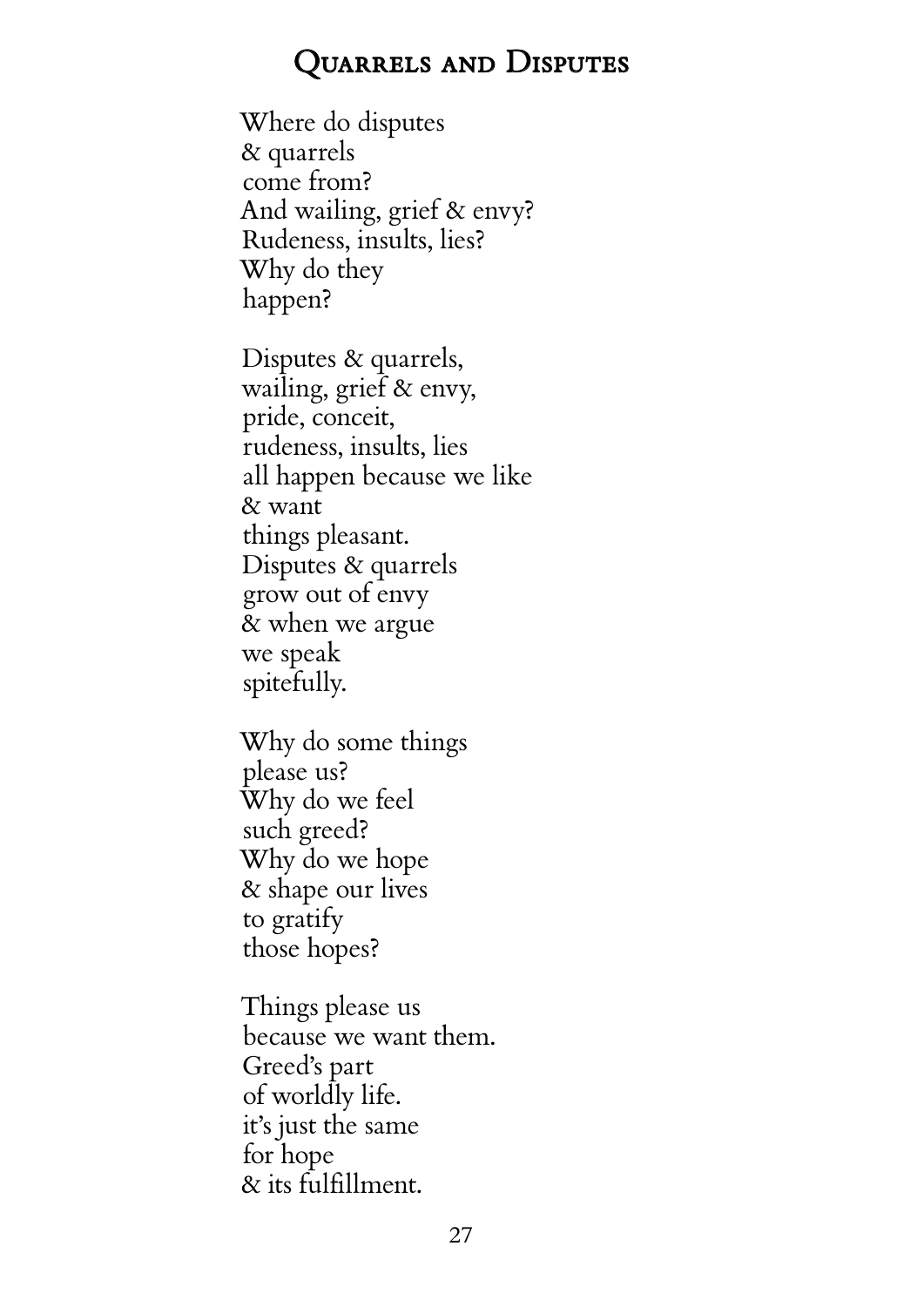Why's greed a part of living in the world? & what's the origin of thought & anger, telling lies & doubt & all the mental states the Buddha talked of?

Seeing things as pleasant or unpleasant means we prefer one thing & not another. Likewise we see how things arise & pass away, & choose one state.

Anger & doubt, telling lies & other mental states arise when we see things as pleasant or unpleasant. We're bound by this duality. If you have doubt, train yourself to know this. You'll understand when you've seen what mental states are like.

Why do we feel pleasure or displeasure?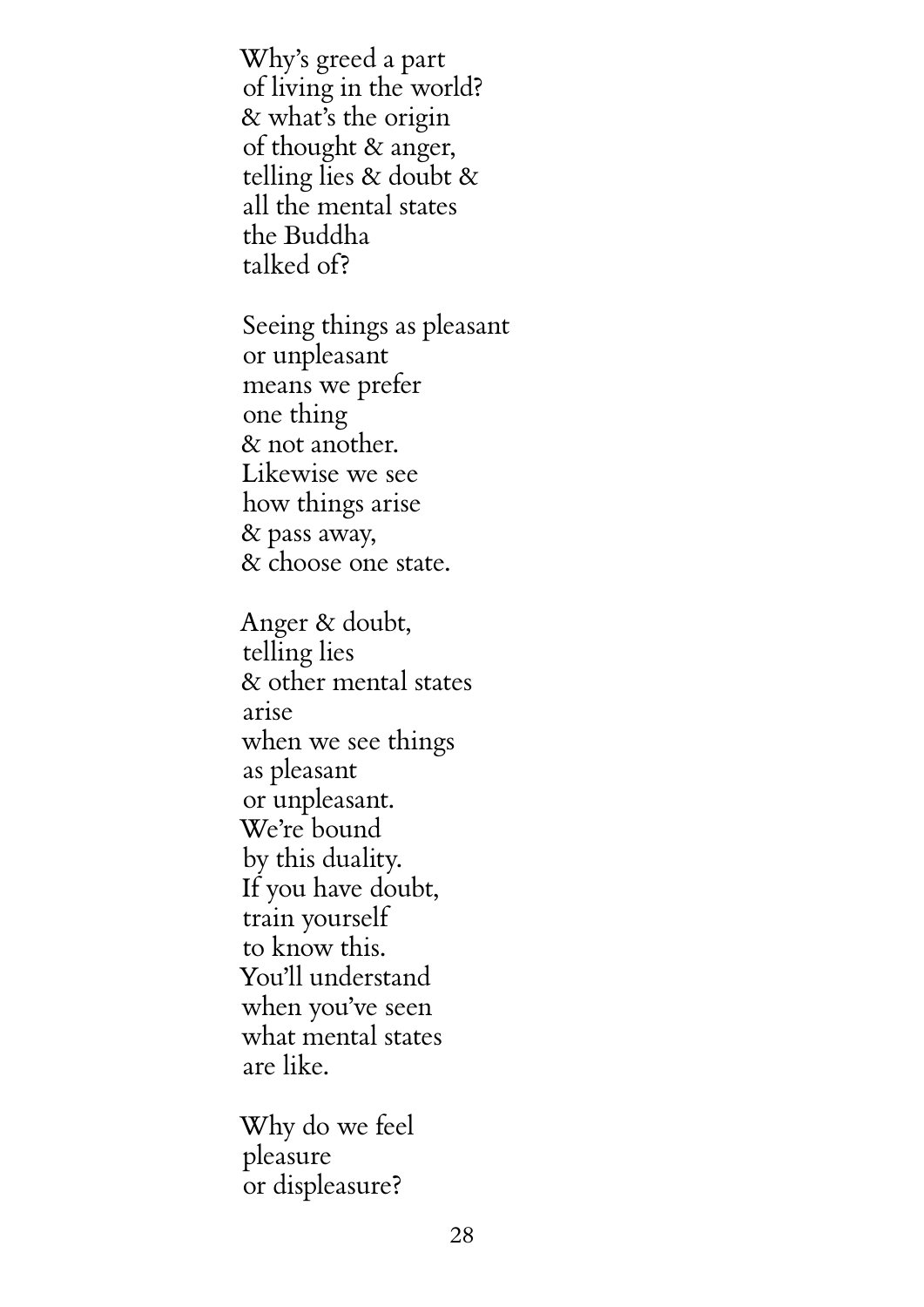What has to happen to make them disappear? And why do things arise & pass away?

Pleasant or disagreeable feeling comes with sense impressions (if there's no sense impression, pleasure & displeasure don't exist). Arising & passing away are just the same. They come with sense impressions.

So where in the world do sense impressions come from? Why do we cling to things? What do we have to do to be free of selfishness & sense impressions?

Sense impressions depend on mind & body. Grasping is born of desire. When there's no desire, there's no selfishness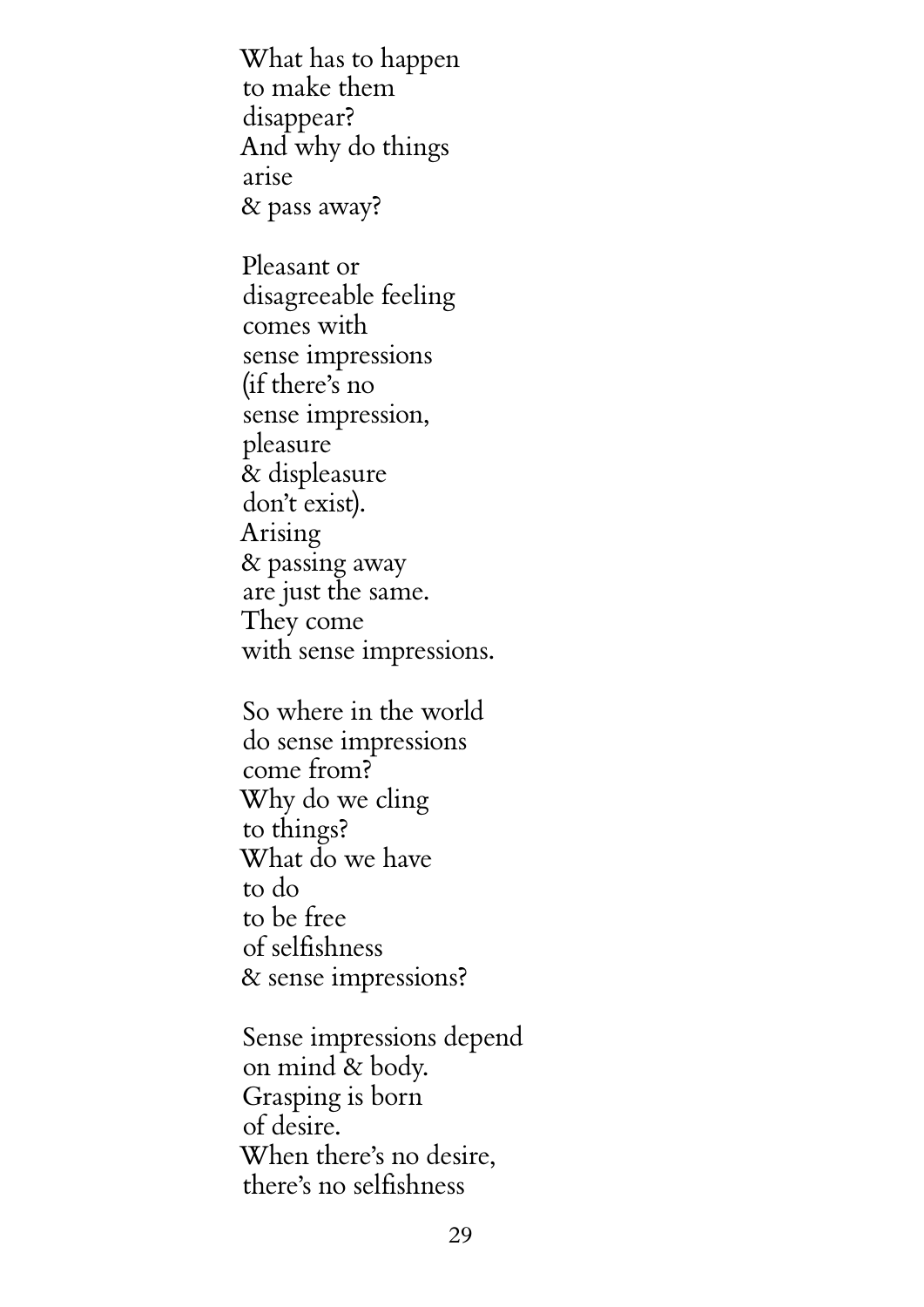& when mind & body disappear sense impressions are gone.

What do we have to do for mind & body to disappear? For happiness & unhappiness to cease? Tell us please, we really want to know.

Mind & body cease to exist when you experience neither true nor false perception; when you're neither without perception nor perceive something that's not there. It's perception that's the source of every problem.

You've explained all the questions that we've asked. Now just one more: do all the wise say this purification's the highest or do they say that there's some other goal?

Some of the wise contend this purification's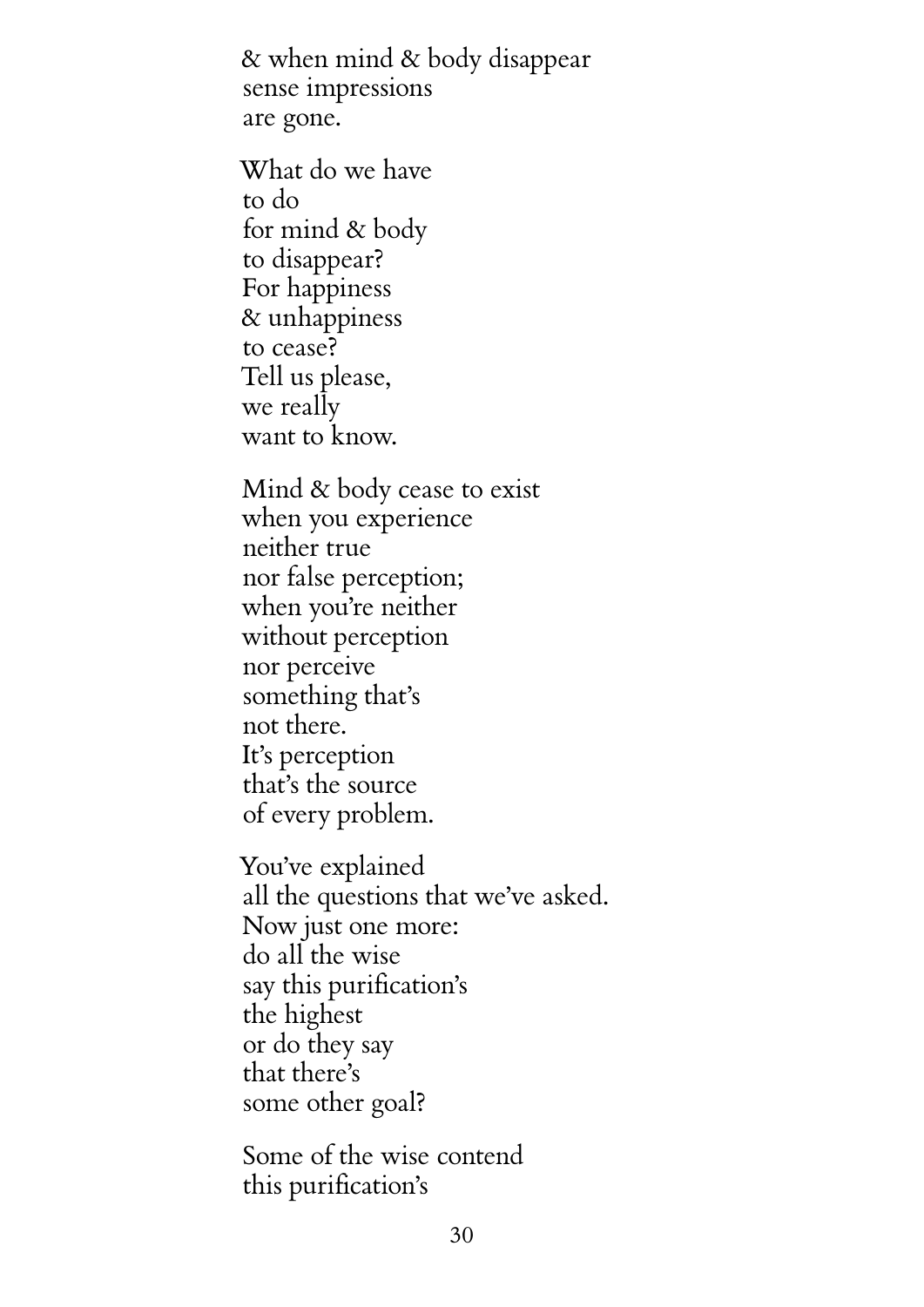the highest, but some good teachers say that there's a state in which no clinging's left.

The wise one investigates & sees what some depend on & having understood, is free: doesn't bother with disputes, doesn't strive for one state or another.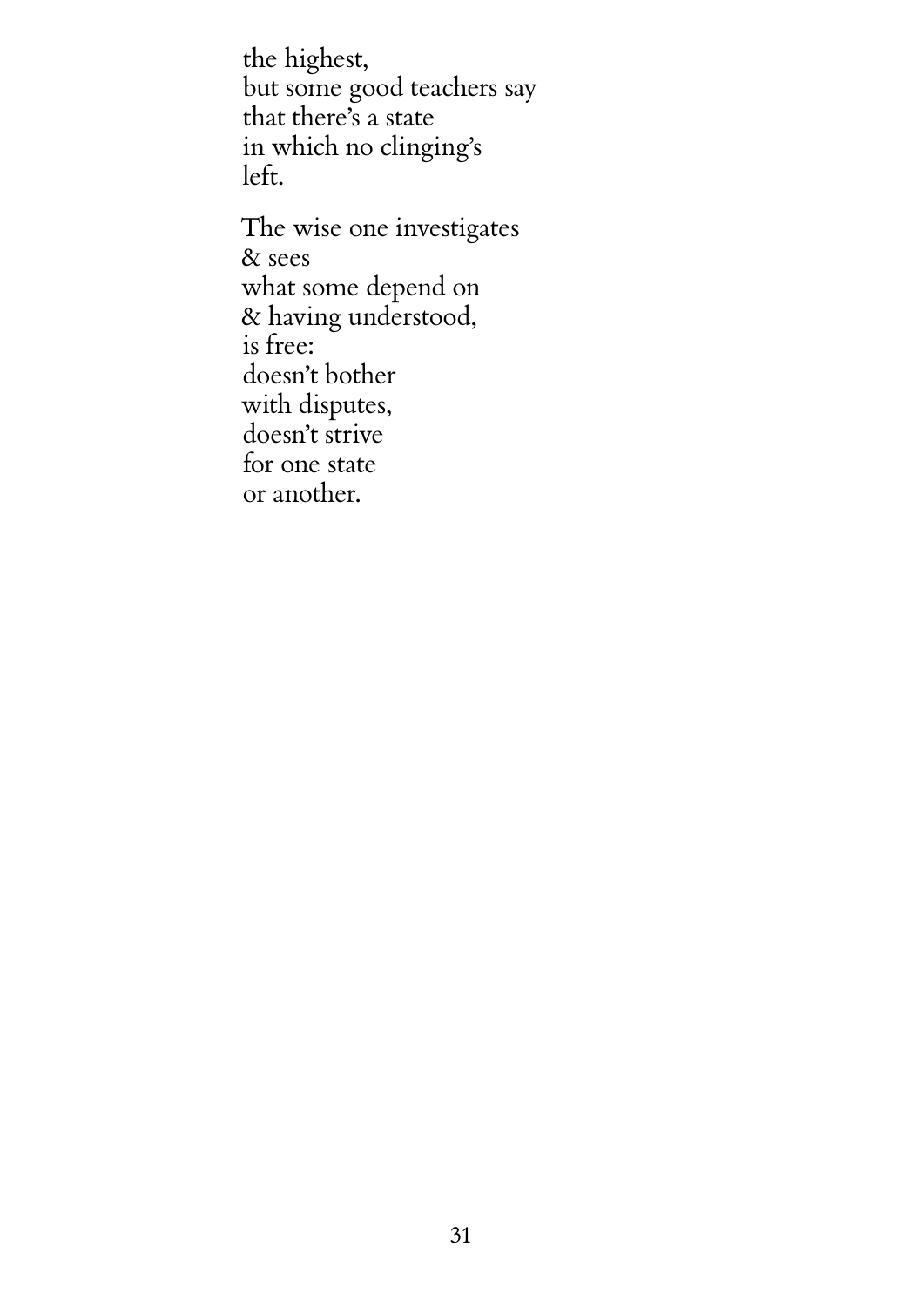## <span id="page-36-0"></span>The First Discourse on Disputes

When you get stuck in your own beliefs & argue with others, you're likely to say, "If you agree with me you know the truth & if you don't, you're just not realised!"

The debate's a slanging match. "You're stupid!" "Well, you're wrong!" Everyone says they're the one who's right. How can you know who is?

if you don't agree with someone else, you're a fool, worthless, an ox. All fools are daft, all of them stuck in their own beliefs.

But if you're purified by what you've come to know, if you're good & wise & understand, then you're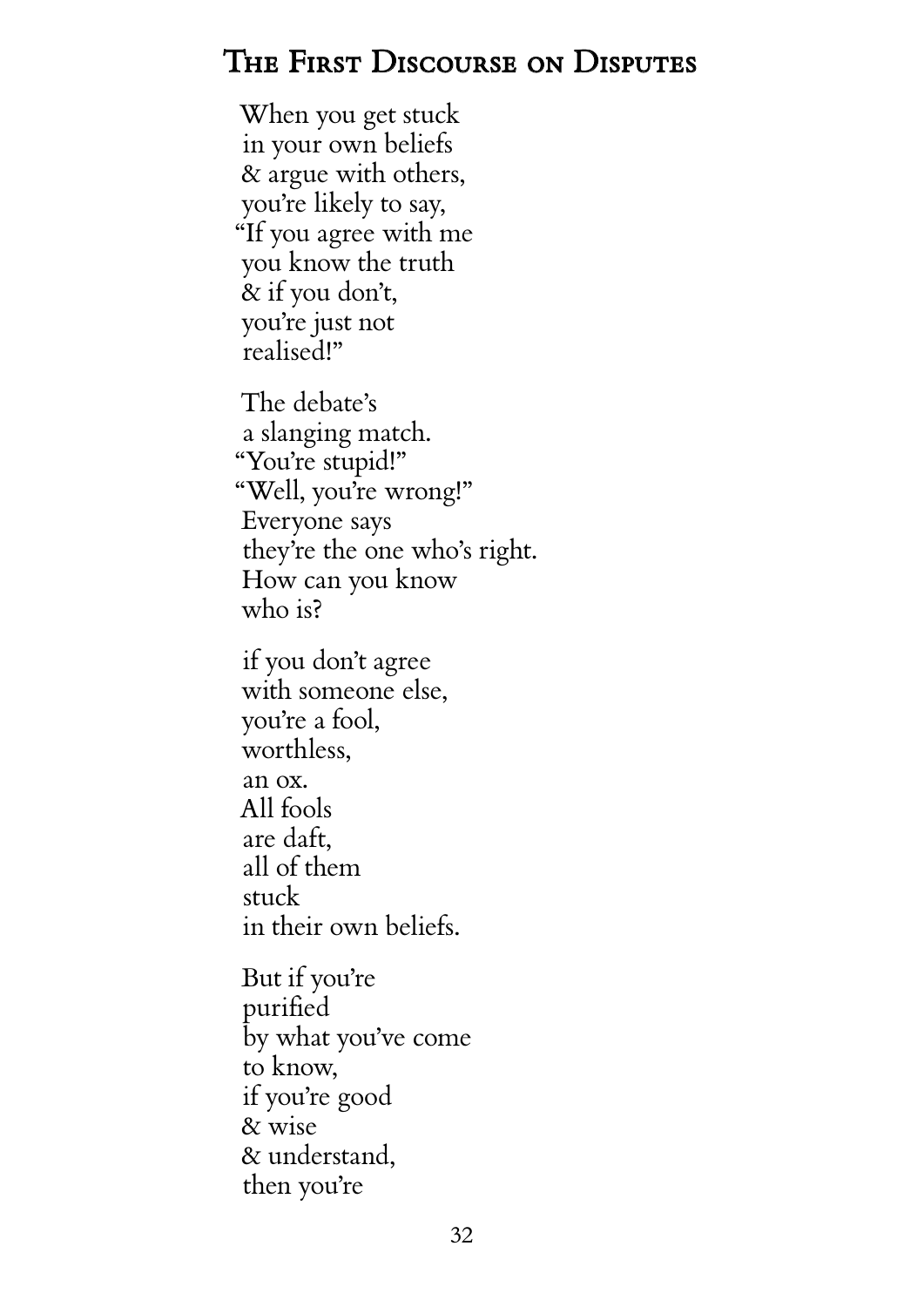no fool. You're just living what you know.

Ignore what fools tell one another. Don't say, "This is the truth!" It's only fools who think their way's the true one & everybody else is just a fool.

How people argue! Some say, "This is the truth, the way things are!" & others say, "That's wrong!" Why can't these ascetics learn to agree?

There is indeed one truth & only one. The wise know this but the ascetics proclaim a variety of truths & can't agree.

Why do the arguing ascetics who're meant to be so clever promote such a variety of truths? Either truth is various or they're playing games with reason and ideas.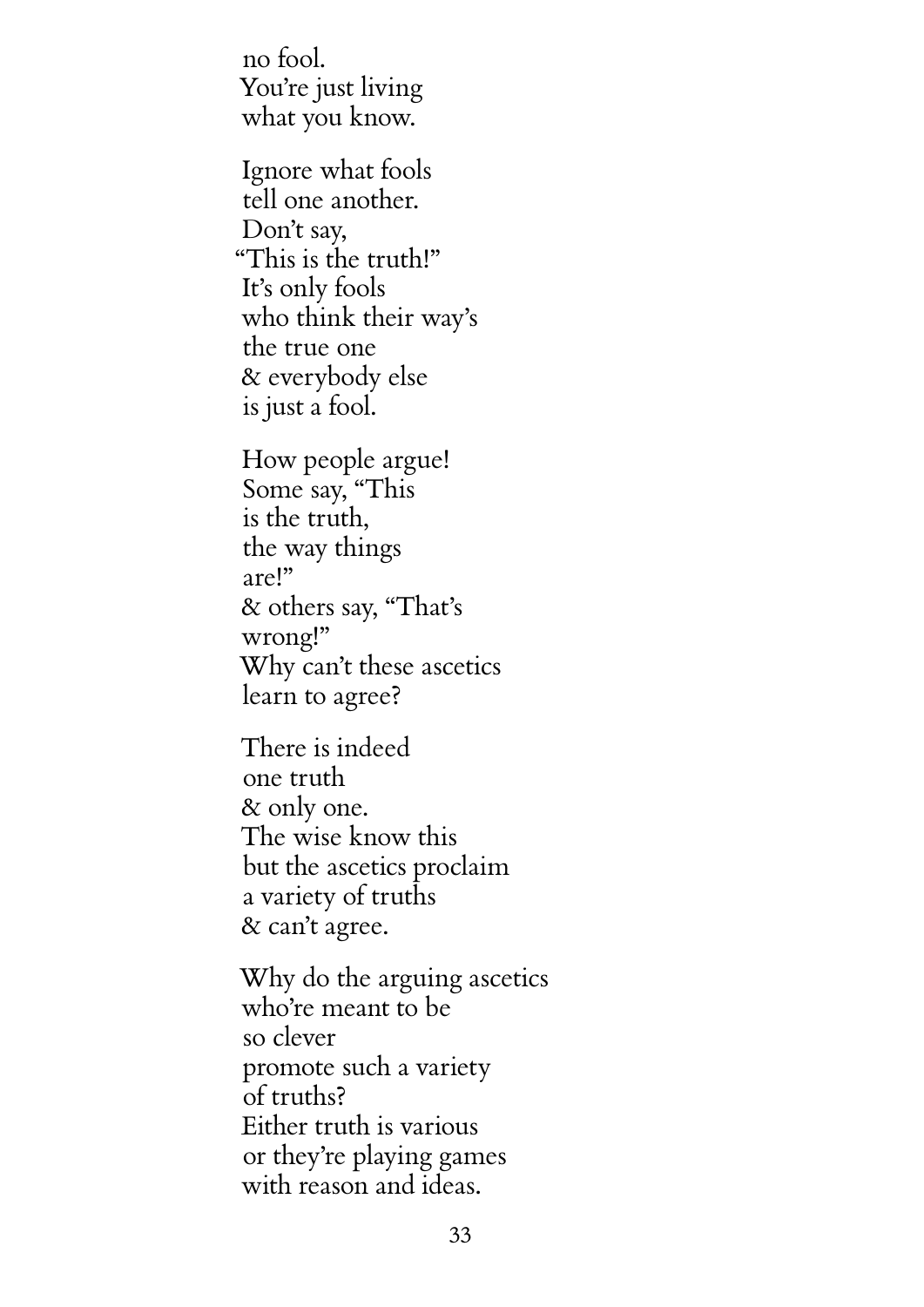There's just one truth. Any others are conceived by sense impressions & thought. Ascetics reason about their beliefs then say those ideas are either true or false.

You're full of scorn. You rely on what you see, hear, think, on rites & ritual; you stick to your opinions saying smugly, "You're stupid." You know nothing.

You think others are fools & you're smart. You say you're smart reviling all the others.

By your own far fetched beliefs, you're realised, drunk with pride, swollen with a sense of your own perfection, prostrating to yourself.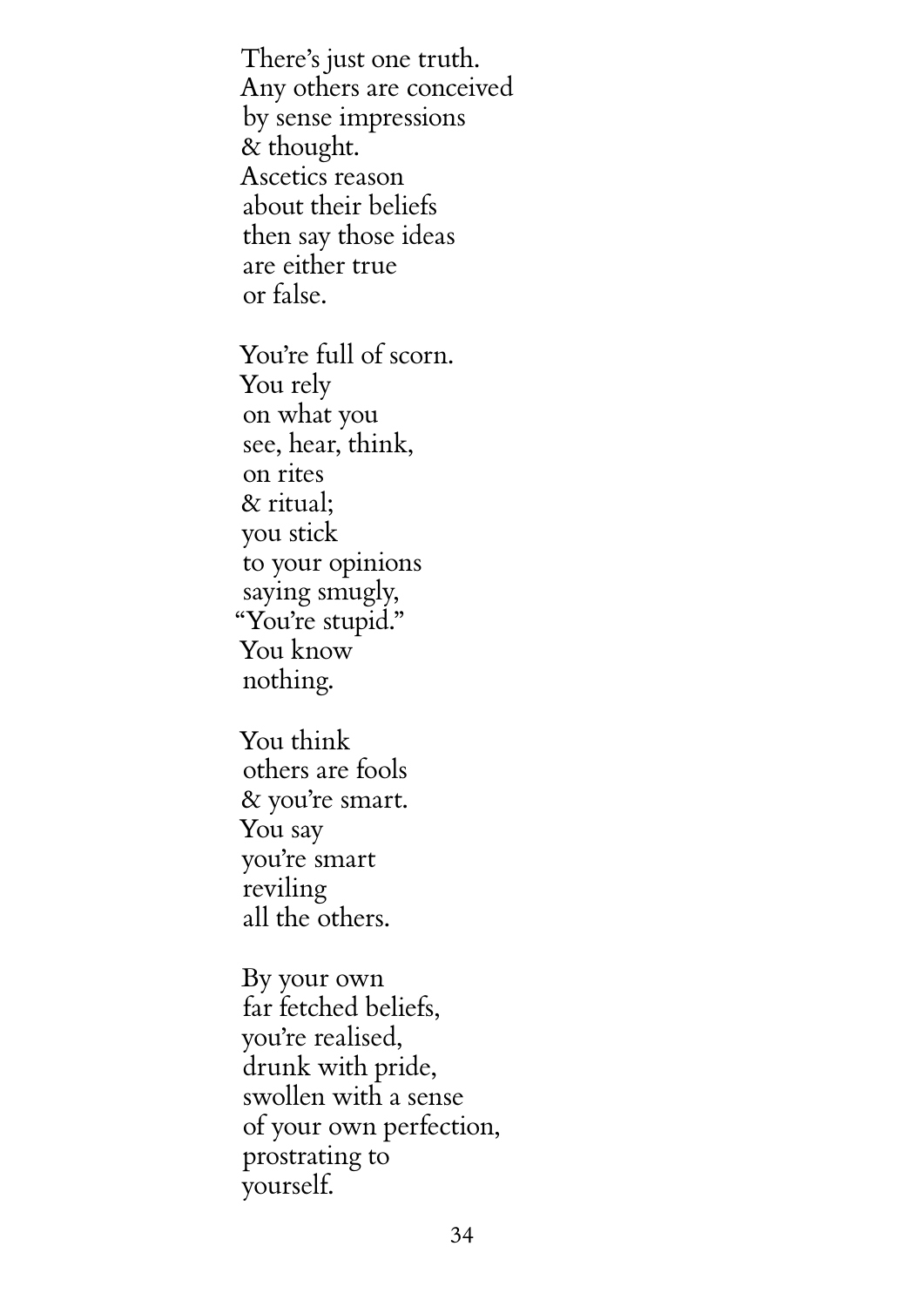You think you're so good.

The words with which someone would drag you down bear them down too & if all ascetics say they're wise & understand the way things are, then there's no fool amongst them.

Impassioned by their own beliefs, members of different sects call out, "If you say the truth's different to what I say, you're still deluded! You're not realised!"

Various dogmatics stick to their various ways, insisting, "This is the way & all these other paths lead nowhere!"

Even if you talk with conviction about the way you know, why scorn others & their ways? If you say they're fools you only stir up trouble.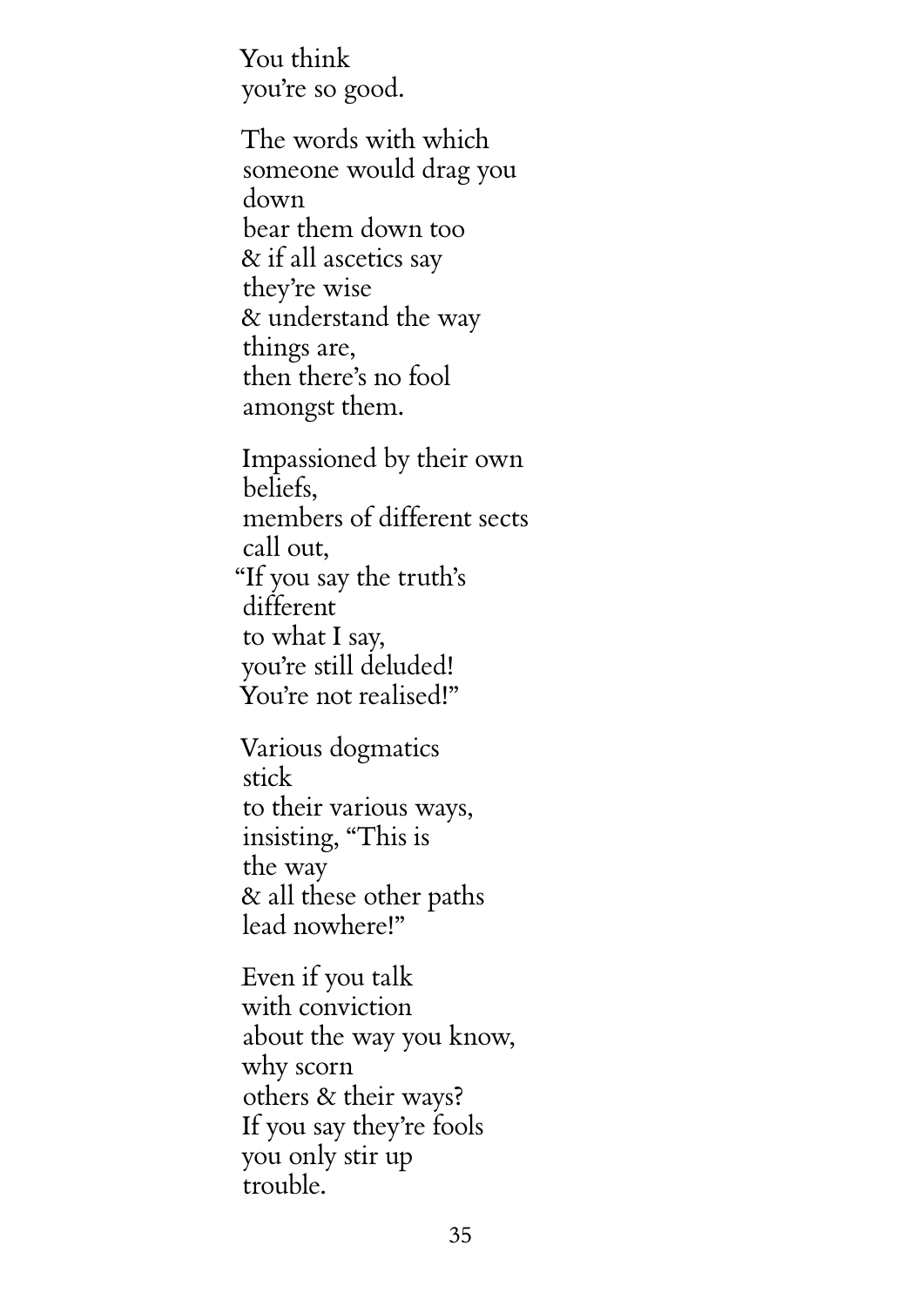You stick to your beliefs, measure others against yourself, argue your views with pride. If you give up these beliefs you cause no pain.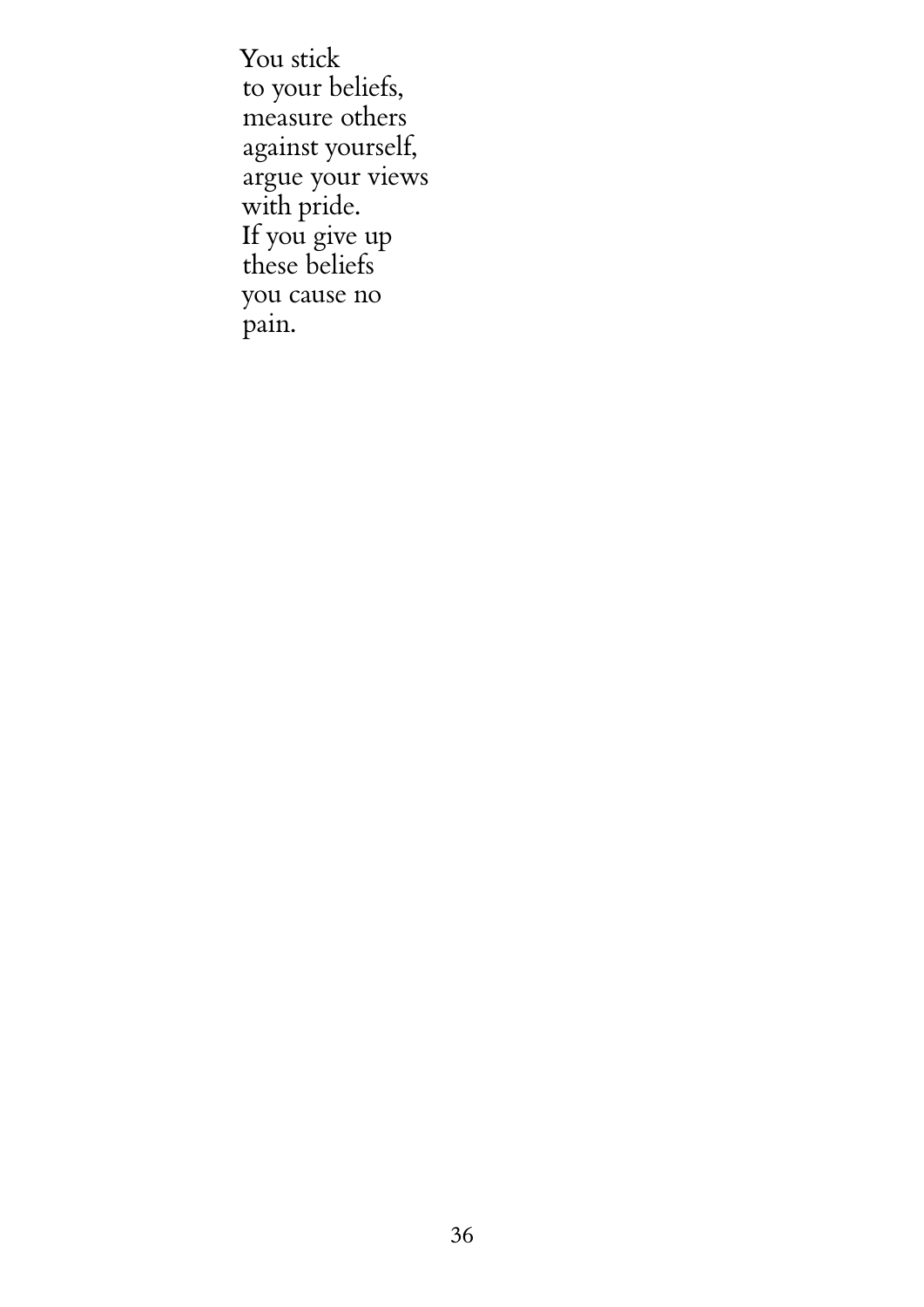## <span id="page-41-0"></span>The Second Discourse on Disputes

Do all those people who cling to their views & assert that they know the truth really bring blame crashing down around their heads? Or do some win praise?

You know, debate brings either praise or blame but such little praise as yields no peace. See this and don't dispute. Peace grows where there's no argument.

The wise one doesn't hold with all the popular ideas. How could they interest her? She relies on nothing she sees or hears.

People who hold codes of good conduct to be the highest path, claim purity's the fruit of self restraint, adopt some rite & practise it, declaring, "We'll practise now and soon win purity." They say they're experts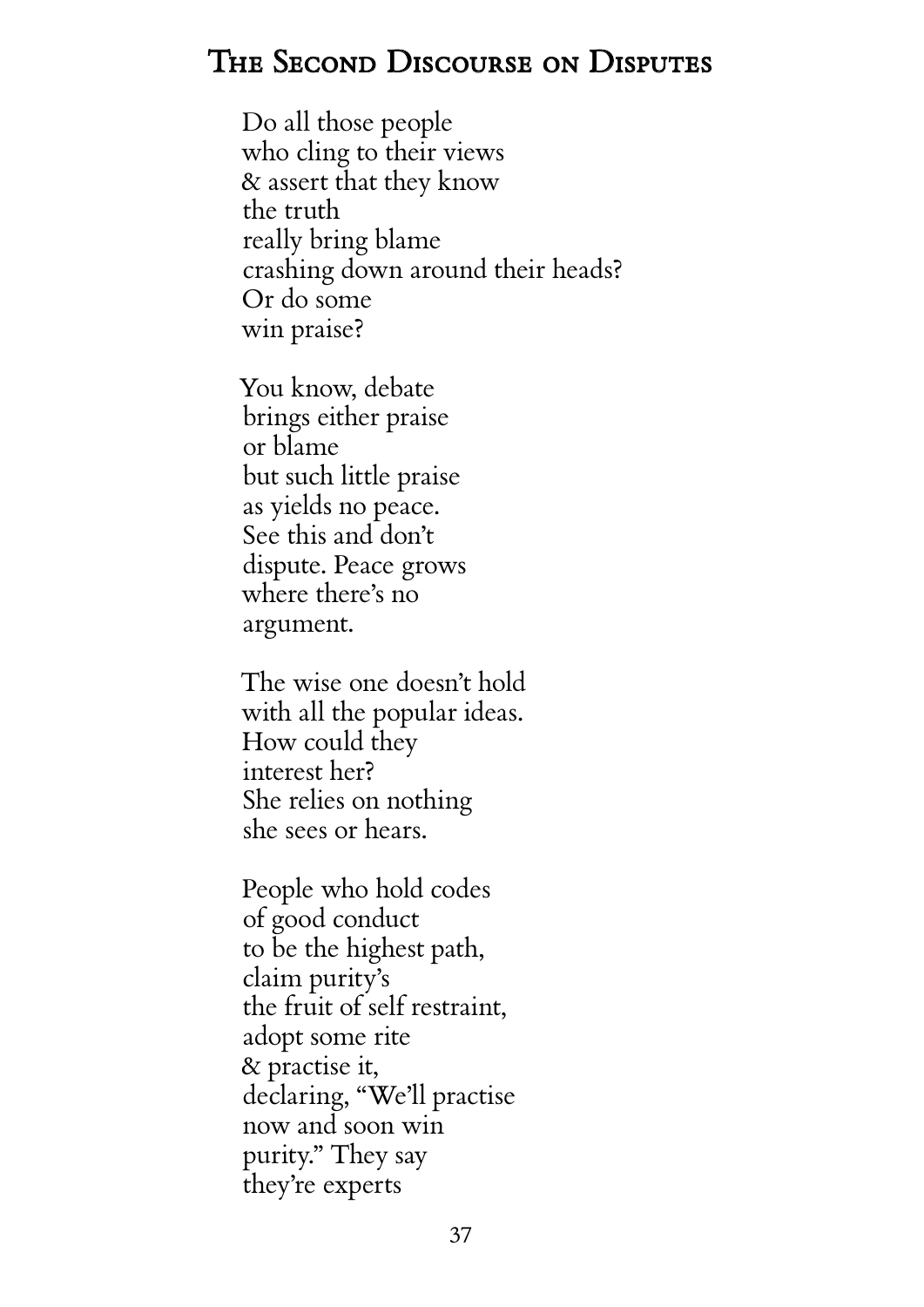& pass on, experts from one life to the next.

If they slip from this code of good conduct or fail to perform the rites, they tremble still yearning for purity like someone far from home craving its comforts.

Abandon codes of good conduct reject religious rites & judgements of blame or praise. Desire neither purity nor impurity. Live in peace & freedom.

People who practise self restraint, who depend on what is seen, heard or thought, proclaim purity as they wander in worldly confusion craving for yet another life on earth.

Their desire gives birth to more desire. They tremble confused by all the theories.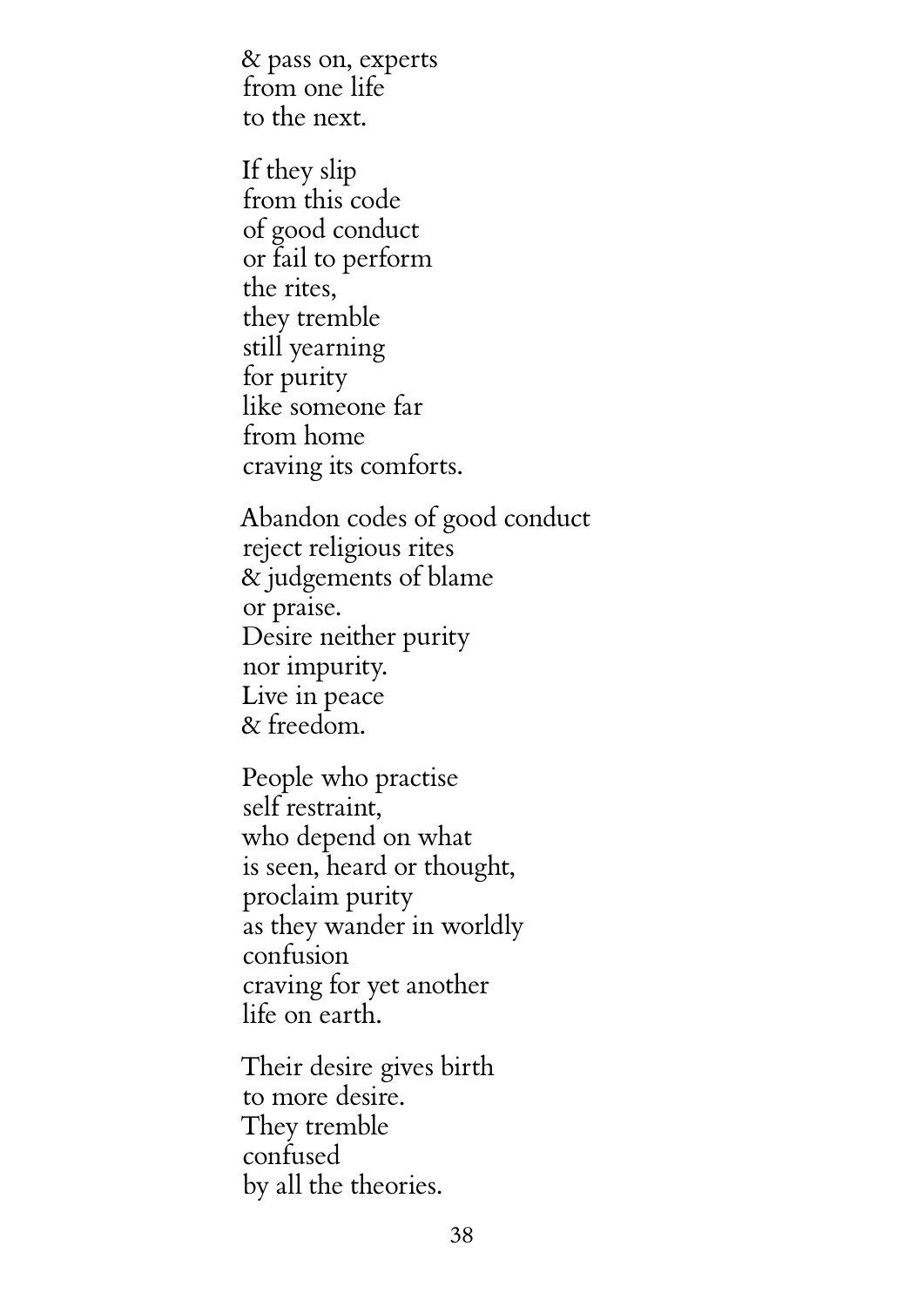If they went beyond birth and death, what could make them tremble? What would there be to yearn for?

Some people say they know the highest truth. Others say, "No! Your idea of the truth couldn't be more wrong!" Who is right? Everyone claims to know best.

Some people say their own opinions are perfect & others' flawed. They bicker and argue each claiming the truth as their own.

If reviling a view of the truth is enough to cast it down, none would stand out from the many. People insist any view different to their own is inferior.

As they honour their own beliefs,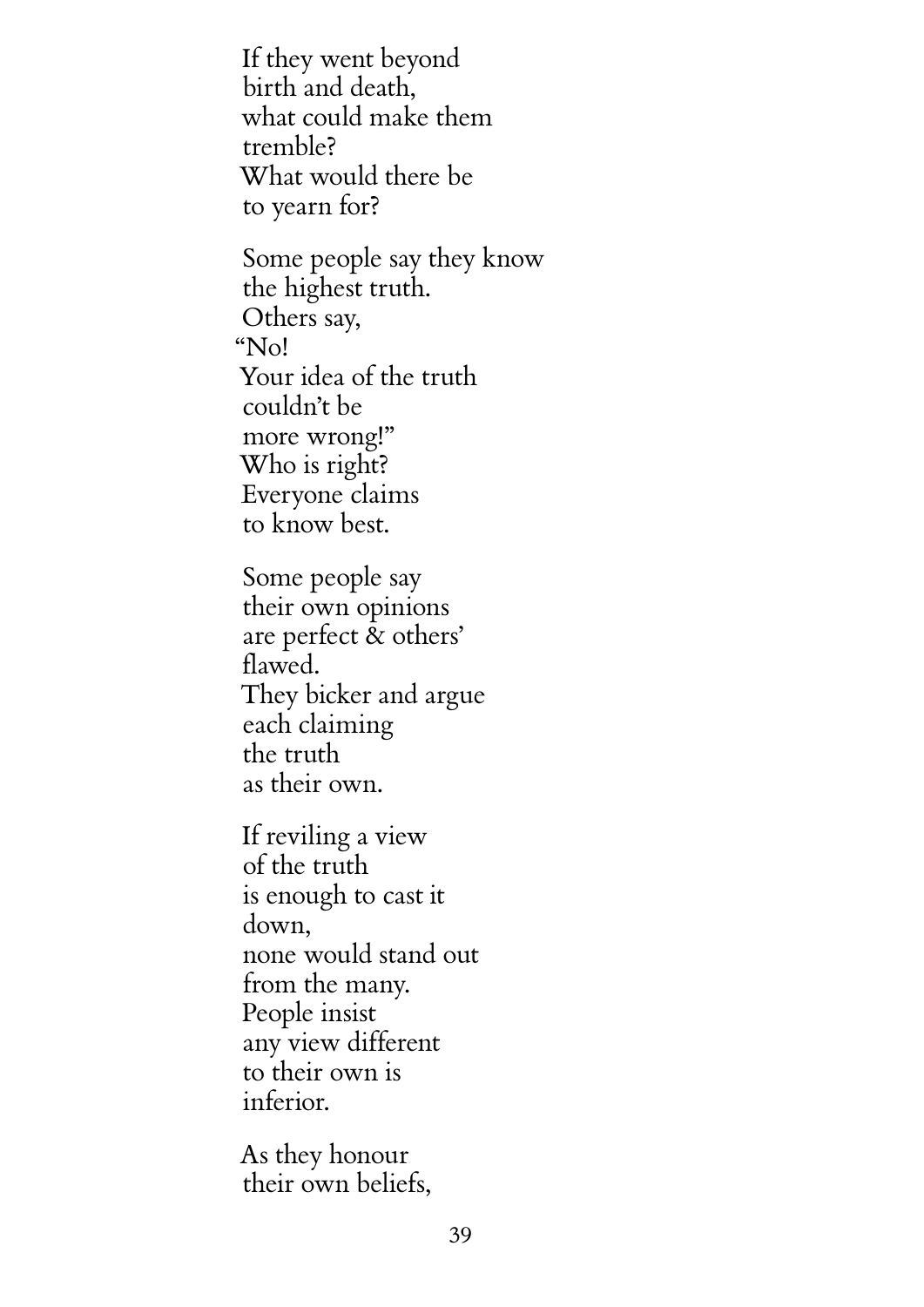so they'll praise their own practices. All their arguments must be valid, their idea of purity shaped to their own standards.

The wise one doesn't need another's guidance, doesn't hold any belief as best. She's gone beyond dispute. She's explored the way things are.

Some people believe purity comes from a view of life. They say, "I know. I see the way things are." But what's the use of such experience once you've gone beyond?

Some one who sees mind and body knows only mind and body. The wise one says, "No matter if he sees much or little. It's not the way to purity."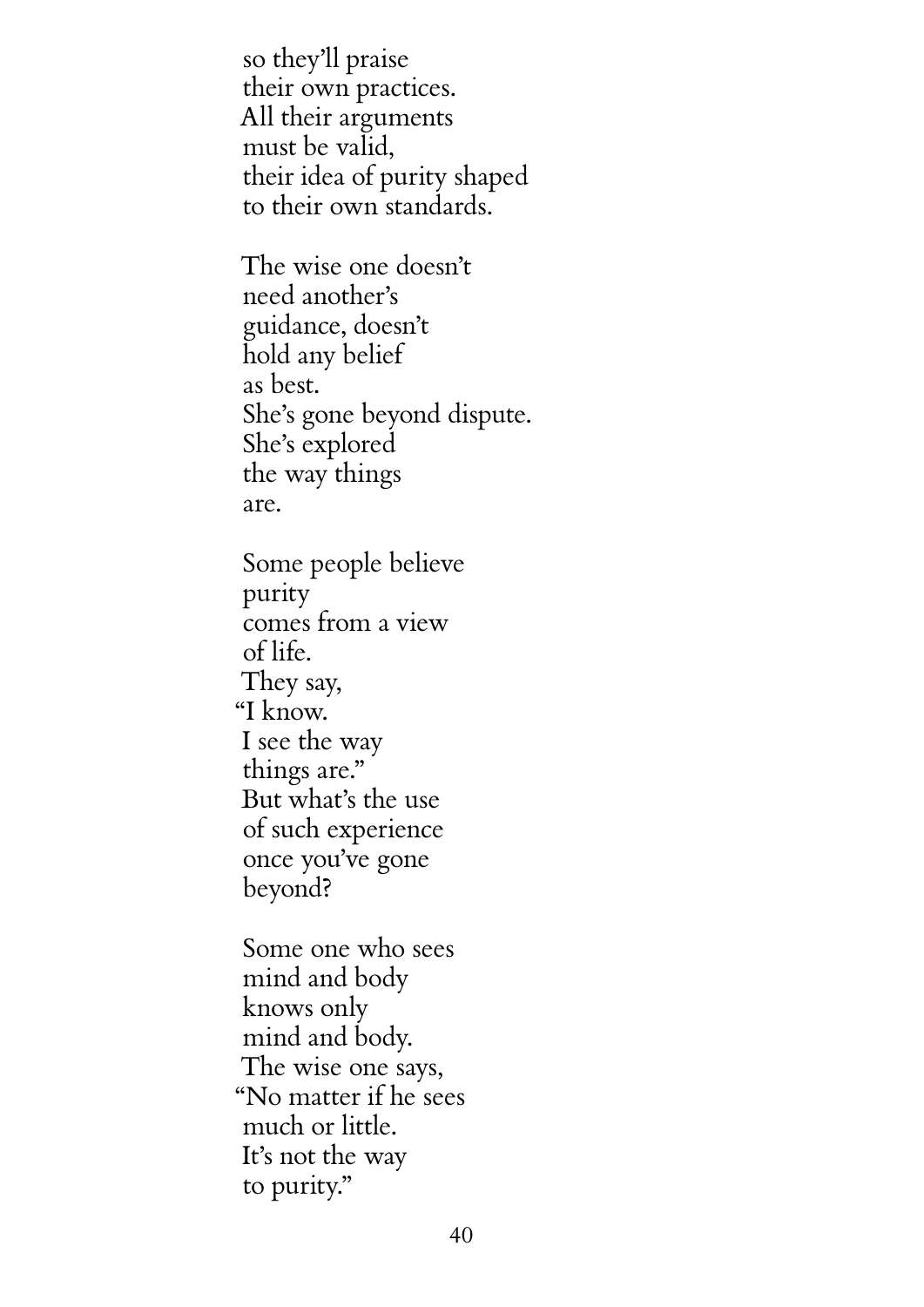Dogmatic people are hard to teach. They honour some set opinion, say they've seen the truth that purity lives where they say it is & their beliefs are best.

The wise one doesn't bother with theories, ideas, or popular opinion. She's not moved by the notions that sway others.

The wise one's left behind all worldly ties, isn't bound by sectarian beliefs. She's at peace whilst others fret and fidget. Theories that sway them, leave her unmoved.

She's given up her old delusions, creates no new ones, isn't trapped by her desires or stuck in rigid opinion. She's free of theories, unsullied by the world, no longer blames herself. She's wise.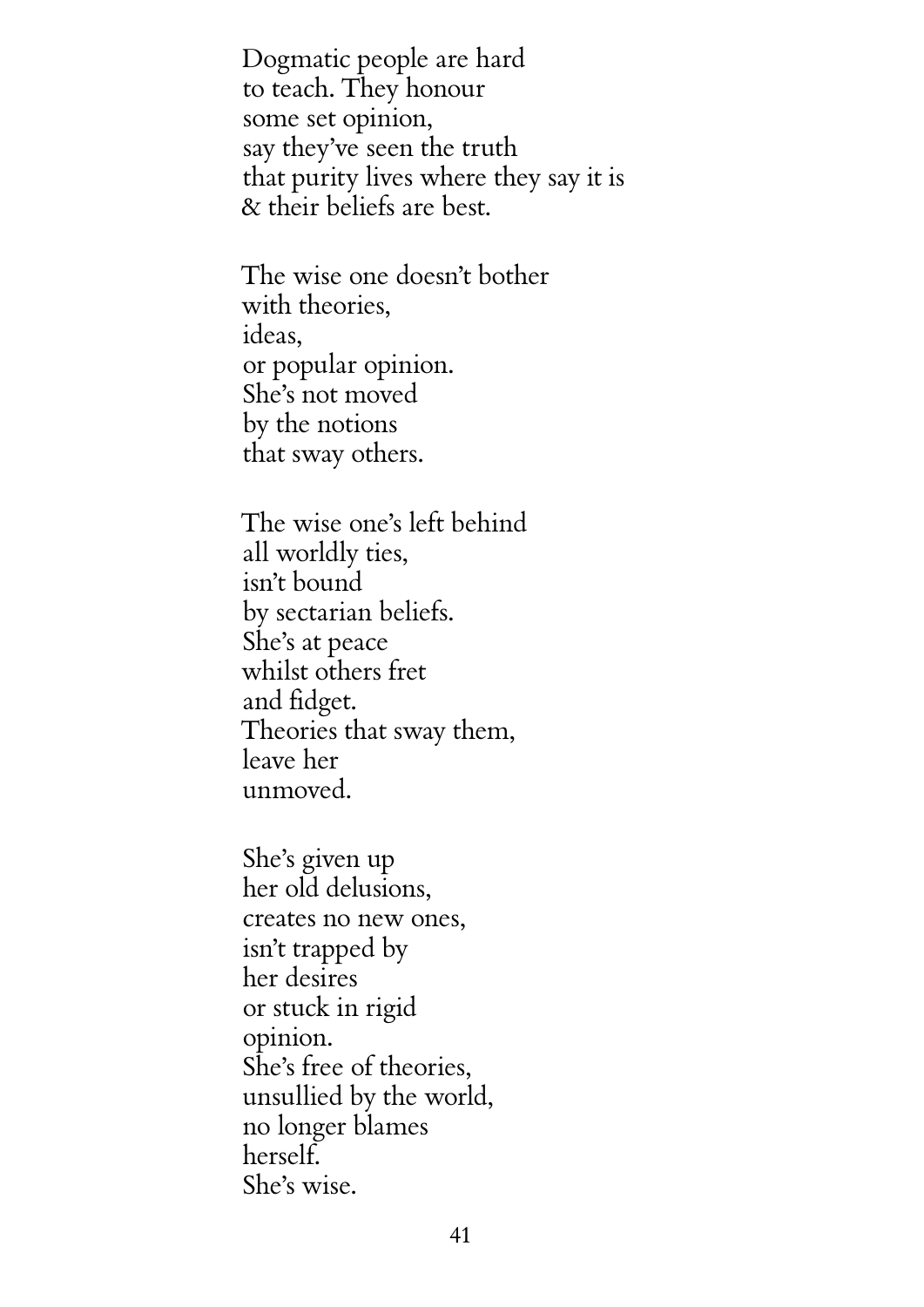She's not bound by what she sees, hears or thinks, has gone beyond the cycles of death & rebirth, neither restrains herself nor desires anything; has set down her burden, is delivered, free. That's what the Buddha said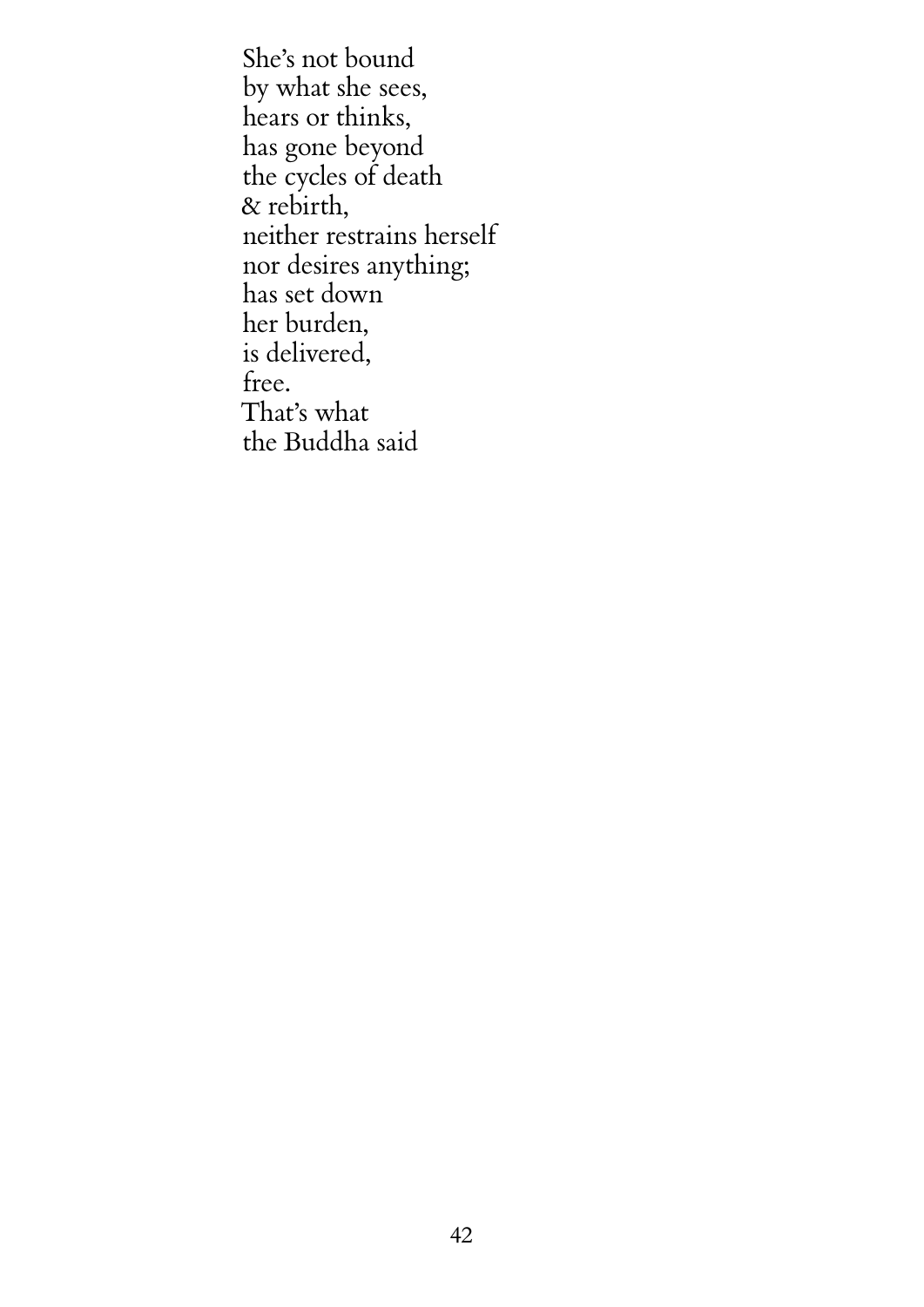#### The Fast Way to Freedom

<span id="page-47-0"></span>Great sage! Close kinsman of the sun! Teach me about peace and non-attachment. How can a monk see enough to grow calm? Give up grasping hold of worldly things?

The great sage, Buddha, said, "Be wise. Sidestep the traps that trick you into believing that 'you are'. It's a delusion. Whatever deep desires you may have, practise for their extinction. Be mindful all the time.

Whatever understanding you may gain intuitively or by formal education, don't be proud. Good people know that's not the way to peace.

"Don't think such insight makes you a better person, an equal or a lesser being.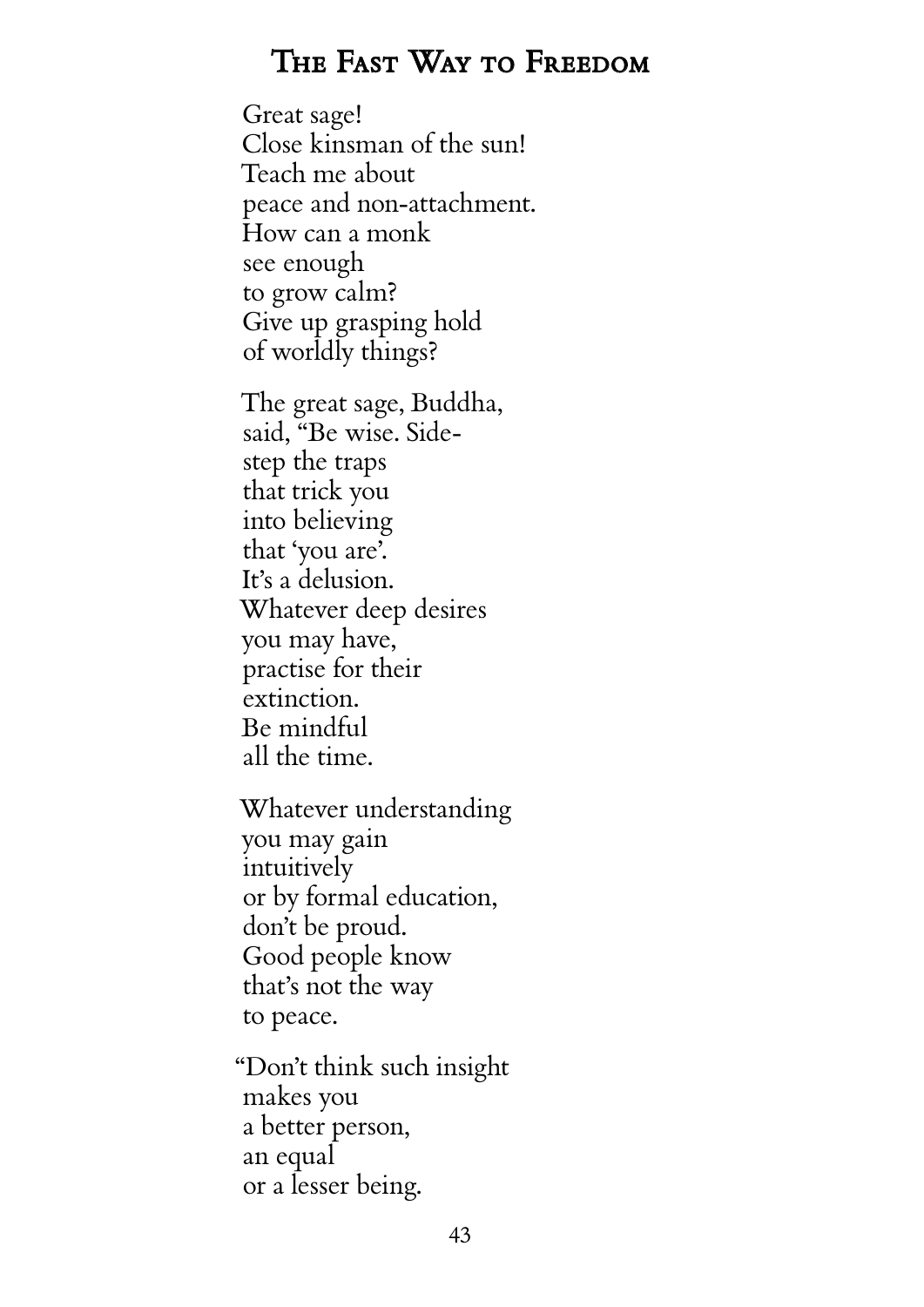Don't let the many things that touch you fool you into thinking 'I exist.'

"Find peace within. Don't look for it elsewhere. Someone who's calm takes nothing, casts nothing aside.

"Be as still as the centre of the ocean. Be calm and free of conceit."

"Buddha, clear-sighted open-minded one, knower of the truth, you've taught the way to end our troubles. Please explain the practices, the precepts and the methods of concentration."

"Keep your eyes from roaming greedily and your ears from idle chatter. Don't yearn for your favourite foods. Cling to nothing in the world.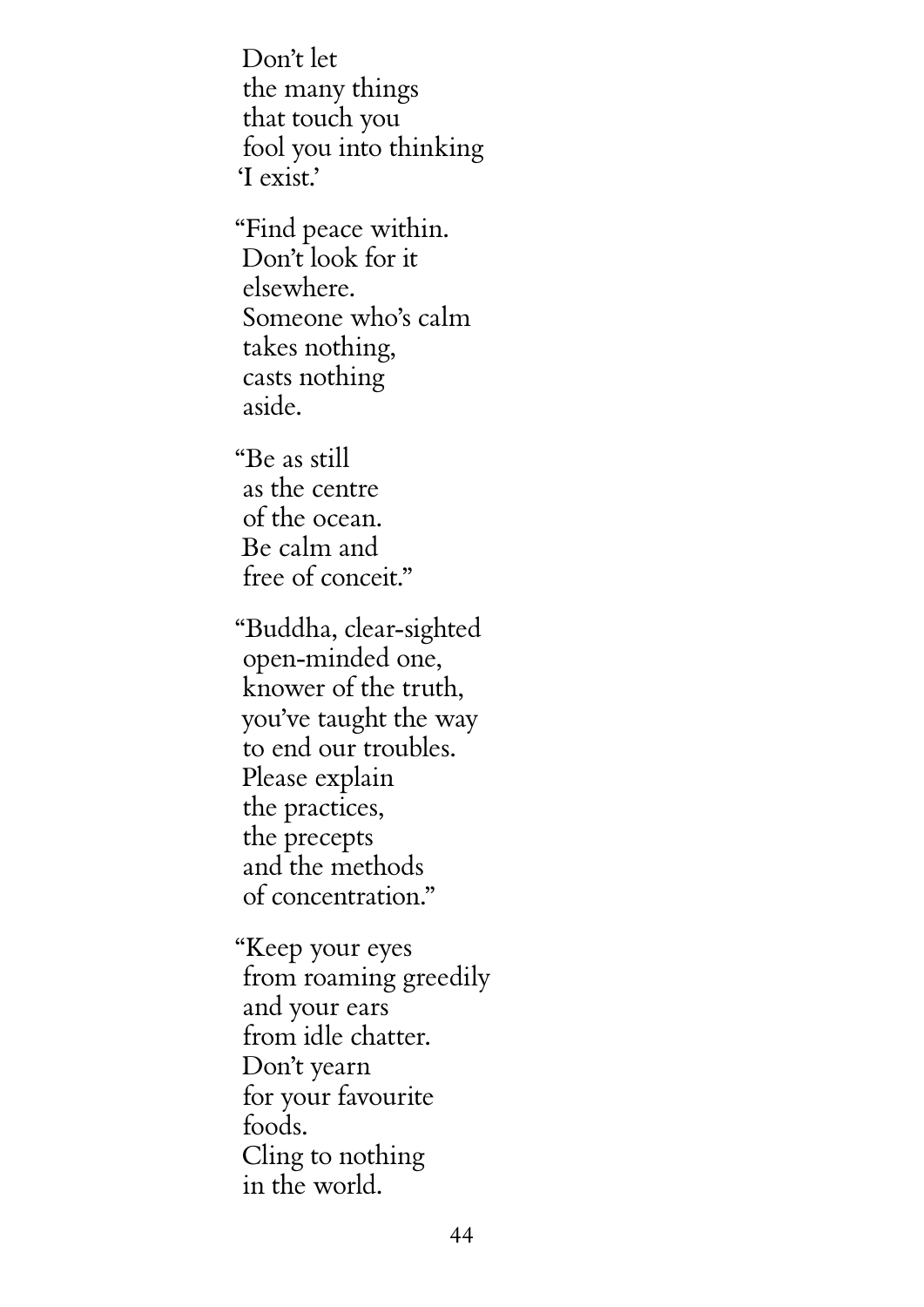"Don't complain about anything that comes your way. Don't yearn for any other state of mind. Don't be shaken by some frightening experience.

"If someone gives you food, drinks, sweets or clothes, don't hoard them. If no one gives you any, never mind.

"Meditate. Don't be greedy. Don't worry. Be mindful. Live quietly.

"Don't sleep too much. Be ardent in your practice, alert. Give up laziness, deceit, laughter, amusements, sex and ornaments!

"Don't practise sorcery, the interpretation of dreams and omens, or even astrology. Don't devote yourself to reading the cries of animals,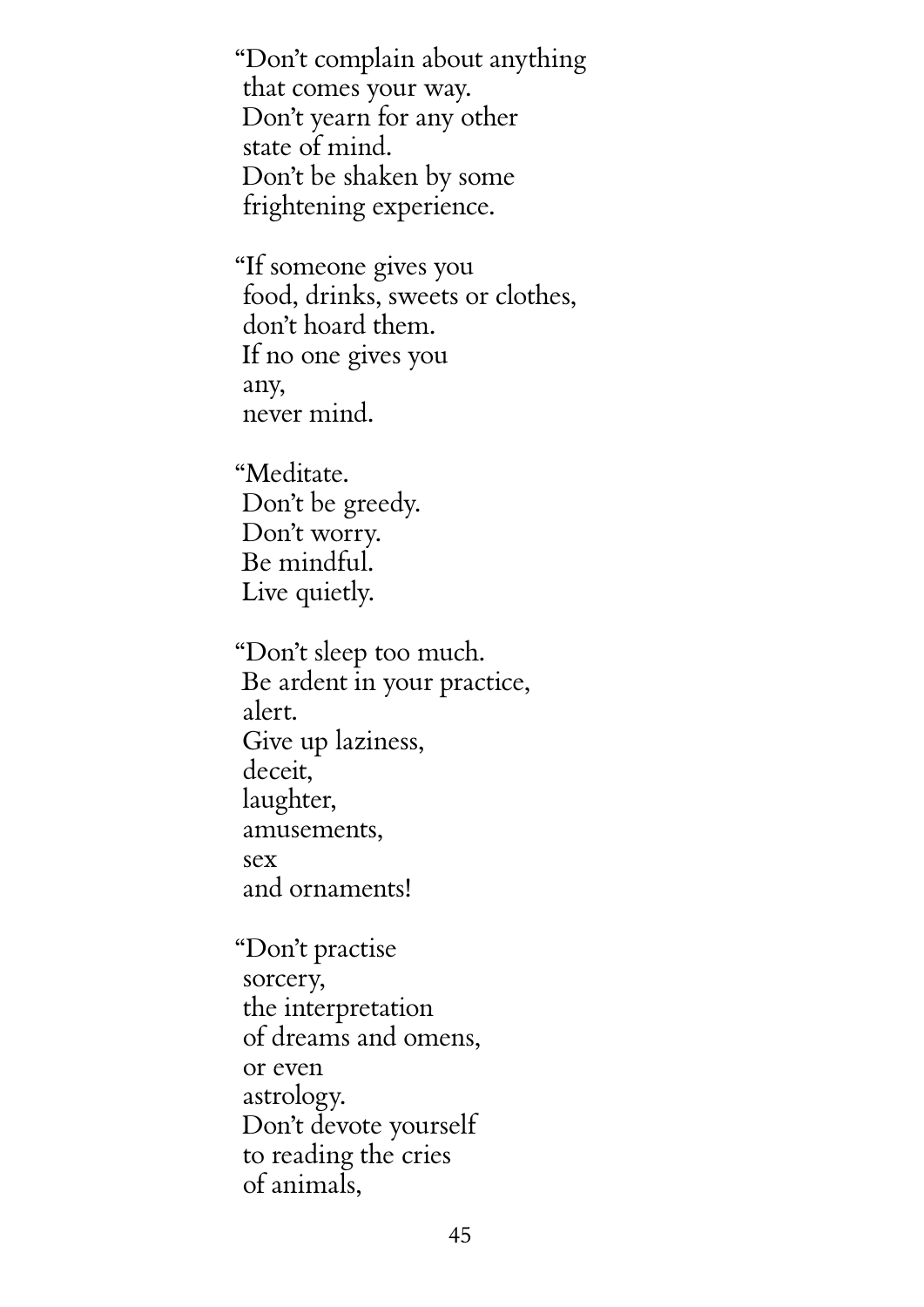enhancing fertility or healing the sick.

"Reproaches don't ruffle you, praise doesn't sway you. You turn from greed, envy, anger, lies, insults and swearing.

"You don't buy or sell. You provoke no blame. You don't hang around villages hoping for gifts for your preaching.

"Don't boast. Don't speak deceitfully or arrogantly. Don't quarrel.

"Don't lie or cheat or sneer at others' ways, their understanding or religious rites.

"If ascetics or other folk annoy you, don't answer back. Good people don't retaliate.

"You know the truth. You investigate. Train yourself to be mindful all the time. You know that when desire's quenched there's peace. Don't be careless about the Buddha's teaching.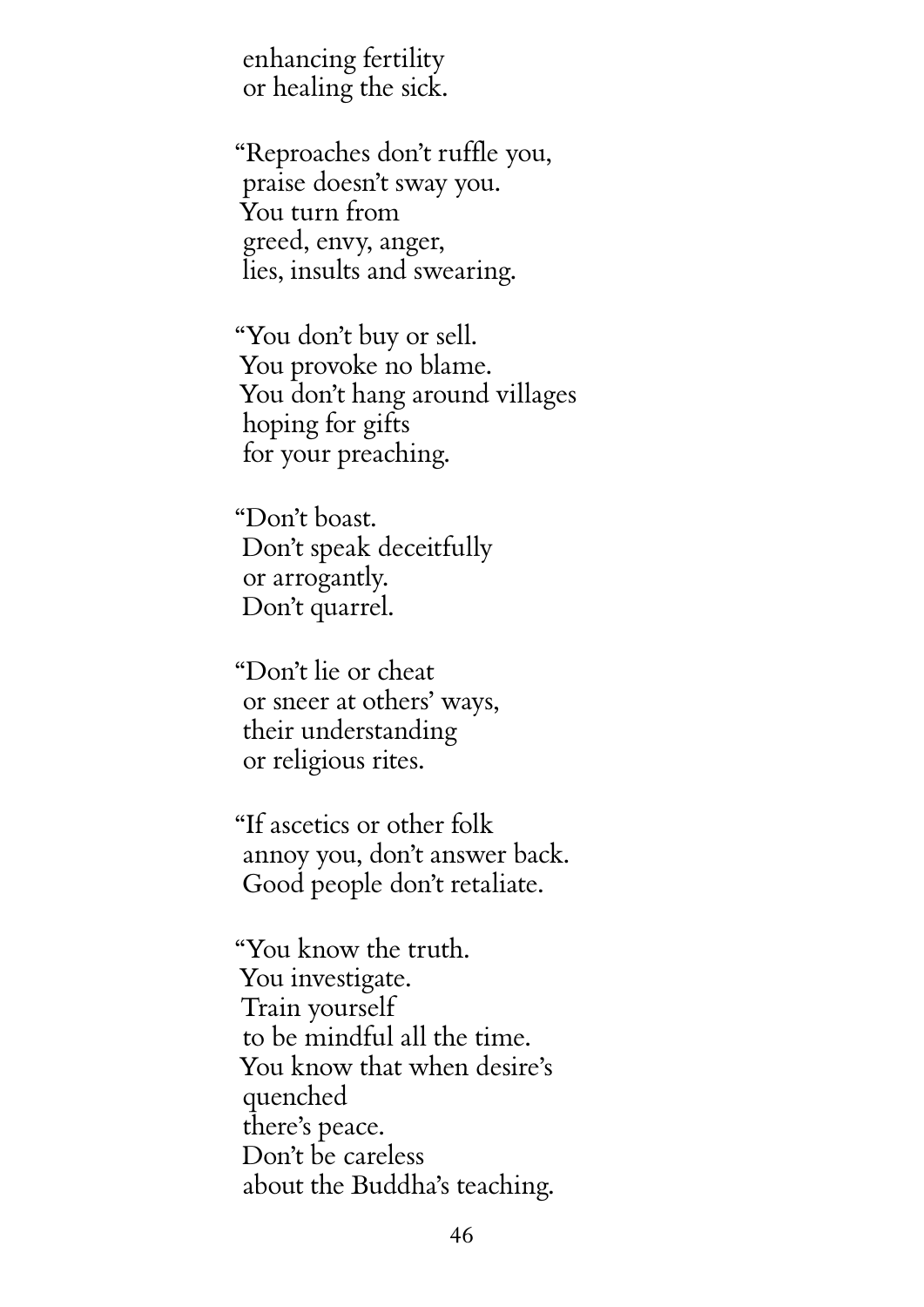"If you've overcome the mentality that made you unhappy, you can't be cast down. You've seen the way things are with your own eyes, not by hearsay. Respect the Buddha's teaching. Be mindful of it. Always." That's what the Buddha said.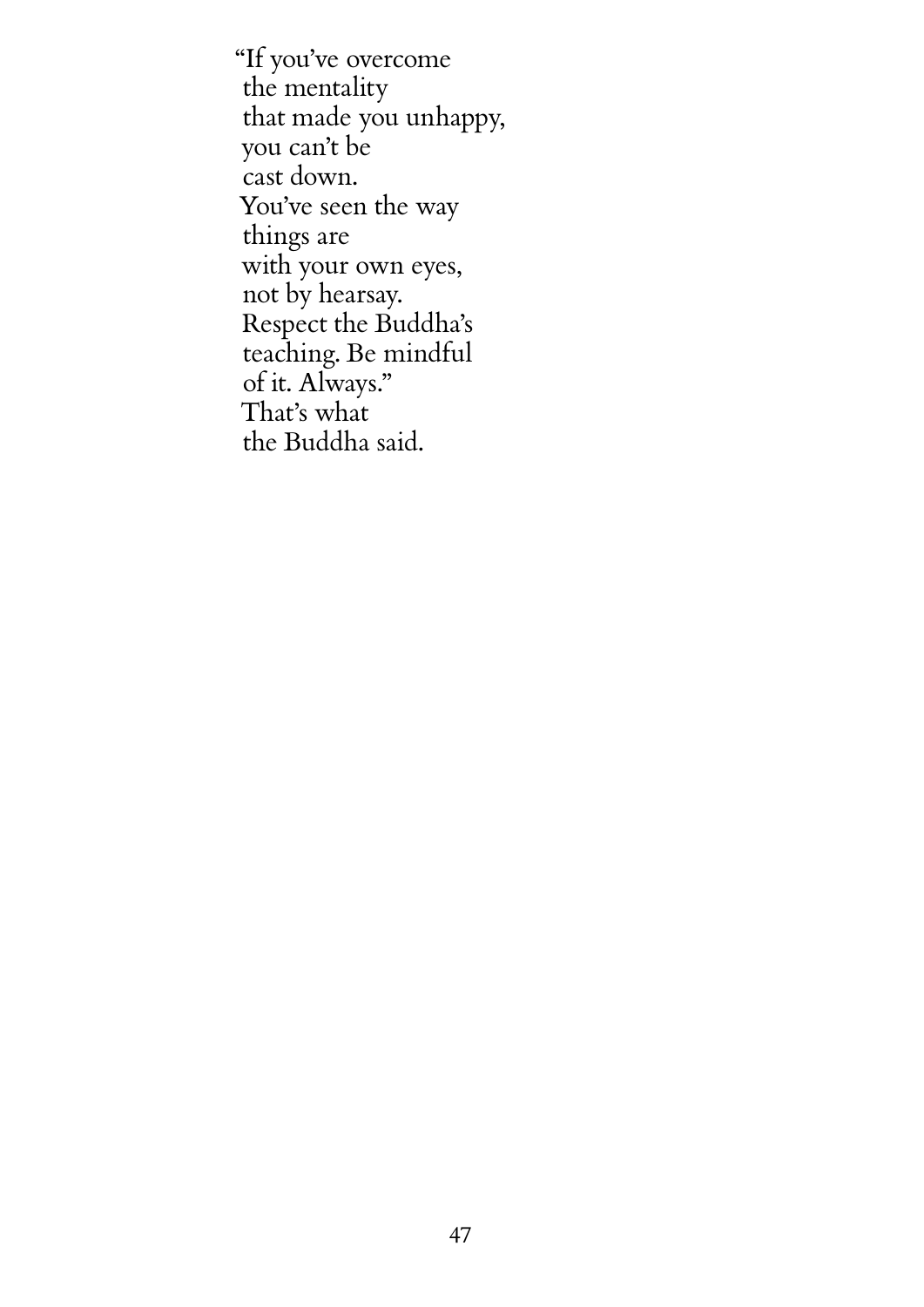#### ON VIOLENCE

<span id="page-52-0"></span>The response to violence is fear. I'll tell you about the dismay I felt when I saw people hurting each other.

They struggled like fish fighting in a drying creek and I was scared.

The world's not stable, everything's in flux. I wanted a place to be safe from change but there was nowhere.

In the end I was disgusted by their hostility. That's when I saw the barb worked deep into the tissue of their hearts.

When the barb pierces someone's heart she runs first one way then another; when the barb's drawn out she neither runs confused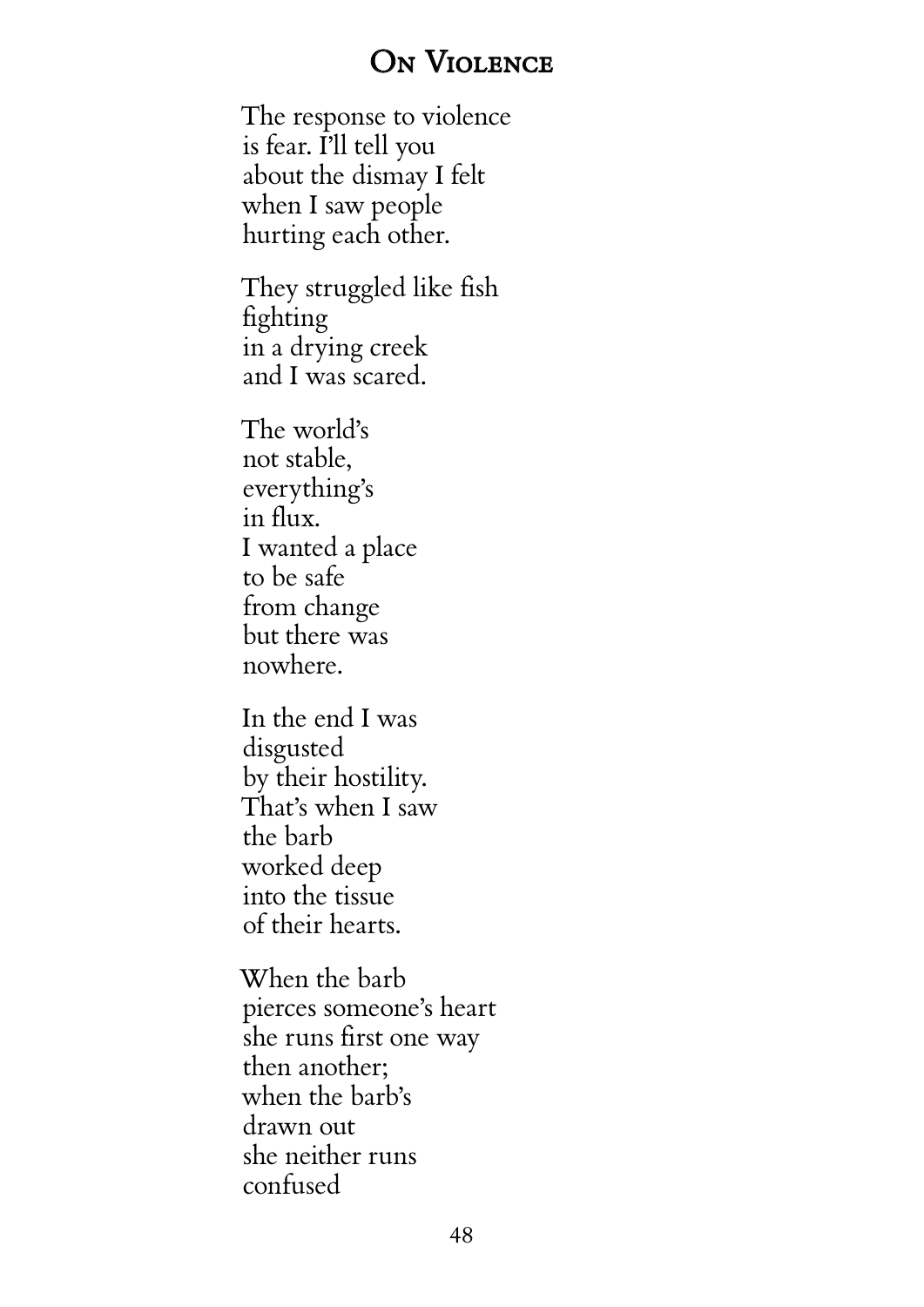nor falls down weary.

Remember: don't tie yourself to worldly bonds; go beyond desire. Practise for your own realisation;

> tell the truth, be modest and open. Speak kindly to people, don't yell at them; be wise. Avoid greed and selfishness,

overcome lethargy, weariness and apathy. If you're intent on freedom, don't be mindless, don't be proud,

don't start lying or grow fond of material things. Recognise your own pride. Live free of violence.

Don't wallow in delightful memories or present pleasures; don't wail for what you've lost, don't cling to desire.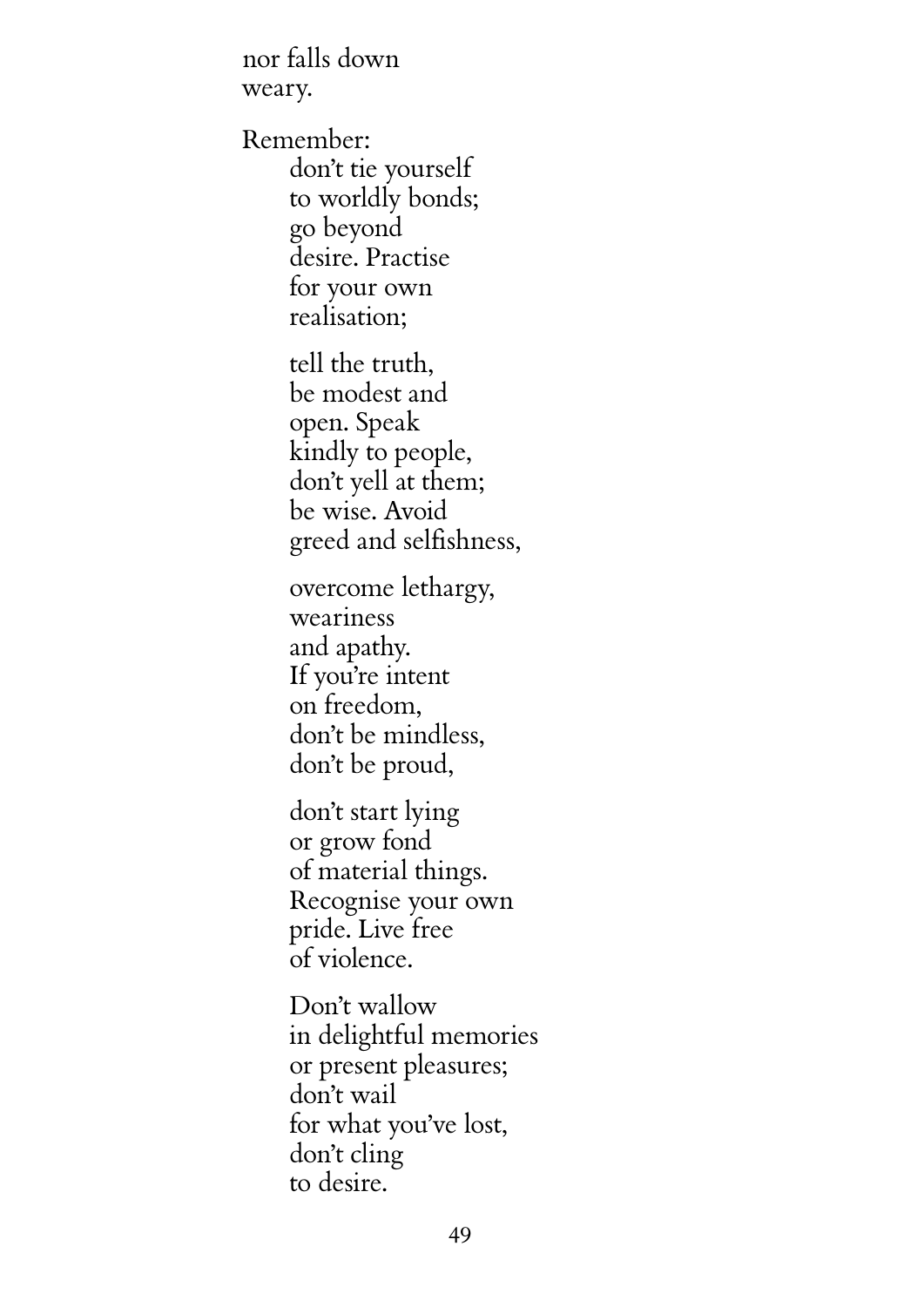I call greed the great river and desire its current. Desire makes the river run. Our sense pleasures bog us down in mud, make it hard to cross over.

The wise one, noble sage, doesn't flinch from the truth, stands firm. She's given up everything, is truly calm.

She's wise, knows the way things are, is bound by nothing, lives in the world envying no one, coveting nothing.

Someone who's gone beyond worldly desire and clinging (so difficult to do) doesn't grieve, doesn't worry. She's cut through the current of desire, untied the binding knots.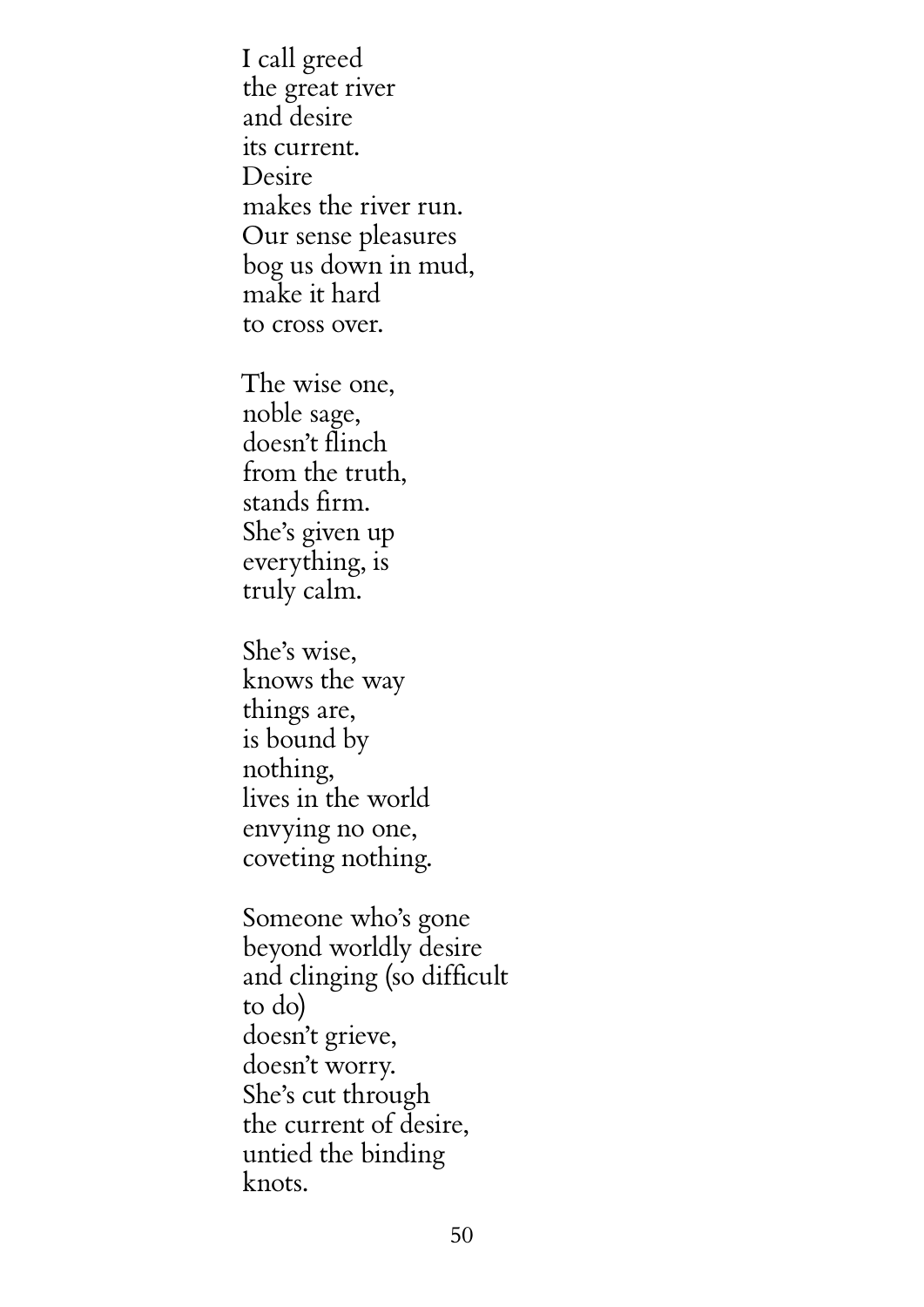Let the past fade, the future disappear, don't cling to the present. Live in peace.

Someone whose well-being depends neither on her mind nor body doesn't wail for something that's not there, can't be harmed by anything in the world.

An unselfish person doesn't think: this is mine, that's hers; doesn't wail, "I haven't got one!"

If you ask me I'd say the advantage of being unshakeable, is feeling merciful, free of greed and perfectly balanced all the time.

A wise person is free of desire. Her actions bring her neither ill nor good, she strives for nothing, is always safe.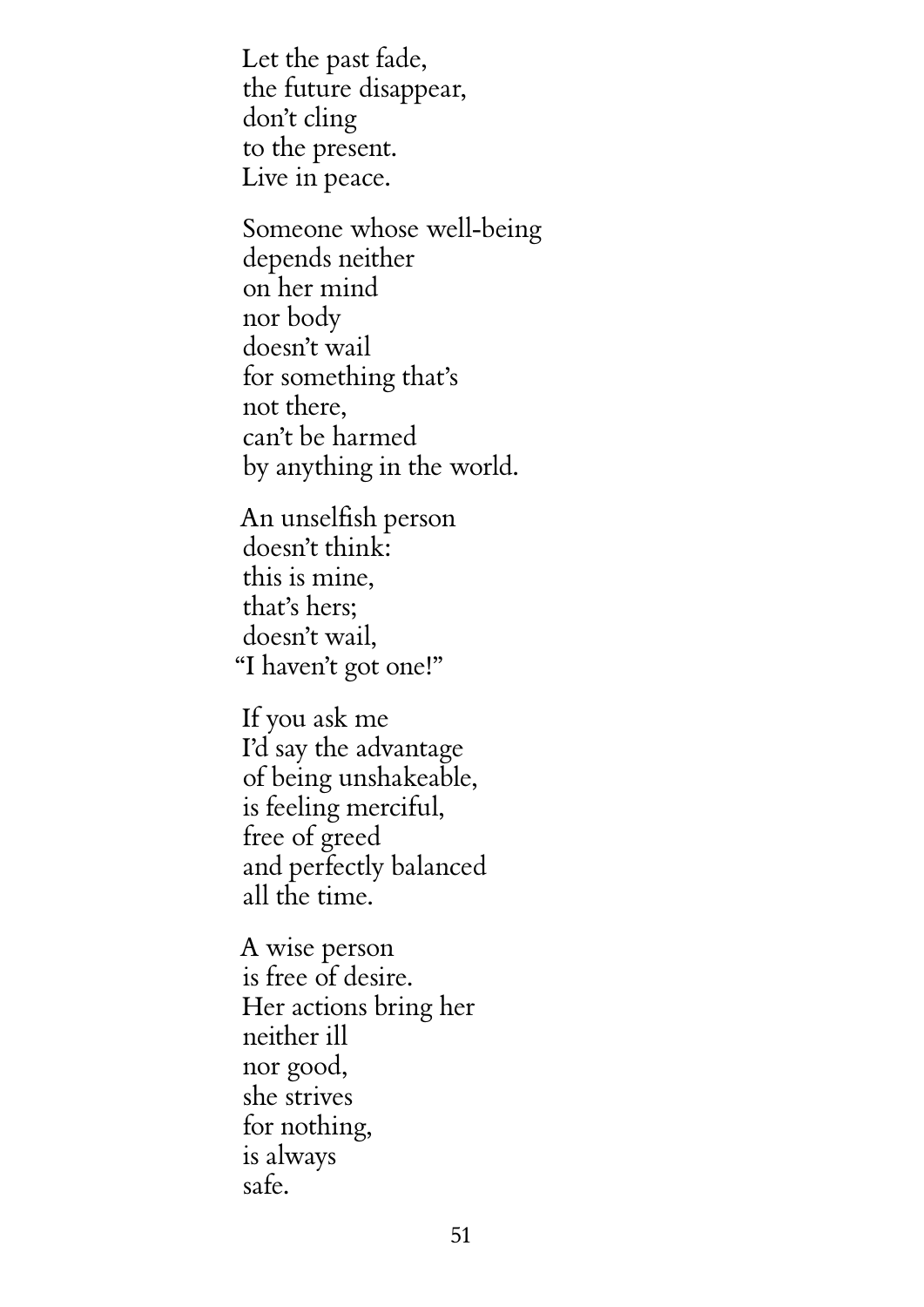A wise person considers herself neither superior, equal nor inferior. She's calm, Unselfish, without likes or dislikes. That's what the Buddha said.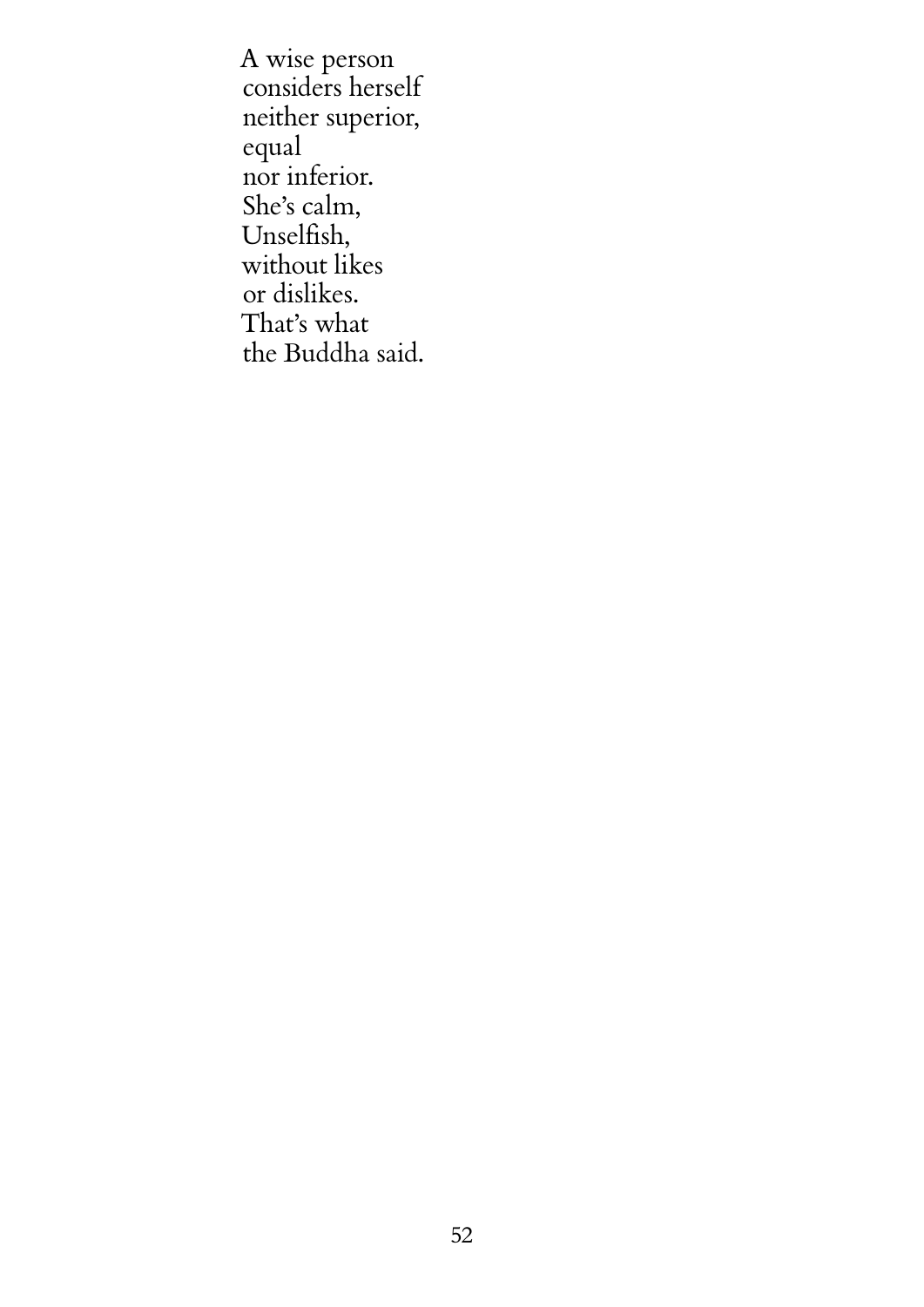## <span id="page-57-0"></span>SARIPUTTA QUESTIONS THE BUDDHA

The venerable Sariputta said, "I've never seen or heard a teacher who speaks so sweetly. He's brought his disciples here from the fourth realm of heaven. They know what freedom is.

The wise one has driven out all darkness won perfect happiness. Men, women and gods behold him.

To help all the people trapped in their worldly lives, I've come to ask a question of the free and open perfect Buddha.

How many frightening things await a monk who's given up worldly life? Suppose he's found a secluded place to live: a mountain cave, a graveyard under a tree, some other remote spot. He shouldn't be afraid in perfect solitude.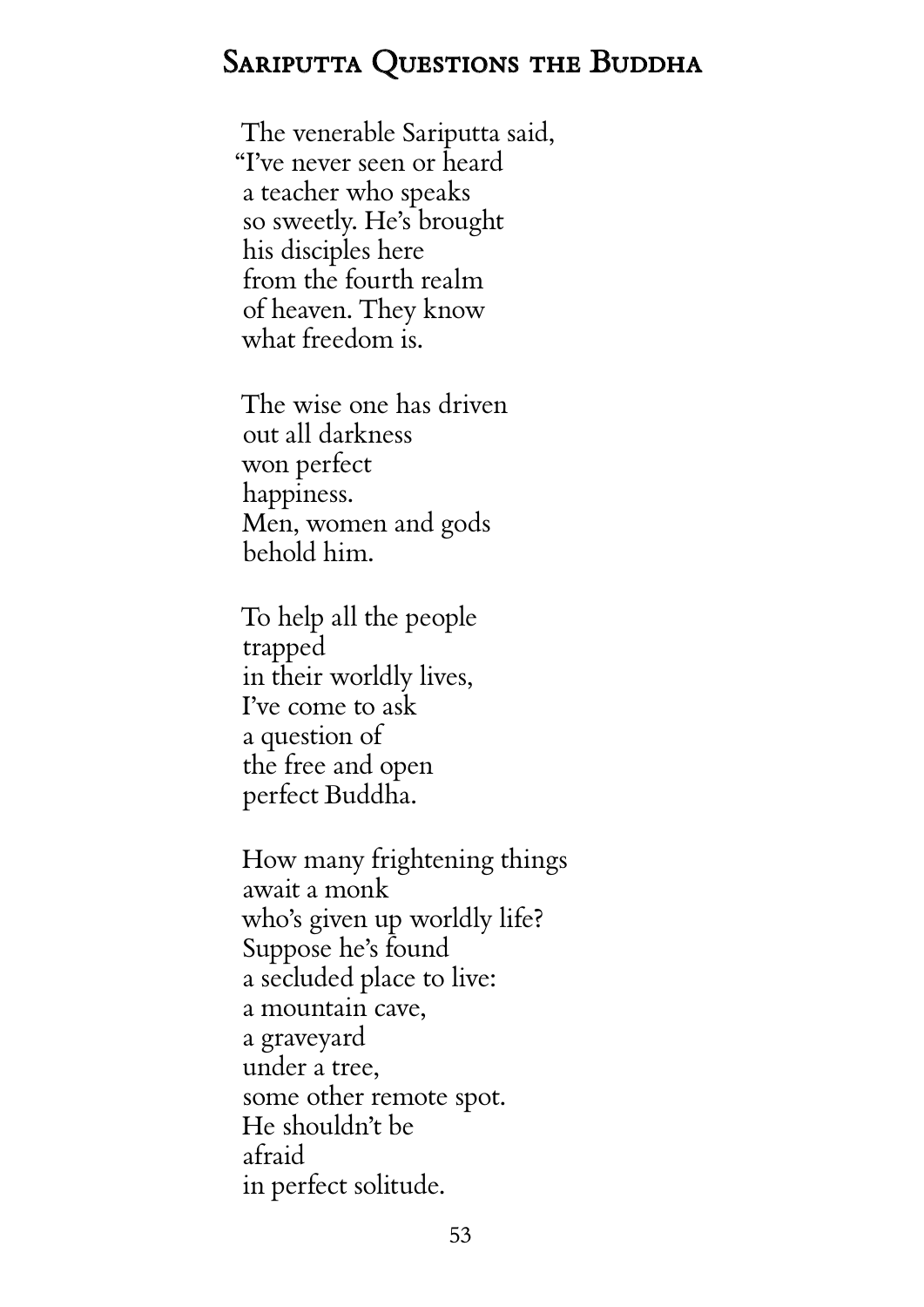How many dangers are there in the world for someone who wants to go beyond? A monk living alone must overcome them.

Suppose this monk's resolute in his practice, how should he speak? Where should he go for food? What rituals should he perform?

What kind of training should he undertake? What qualities of attention mindfulness wisdom should he develop to drive the causes of misery from his mind as a smith drives dross from silver?"

"I'll tell you, Sariputta," said the Buddha. "I know what works for someone who's fed up with worldly life, who lives in solitude practising for enlightenment, following the way things really are.

"A monk who's wise, mindful and lives moderately,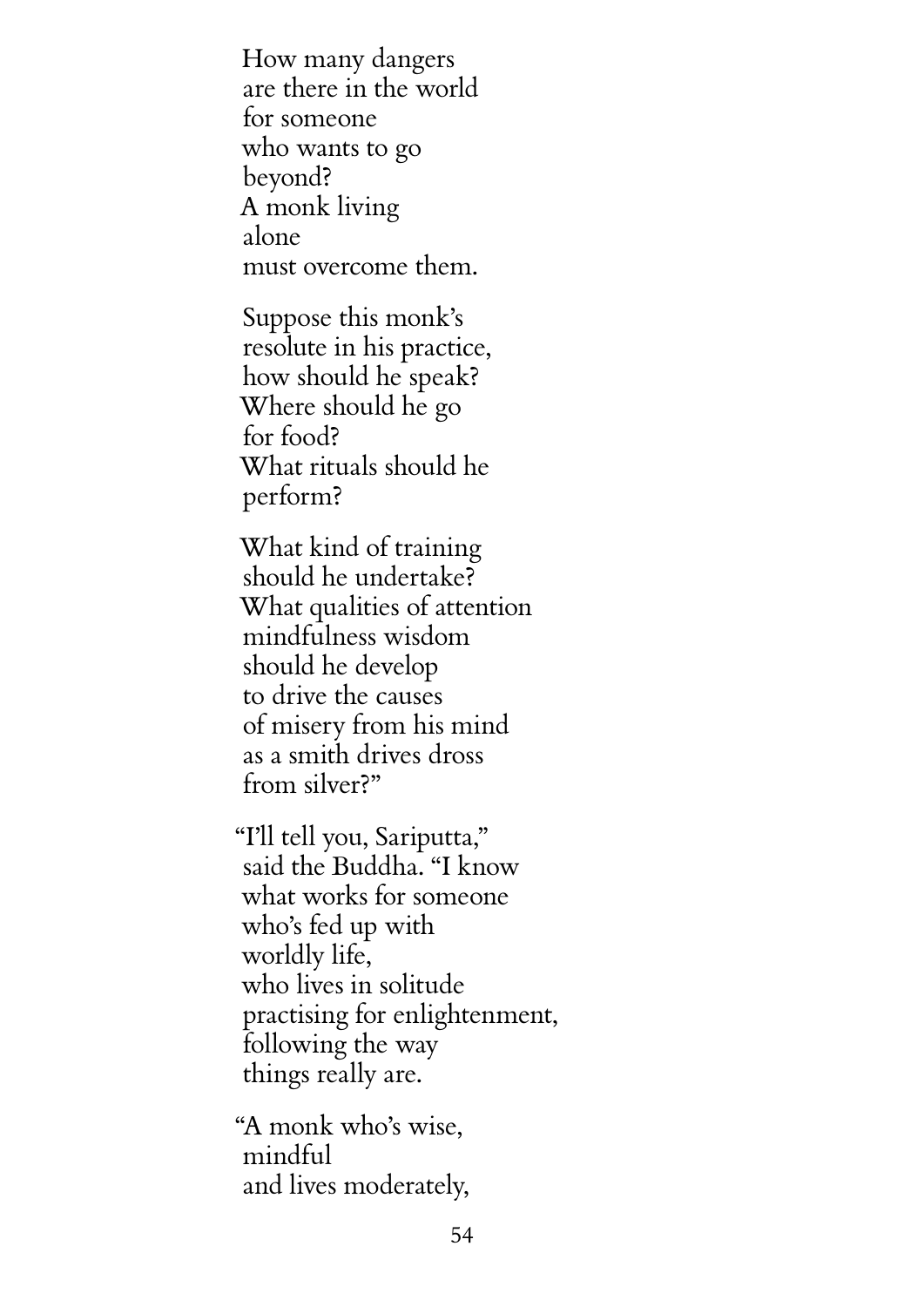need not fear the five dangers: poisonous insects, snakes, violent men, raging animals or people with different beliefs.

"Even after he's seen the danger of them, he need have no fear. He goes on striving for goodness, overcoming still other obstacles.

"Though he's sick, hungry, cold or far too hot, he'll be patient; though he's homeless he'll be firm and strong-hearted.

"He doesn't steal or tell lies. He blesses all beings with loving-kindness, the weak and the strong alike. When he sees agitation in his mind he thinks: this is evil and lets it go.

"He's not swayed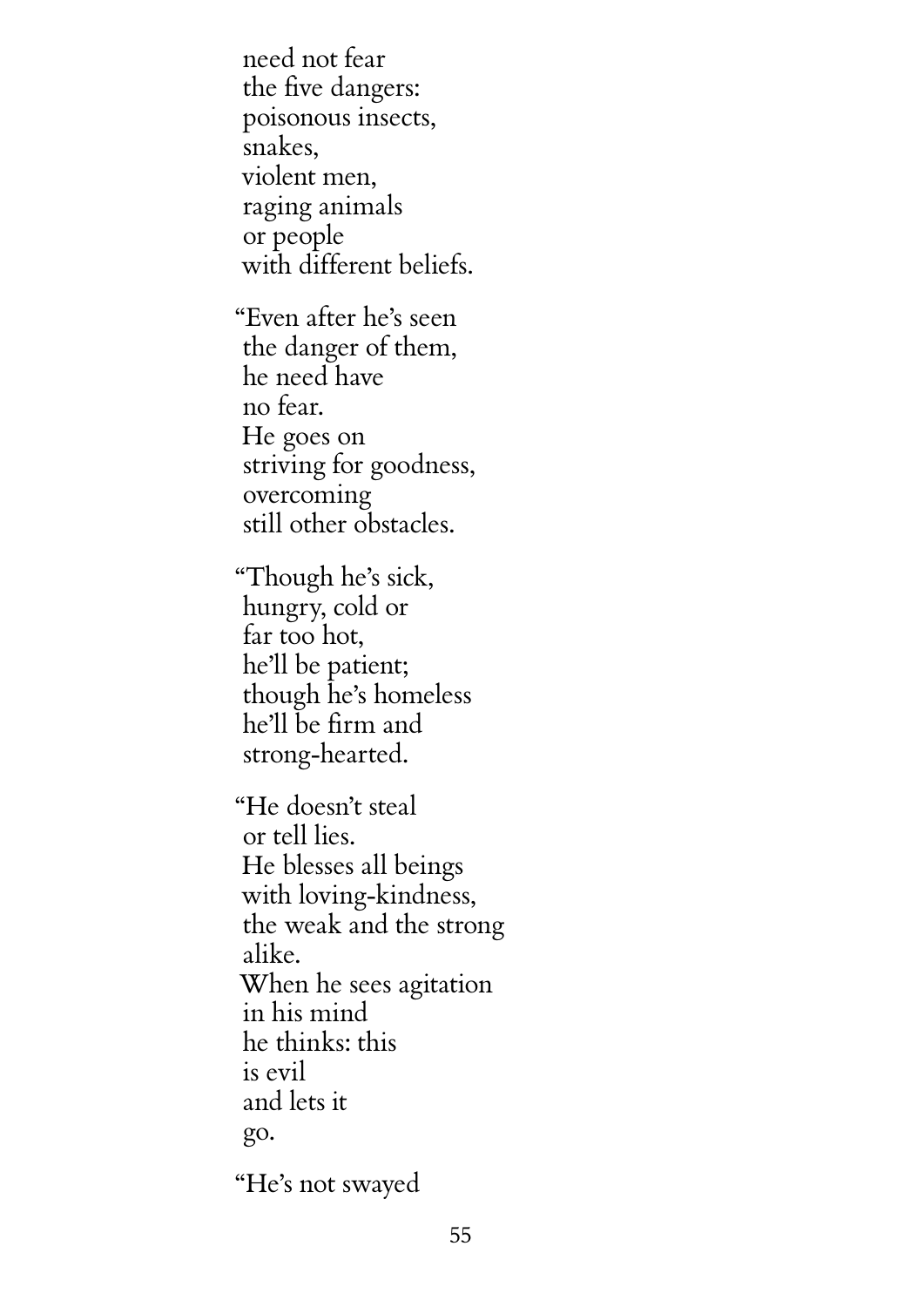by anger or pride, lives free of them, has no likes or dislikes.

"He honours wisdom, delights in what's good, overcomes difficulties, has no dislikes, lives quietly.

"These four thoughts cause trouble: What shall I eat? Where shall I eat it? Last night was awful! Where shall I sleep tonight? Someone who's practising and living alone leaves these thoughts behind.

"He receives food and clothes when they're offered. He knows moderation makes him content, is careful with what he's received; behaves modestly in the village. Even if people are rude, he replies kindly.

"He keeps his eyes down,